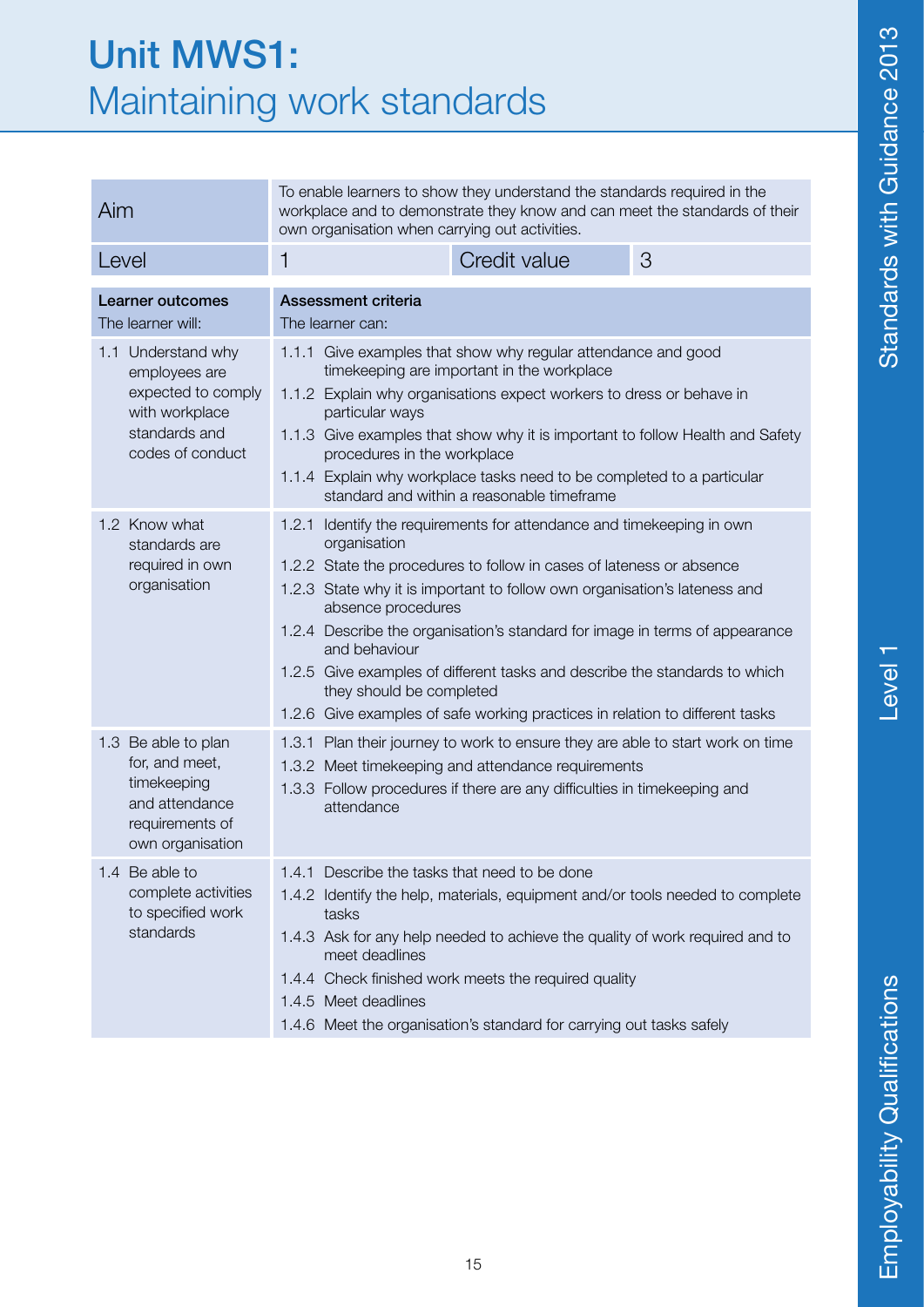#### Unit CE1: Career exploration

| Aim                                                                                     | To enable learners to show they understand what is required to work towards<br>the achievement of a career goal.                                                                                                                                                                      |              |                |
|-----------------------------------------------------------------------------------------|---------------------------------------------------------------------------------------------------------------------------------------------------------------------------------------------------------------------------------------------------------------------------------------|--------------|----------------|
| Level                                                                                   | 1                                                                                                                                                                                                                                                                                     | Credit value | $\overline{2}$ |
| Learner outcomes<br>The learner will:                                                   | Assessment criteria<br>The learner can:                                                                                                                                                                                                                                               |              |                |
| 1.1 Be able to identify<br>a career goal and<br>explore routes to<br>achieving the goal | 1.1.1 Describe what it means to 'have a career'<br>1.1.2 Identify a career goal of interest and give reasons for the choice<br>1.1.3 Identify different routes to achieve the career goal<br>1.1.4 State what are the advantages and disadvantages of the different routes            |              |                |
| 1.2 Be able to identify<br>skills and qualities<br>appropriate to a<br>chosen career    | Identify the vocational skills appropriate to a chosen career<br>1.2.1<br>1.2.2 Identify the interpersonal skills appropriate to the career<br>1.2.3 Identify qualities needed to be successful in the career<br>1.2.4 Compare own current skills and qualities with those identified |              |                |
| 1.3 Be able to prepare<br>for a career<br>interview                                     | 1.3.1 Agree arrangements for a careers interview<br>1.3.2 Agree the purpose of the interview<br>1.3.3 State what information it would be helpful to get from the interview<br>1.3.4 Identify documents that may be helpful to take to the interview                                   |              |                |
| 1.4 Be able to review<br>the outcomes of a<br>career interview                          | Identify key information gained from the interview and any information<br>1.4.1<br>still needed<br>1.4.2 Identify next steps<br>1.4.3 State how information from the interview helped with deciding on<br>next steps                                                                  |              |                |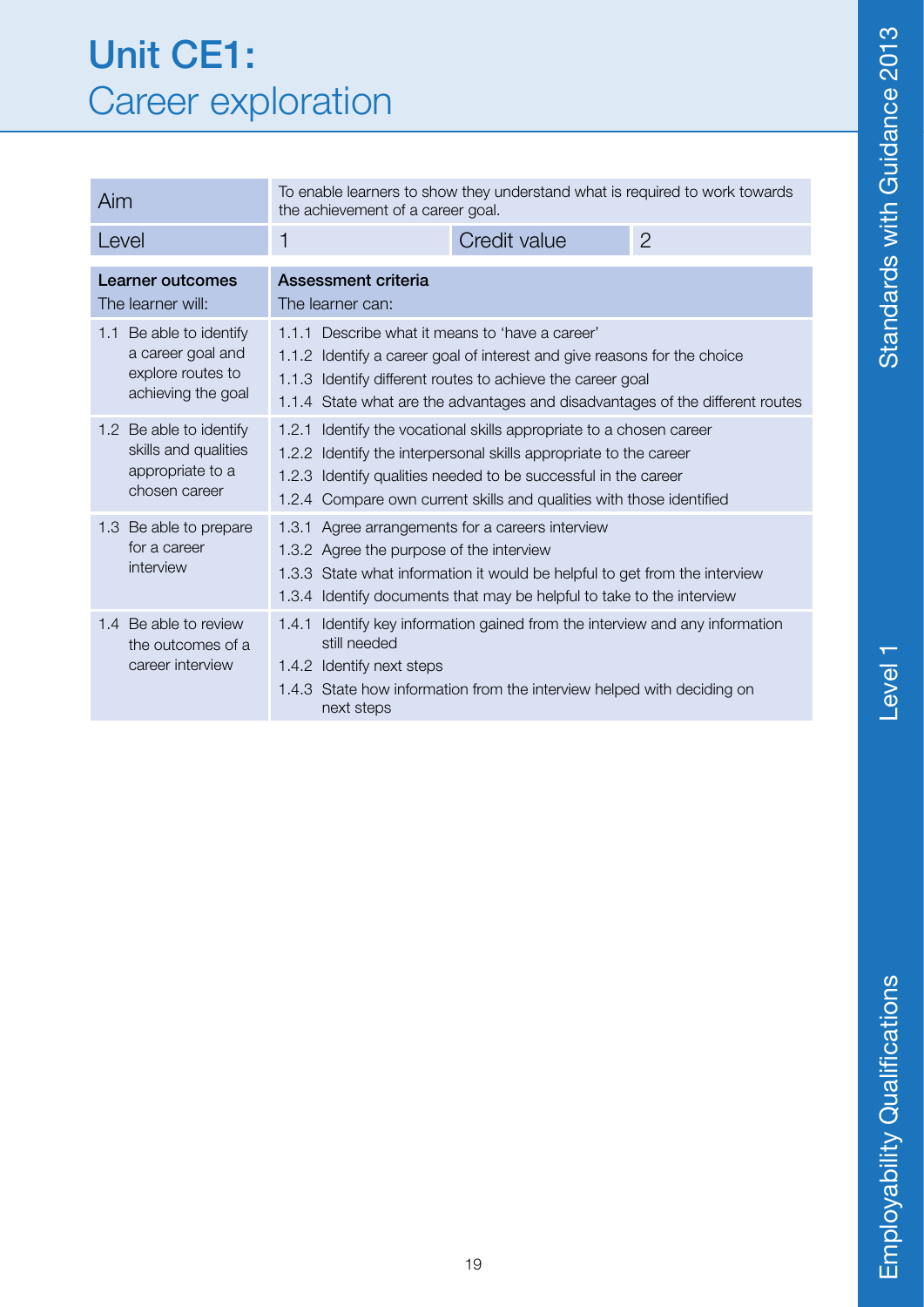#### Unit AJB1: Applying for a job

| Aim                                                                                                   | To enable learners to show they understand what is involved in applying<br>for a job by working through the application process and preparing for and<br>attending an interview.                                                                                                                                                                                                                                                                                                                                                                                                                      |              |                |
|-------------------------------------------------------------------------------------------------------|-------------------------------------------------------------------------------------------------------------------------------------------------------------------------------------------------------------------------------------------------------------------------------------------------------------------------------------------------------------------------------------------------------------------------------------------------------------------------------------------------------------------------------------------------------------------------------------------------------|--------------|----------------|
| Level                                                                                                 | 1                                                                                                                                                                                                                                                                                                                                                                                                                                                                                                                                                                                                     | Credit value | $\overline{2}$ |
| Learner outcomes<br>The learner will:                                                                 | Assessment criteria<br>The learner can:                                                                                                                                                                                                                                                                                                                                                                                                                                                                                                                                                               |              |                |
| 1.1 Be able to carry out<br>activities to apply<br>for a job                                          | 1.1.1 Identify a job that they would like to apply for<br>1.1.2 Identify the skills and qualities required for the job<br>1.1.3 Identify own skills and qualities that would make them suitable for<br>that job<br>1.1.4 Plan steps towards making a successful job application including<br>identifying:<br>an appropriate format for the application<br>relevant information to include in the application<br>• who to check the application with before submitting it<br>1.1.5 Follow their plan and complete a job application<br>1.1.6 Check accuracy of completed documents and amend if needed |              |                |
| 1.2 Be able to prepare<br>for and take part<br>in an interview and<br>to learn from the<br>experience | 1.2.1 Prepare to attend an interview, including identifying:<br>questions that the interviewer might ask and appropriate answers<br>relevant experience/information that it would be useful to<br>communicate to the interviewer<br>1.2.2 Present information about themselves at an interview, responding to<br>questions with relevant information and using appropriate language<br>1.2.3 Use feedback to review their performance and state what they would<br>do differently in the future                                                                                                       |              |                |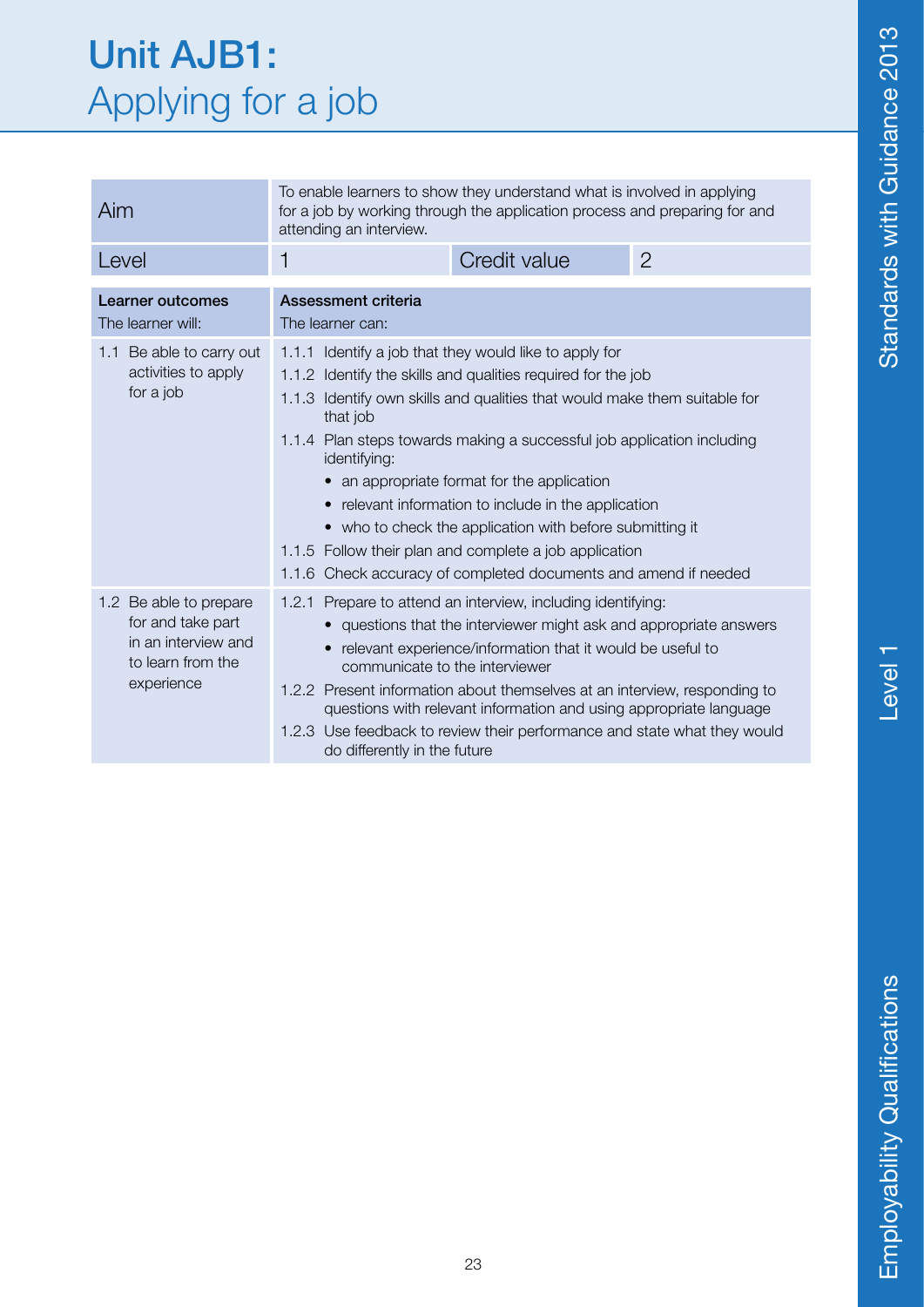#### Unit EJO1: Exploring job opportunities

| Aim                                                                      | To enable learners to show they understand how to identify job opportunities<br>that would best suit their experience and skills and to decide on the steps they<br>need to take towards successfully applying for such an opportunity.        |              |  |
|--------------------------------------------------------------------------|------------------------------------------------------------------------------------------------------------------------------------------------------------------------------------------------------------------------------------------------|--------------|--|
| Level                                                                    |                                                                                                                                                                                                                                                | Credit value |  |
| Learner outcomes<br>The learner will:                                    | Assessment criteria<br>The learner can:                                                                                                                                                                                                        |              |  |
| Be able to identify<br>1.1<br>suitable job<br>opportunities              | 1.1.1 State who to see and where to go for help with job choices<br>1.1.2 Review their interests, experiences, skills and qualities<br>1.1.3 Get information about job opportunities that may be suitable<br>1.1.4 Agree realistic job options |              |  |
| 1.2 Be able to identify<br>steps for working<br>towards getting a<br>job | Identify and agree next steps that would maximise their chance of being<br>1.2.1<br>successful if they wanted to apply for a particular job option                                                                                             |              |  |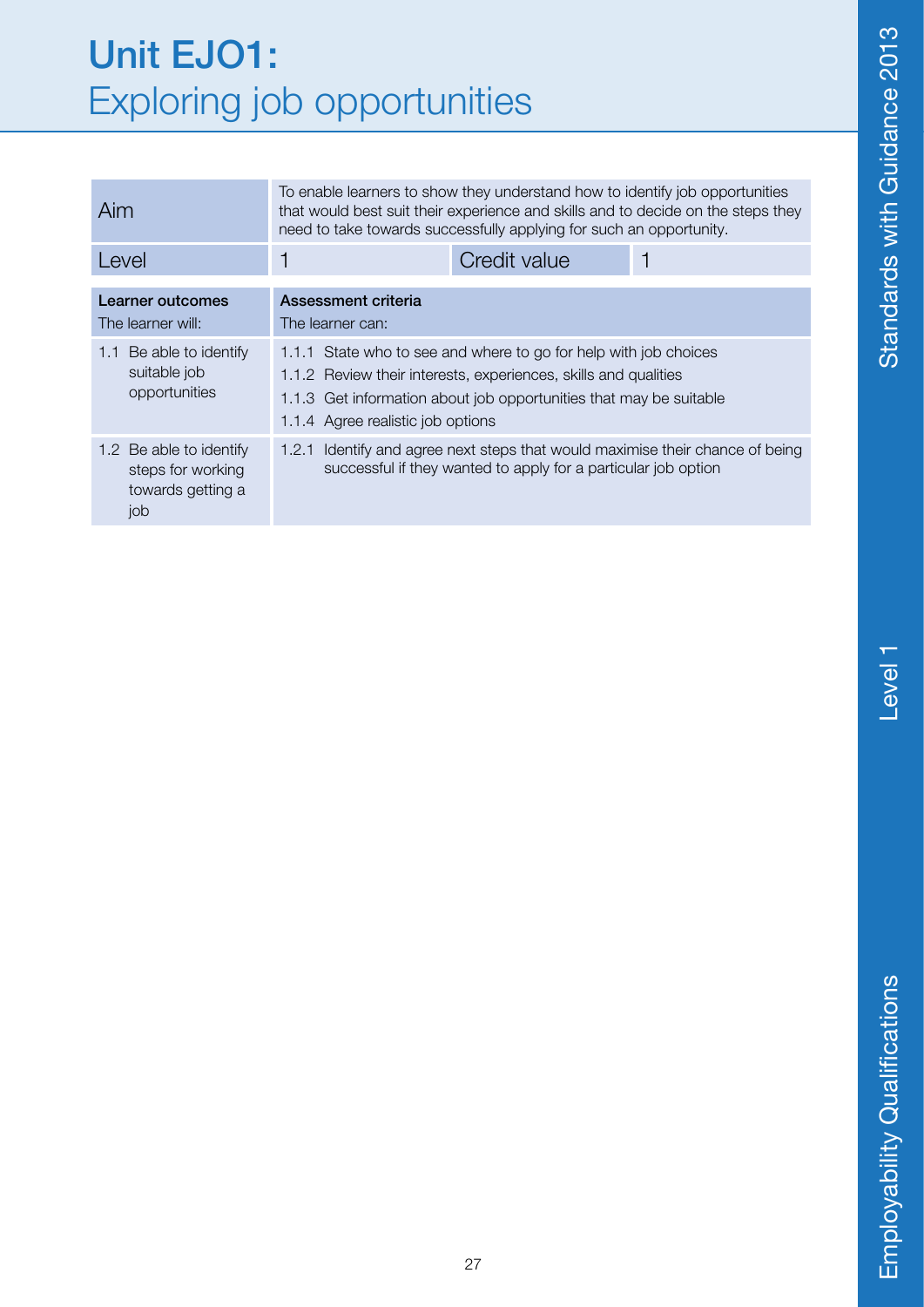#### Unit LWE1: Learning through work experience

| Aim                                                                                    | To enable learners to show they can prepare for, carry out and review their<br>workplace learning. To help learners make decisions about their future work/<br>career.                                                                                                                                                                                                                                                                                                                                |              |   |
|----------------------------------------------------------------------------------------|-------------------------------------------------------------------------------------------------------------------------------------------------------------------------------------------------------------------------------------------------------------------------------------------------------------------------------------------------------------------------------------------------------------------------------------------------------------------------------------------------------|--------------|---|
| Level                                                                                  | 1                                                                                                                                                                                                                                                                                                                                                                                                                                                                                                     | Credit value | 3 |
| Learner outcomes<br>The learner will:                                                  | Assessment criteria<br>The learner can:                                                                                                                                                                                                                                                                                                                                                                                                                                                               |              |   |
| 1.1 Be able to prepare<br>for learning in the<br>workplace                             | 1.1.1 Agree an appropriate setting for workplace learning<br>1.1.2 Plan how to get to workplace on time<br>1.1.3 Identify:<br>• the times to start, finish and take breaks<br>• the person to report to<br>• what to wear at work<br>1.1.4 State the type of tasks/activities expected in work role<br>1.1.5 Agree what will be gained from the learning experience including:<br>• knowledge of how the organisation operates<br>• a view on the suitability of that work environment for themselves |              |   |
| 1.2 Be able to carry<br>out activities in the<br>workplace                             | Describe what they learnt from induction including health and safety<br>1.2.1<br>requirements<br>1.2.2 Complete workplace tasks to the required standard<br>1.2.3 Ask for help and advice when necessary                                                                                                                                                                                                                                                                                              |              |   |
| 1.3 Be able to identify<br>what has been<br>learnt from<br>the workplace<br>experience | 1.3.1 Review workplace experience, with an appropriate person, including the<br>benefits and drawbacks of the work setting<br>1.3.2 Describe what has been learnt from the workplace experience<br>1.3.3 State how the experience may affect decisions about own work/career<br>choices                                                                                                                                                                                                               |              |   |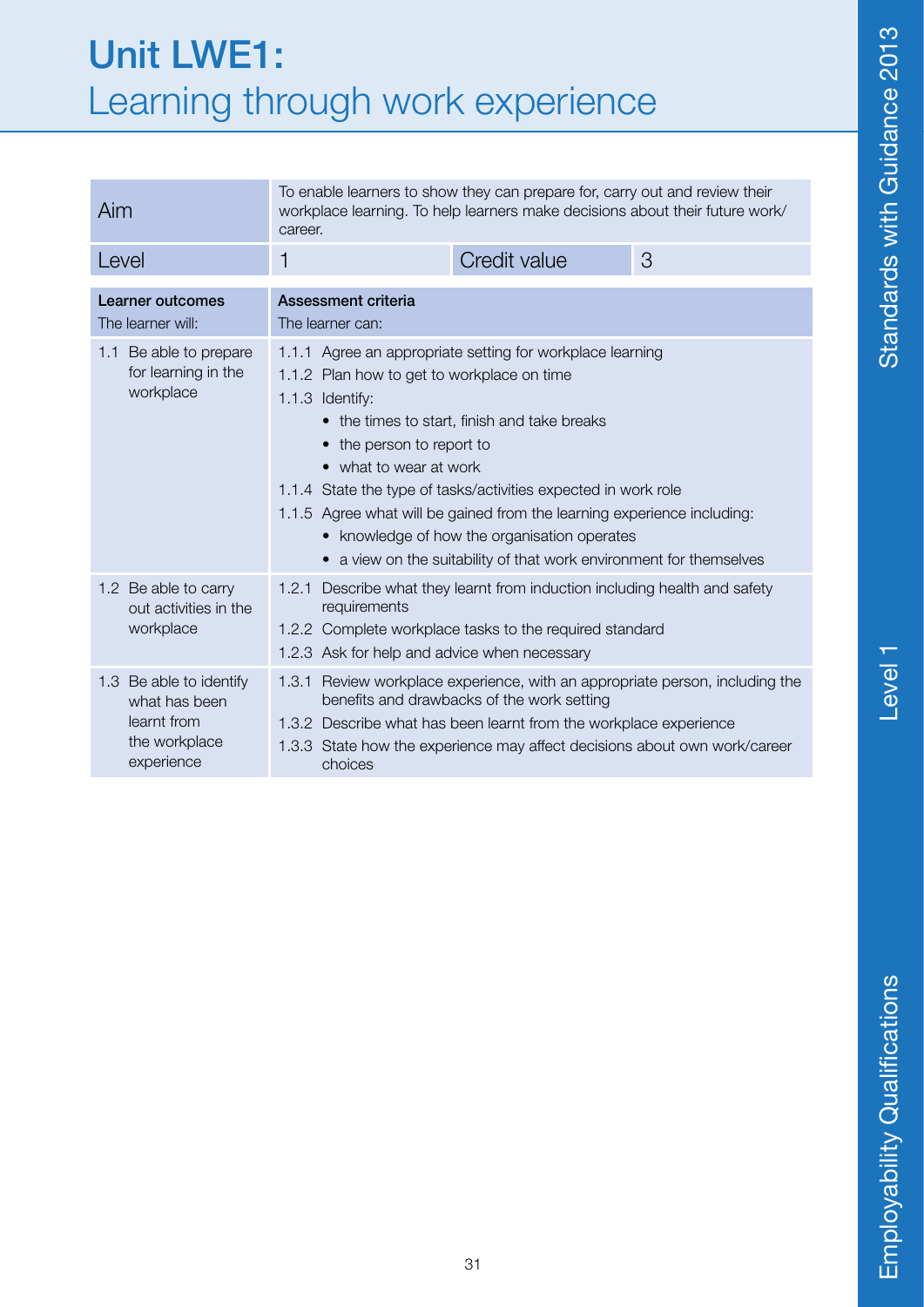#### Unit ES1: Enterprise skills

| Aim                                                                                                                                    | To enable learners to show they recognise the characteristics of successful<br>entrepreneurs and how these contribute to successful businesses. To enable<br>learners to show they can identify their strengths as an enterprising person<br>and that they know how to develop them further.                                                                                                              |              |   |
|----------------------------------------------------------------------------------------------------------------------------------------|-----------------------------------------------------------------------------------------------------------------------------------------------------------------------------------------------------------------------------------------------------------------------------------------------------------------------------------------------------------------------------------------------------------|--------------|---|
| Level                                                                                                                                  | 1                                                                                                                                                                                                                                                                                                                                                                                                         | Credit value | 1 |
| Learner outcomes<br>The learner will:                                                                                                  | <b>Assessment criteria</b><br>The learner can:                                                                                                                                                                                                                                                                                                                                                            |              |   |
| Understand the<br>1.1<br>characteristics<br>of successful<br>entrepreneurs<br>and how these<br>are important in<br>business situations | 1.1.1 Describe what is meant by the term entrepreneur<br>1.1.2 Identify the skills that are needed to be a successful entrepreneur<br>Identify attitudes and qualities that are needed to be a successful<br>1.1.3<br>entrepreneur<br>1.1.4 Give examples of situations where having entrepreneurial skills,<br>attitudes and qualities would be important factors in contributing<br>to business success |              |   |
| 1.2 Understand own<br>strengths as<br>an enterprising<br>person and ways<br>to develop own<br>enterprising<br>characteristics          | 1.2.1 Describe how an enterprising person behaves<br>1.2.2 Identify own strengths in terms of enterprising skills, attitudes and<br>qualities<br>1.2.3 State how enterprising skills, attitudes and qualities can help achieve<br>own work related goals<br>1.2.4 Agree activities to develop own enterprising skills and attitudes                                                                       |              |   |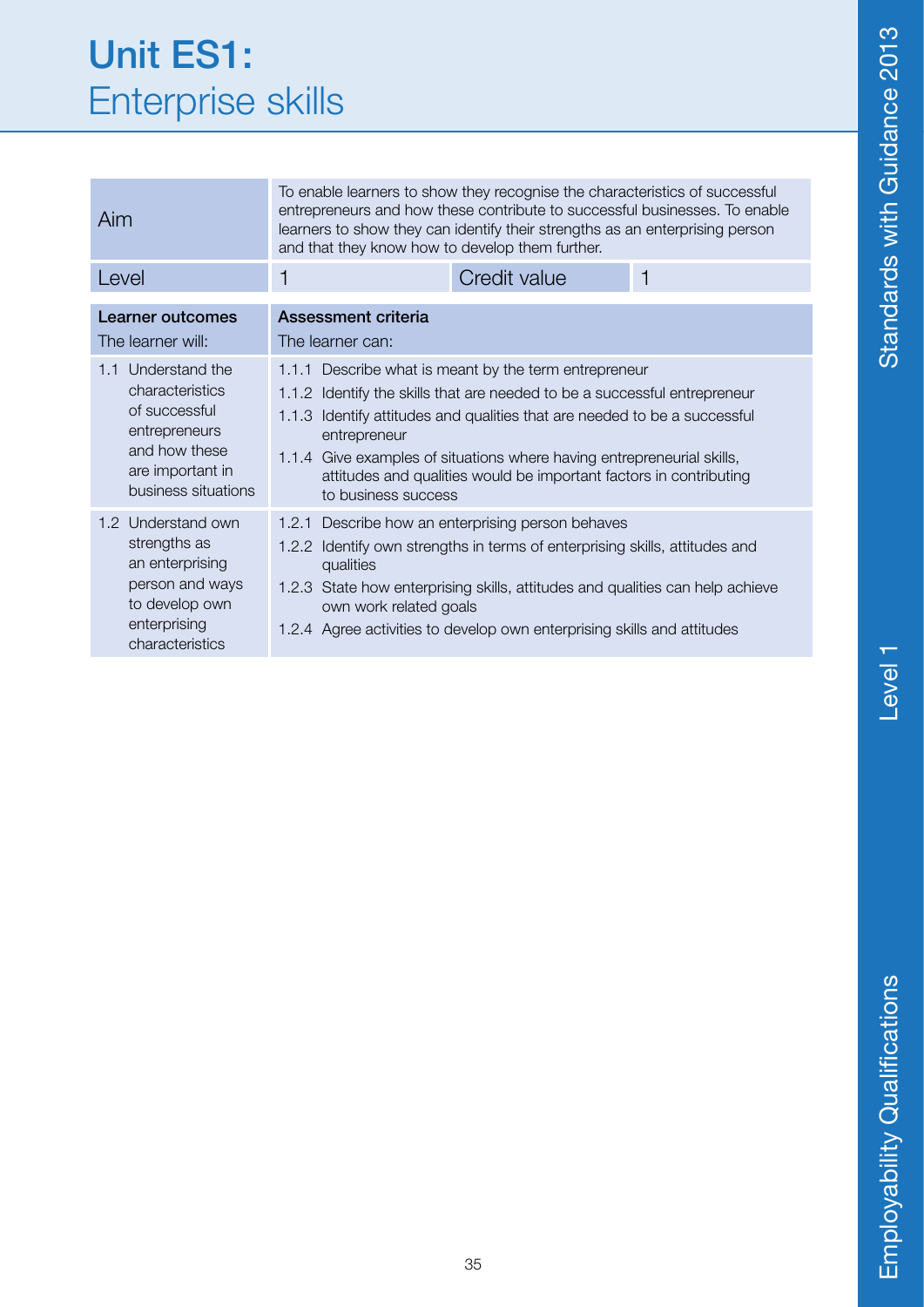#### Unit CWO1: Communicating with others at work

| Aim                                                                          | To enable learners to show they understand how communication takes place<br>in their organisation and to show they can communicate effectively with others<br>in the workplace.                                                                                               |  |  |
|------------------------------------------------------------------------------|-------------------------------------------------------------------------------------------------------------------------------------------------------------------------------------------------------------------------------------------------------------------------------|--|--|
| Level                                                                        | Credit value<br>1                                                                                                                                                                                                                                                             |  |  |
| Learner outcomes<br>The learner will:                                        | Assessment criteria<br>The learner can:                                                                                                                                                                                                                                       |  |  |
| Understand how<br>1.1<br>communication<br>takes place in own<br>organisation | Describe the structure of the organisation<br>1.1.1<br>1.1.2 Identify the lines of communication within the organisation<br>1.1.3 Describe the communication methods used within the organisation<br>1.1.4 Identify who they may need to communicate with in the organisation |  |  |
| 1.2 Be able to<br>communicate<br>appropriately with<br>others at work        | Communicate clearly in ways that suit their purpose and audience<br>1.2.1<br>1.2.2 Respond to others' communication with relevant:<br>Comments<br>Questions<br>Information                                                                                                    |  |  |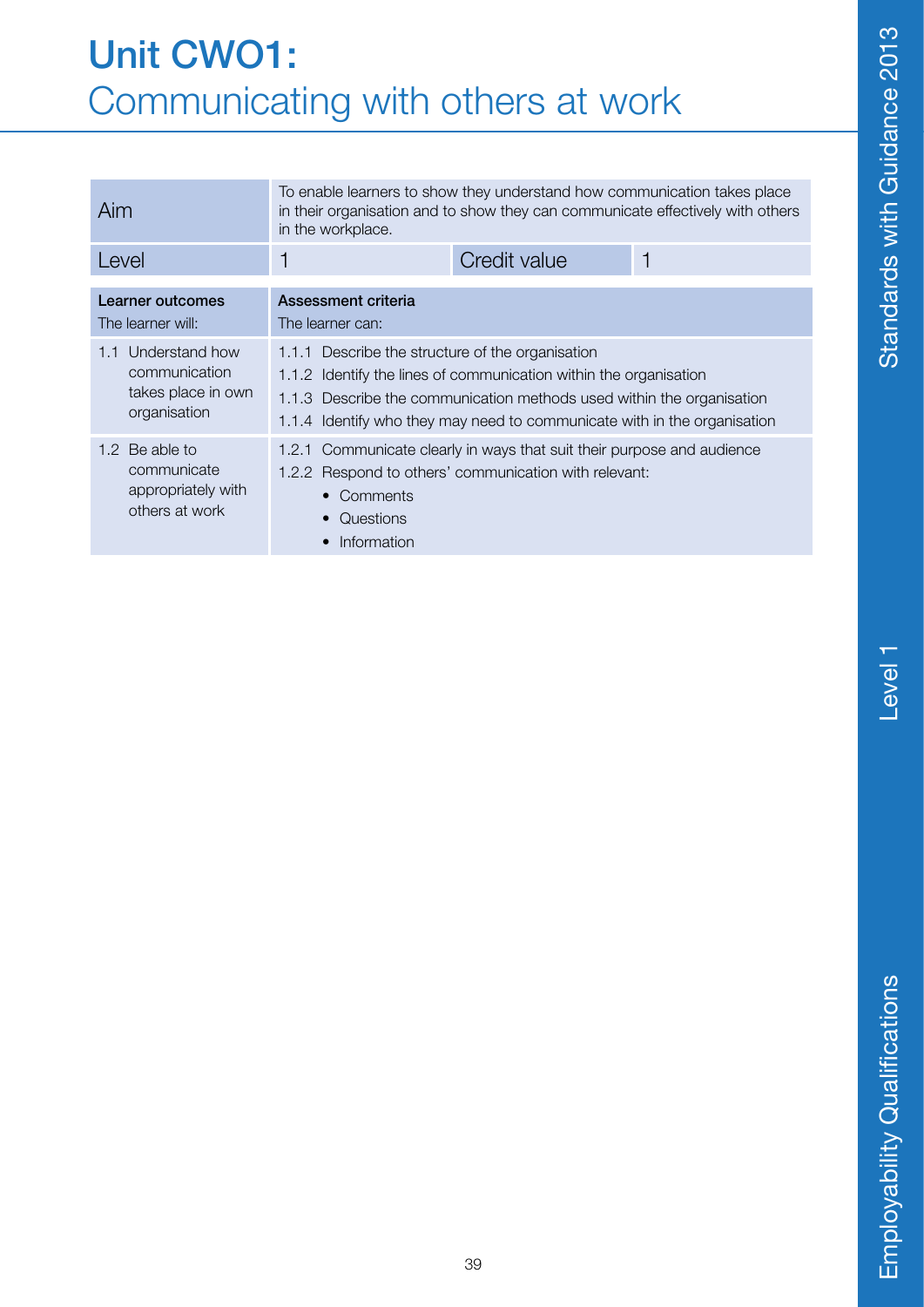#### Unit CS1: Customer service

| Aim                                                                                                      | To enable learners to show they understand the importance of good customer<br>service and how their organisation tries to provide it, and to show they can<br>follow procedures and meet the customer service standards of their own<br>organisation when carrying out their own role. |              |                |  |
|----------------------------------------------------------------------------------------------------------|----------------------------------------------------------------------------------------------------------------------------------------------------------------------------------------------------------------------------------------------------------------------------------------|--------------|----------------|--|
| Level                                                                                                    | 1                                                                                                                                                                                                                                                                                      | Credit value | $\overline{2}$ |  |
| Learner outcomes<br>The learner will:                                                                    | Assessment criteria<br>The learner can:                                                                                                                                                                                                                                                |              |                |  |
| 1.1 Understand why<br>good customer<br>service is important                                              | 1.1.1 Give examples that illustrate good practice in customer service<br>1.1.2 Give examples of how poor service could affect:<br>customers<br>$\bullet$<br>organisations<br>1.1.3 State why it is important to make a good first impression                                           |              |                |  |
| 1.2 Understand<br>customer needs<br>and how own<br>organisation tries to<br>meet them                    | 1.2.1 Identify the products/services provided to customers<br>1.2.2 State how the organisation provides products/services in ways that<br>meet customer needs                                                                                                                          |              |                |  |
| 1.3 Understand own<br>organisation's<br>customer service<br>procedures and<br>good practice<br>standards | Identify customer service policies and procedures relevant to own role<br>1.3.1<br>and responsibilities<br>1.3.2 State why it is important to maintain customer confidentiality<br>1.3.3 State what should be done in the event of a customer complaint                                |              |                |  |
| 1.4 Be able to provide<br>good customer<br>service                                                       | Give a positive first impression to customers<br>1.4.1<br>1.4.2 Interact with customers using appropriate verbal and non-verbal<br>communication skills<br>1.4.3 Meet the customer service standards of the organisation when carrying<br>out own role                                 |              |                |  |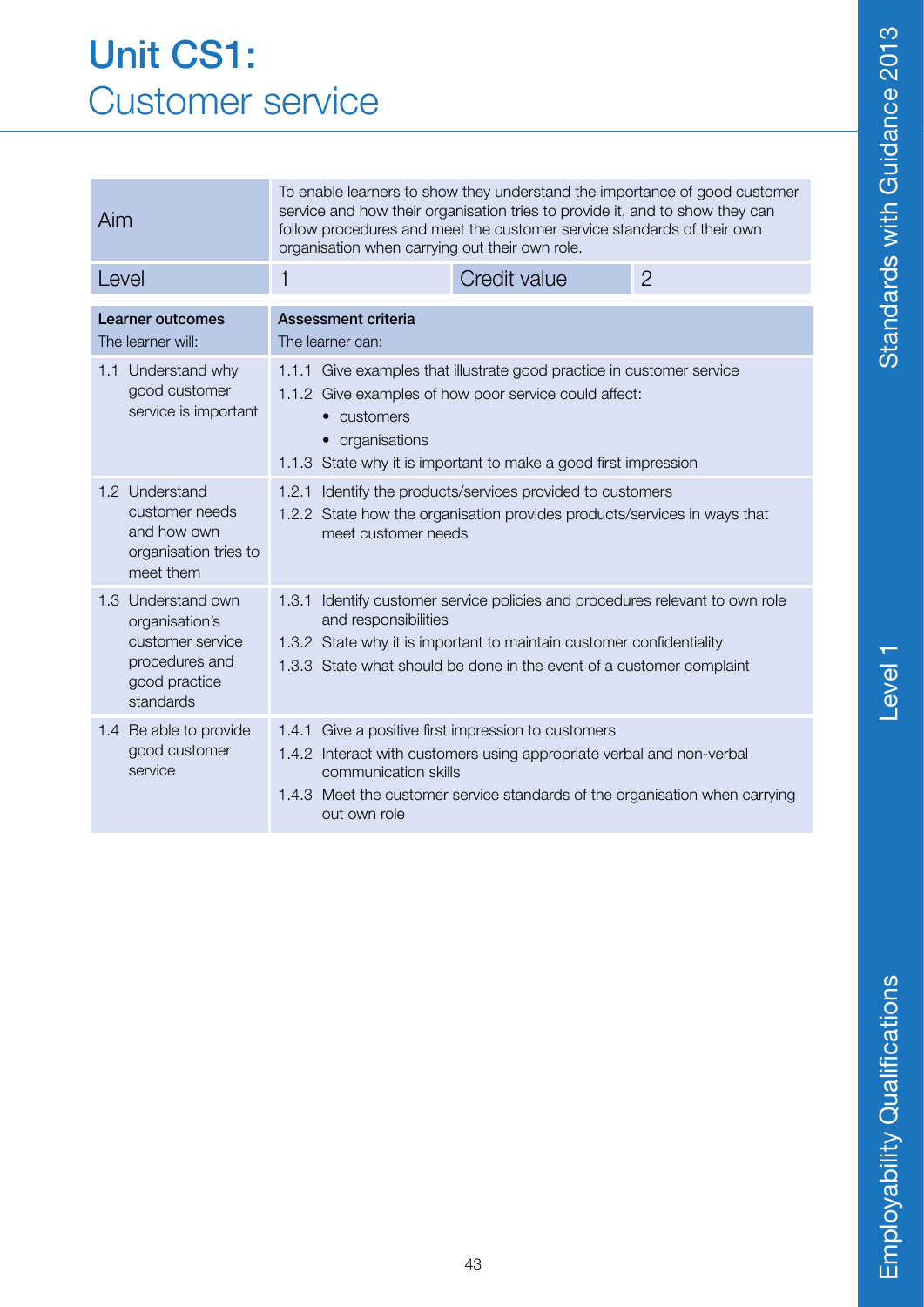#### Unit EBE1: Exploring business and enterprise

| Aim                                                                                                      | To enable learners to show their understanding of the different types of<br>organisations that provide goods and/or services, how businesses/enterprises<br>can benefit society and the features that make businesses/enterprises<br>successful.                                                                                                                                                                                                                                    |              |                |
|----------------------------------------------------------------------------------------------------------|-------------------------------------------------------------------------------------------------------------------------------------------------------------------------------------------------------------------------------------------------------------------------------------------------------------------------------------------------------------------------------------------------------------------------------------------------------------------------------------|--------------|----------------|
| Level                                                                                                    | 1                                                                                                                                                                                                                                                                                                                                                                                                                                                                                   | Credit value | $\overline{2}$ |
| <b>Learner outcomes</b><br>The learner will:                                                             | Assessment criteria<br>The learner can:                                                                                                                                                                                                                                                                                                                                                                                                                                             |              |                |
| 1.1 Be able to identify<br>different types of<br>organisations that<br>provide goods and/<br>or services | 1.1.1 Identify a social enterprise and a commercial enterprise and state how<br>their objectives differ<br>1.1.2 Identify a service provided by a public sector organisation and a service<br>provided by a business in the private sector<br>1.1.3 Identify how public and private sector organisations differ in the way they<br>are financed<br>1.1.4 Identify the key differences between running a business/enterprise as a:<br>• Sole trader<br>Partnership<br>• Co-operative |              |                |
| 1.2 Understand how<br>businesses/<br>enterprises benefit<br>society                                      | Describe the ways that businesses/enterprises benefit individual workers<br>1.2.1<br>and their communities<br>1.2.2 Identify the economic benefits that businesses/enterprises bring to<br>society                                                                                                                                                                                                                                                                                  |              |                |
| 1.3 Be able to identify<br>the features of<br>a successful<br>business/enterprise                        | Identify what skills and qualities are needed within a workforce to help a<br>1.3.1<br>business/enterprise be successful<br>1.3.2 Identify a successful business/enterprise and the products and/or<br>services it supplies<br>1.3.3 Give reasons why the business is successful<br>1.3.4 Give reasons why the process of business planning helps an enterprise<br>to be successful                                                                                                 |              |                |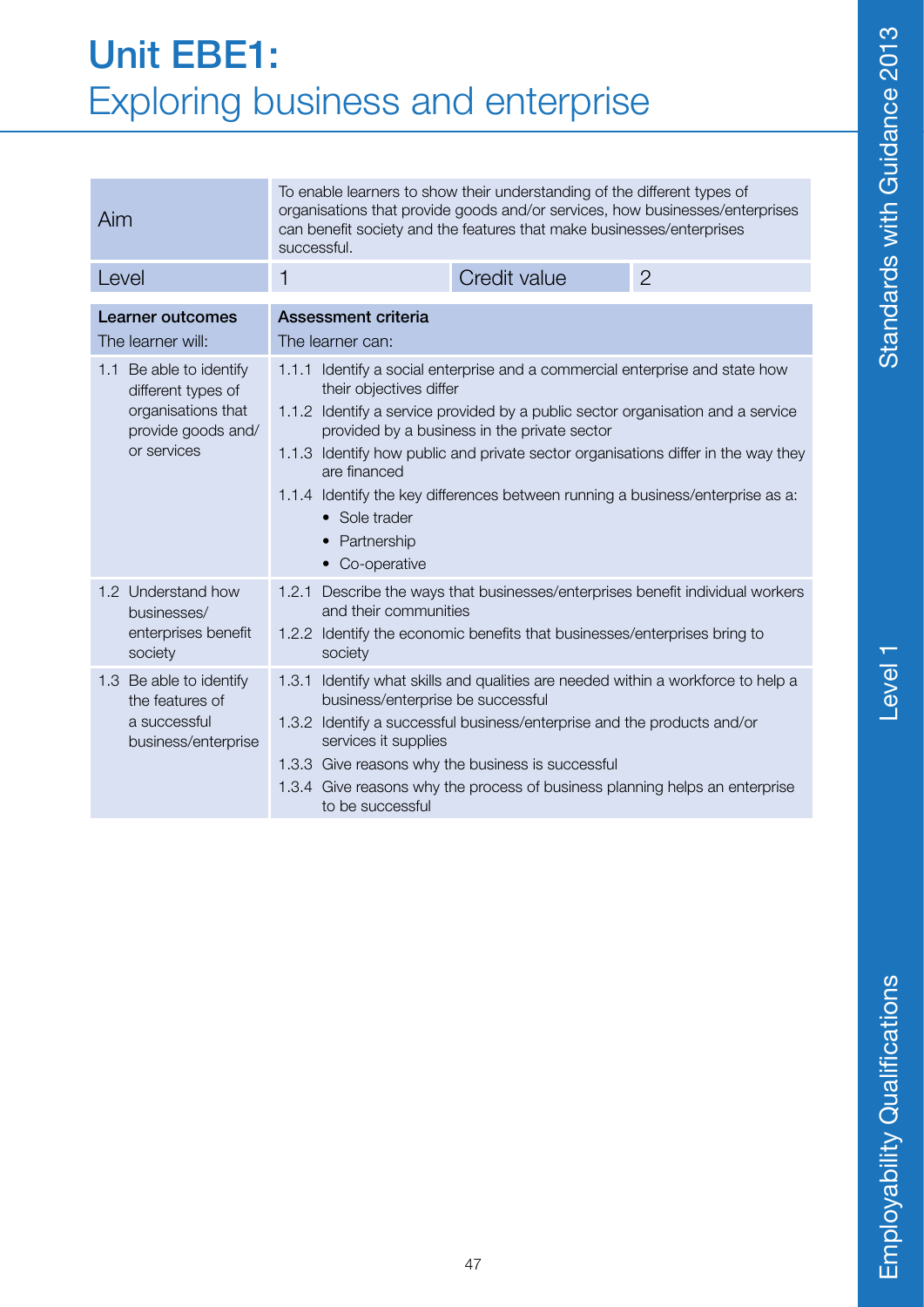#### Unit HSW1: Health and safety in the workplace

| Aim                                                                                            | To enable learners to show they understand workplace health and safety and<br>are able to carry out tasks safely.                                                                                                                                                                                                                                                                                                              |  |  |
|------------------------------------------------------------------------------------------------|--------------------------------------------------------------------------------------------------------------------------------------------------------------------------------------------------------------------------------------------------------------------------------------------------------------------------------------------------------------------------------------------------------------------------------|--|--|
| Level                                                                                          | Credit value<br>$\overline{2}$<br>1                                                                                                                                                                                                                                                                                                                                                                                            |  |  |
| Learner outcomes<br>The learner will:                                                          | Assessment criteria<br>The learner can:                                                                                                                                                                                                                                                                                                                                                                                        |  |  |
| 1.1 Understand rights<br>and responsibilities<br>relating to<br>workplace health<br>and safety | 1.1.1 State the main health and safety responsibilities of employers<br>1.1.2 State the health and safety responsibilities of individuals who work for<br>organisations<br>1.1.3 Give examples of legislation and regulations, relevant to own situation,<br>that help keep individuals healthy and safe at work<br>1.1.4 Explain why it is important to follow health and safety procedures                                   |  |  |
| 1.2 Understand<br>health and safety<br>arrangements in<br>own workplace                        | 1.2.1 State how individuals working for the organisation are given information<br>about health and safety<br>1.2.2 Identify safety signs in the workplace and state what they mean<br>1.2.3 State how to report a hazard in the workplace<br>1.2.4 Identify the location of:<br>• Fire/emergency alarm<br>Fire fighting equipment<br>Fire exits<br>Assembly points<br>First aid box<br>First aid assistance<br>• Accident book |  |  |
| 1.3 Understand how to<br>prevent and deal<br>with accidents                                    | Identify common accidents in the workplace<br>1.3.1<br>1.3.2 List ways such accidents can be prevented<br>1.3.3 State how a near miss or accident should be reported<br>1.3.4 State what to do in the event of personal injury<br>1.3.5 Describe when and how to call for emergency assistance                                                                                                                                 |  |  |
| 1.4 Be able to perform<br>workplace tasks<br>safely                                            | 1.4.1 Follow health and safety procedures to carry out tasks safely<br>1.4.2 Use and store tools and equipment safely<br>1.4.3 Maintain a clean and tidy work area                                                                                                                                                                                                                                                             |  |  |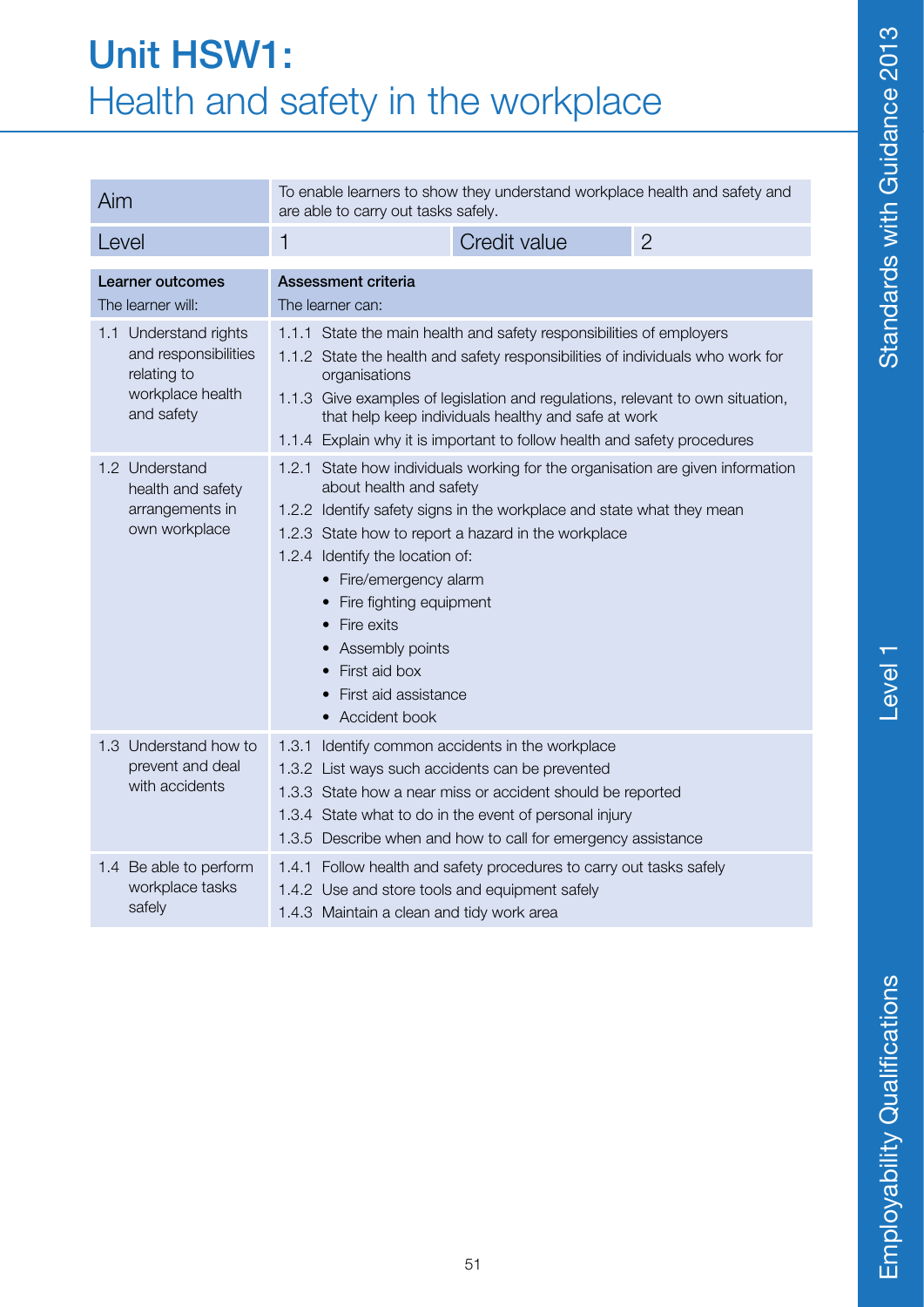### Level<sub>1</sub>

#### Unit MPF1: Managing personal finance as an employee

| Aim                                                                                                     | To enable learners to show they understand financial issues related to being<br>an employee, the benefits of managing their income and expenditure, and<br>that they know about sources of financial information and advice. To enable<br>learners to show they can monitor and manage their income and expenditure. |              |                |
|---------------------------------------------------------------------------------------------------------|----------------------------------------------------------------------------------------------------------------------------------------------------------------------------------------------------------------------------------------------------------------------------------------------------------------------|--------------|----------------|
| Level                                                                                                   | 1                                                                                                                                                                                                                                                                                                                    | Credit value | $\overline{2}$ |
| Learner outcomes<br>The learner will:                                                                   | Assessment criteria<br>The learner can:                                                                                                                                                                                                                                                                              |              |                |
| 1.1 Understand<br>financial terms<br>associated with<br>being an employee                               | 1.1.1 Identify key information on a wage slip<br>1.1.2 State the meaning of:<br>$\bullet$ PAYE<br><b>Gross Pay</b><br>Net Pay<br>Income Tax<br><b>National Insurance</b>                                                                                                                                             |              |                |
| 1.2 Understand why<br>it is important<br>to manage own<br>income and<br>expenditure<br>effectively      | State what the terms 'income' and 'expenditure' mean<br>1.2.1<br>1.2.2 Describe problems that may occur if an individual's expenditure is<br>greater than their income<br>1.2.3 Give reasons why it is important to keep track of own income and<br>expenditure                                                      |              |                |
| 1.3 Know about<br>sources of<br>information and<br>advice to help with<br>management of<br>own finances | Identify sources of information about current accounts, savings<br>1.3.1<br>accounts and credit cards<br>1.3.2 Identify sources of advice about dealing with debt problems                                                                                                                                           |              |                |
| 1.4 Be able to monitor<br>income and<br>expenditure over<br>time and manage<br>income within<br>means   | 1.4.1 Work out their weekly net income<br>1.4.2 Identify own expenditure that is work-related<br>1.4.3 Identify own expenditure that is not work-related<br>1.4.4 Identify ways of reducing expenditure<br>1.4.5 Plan a personal budget to ensure that expenditure does not exceed<br>income                         |              |                |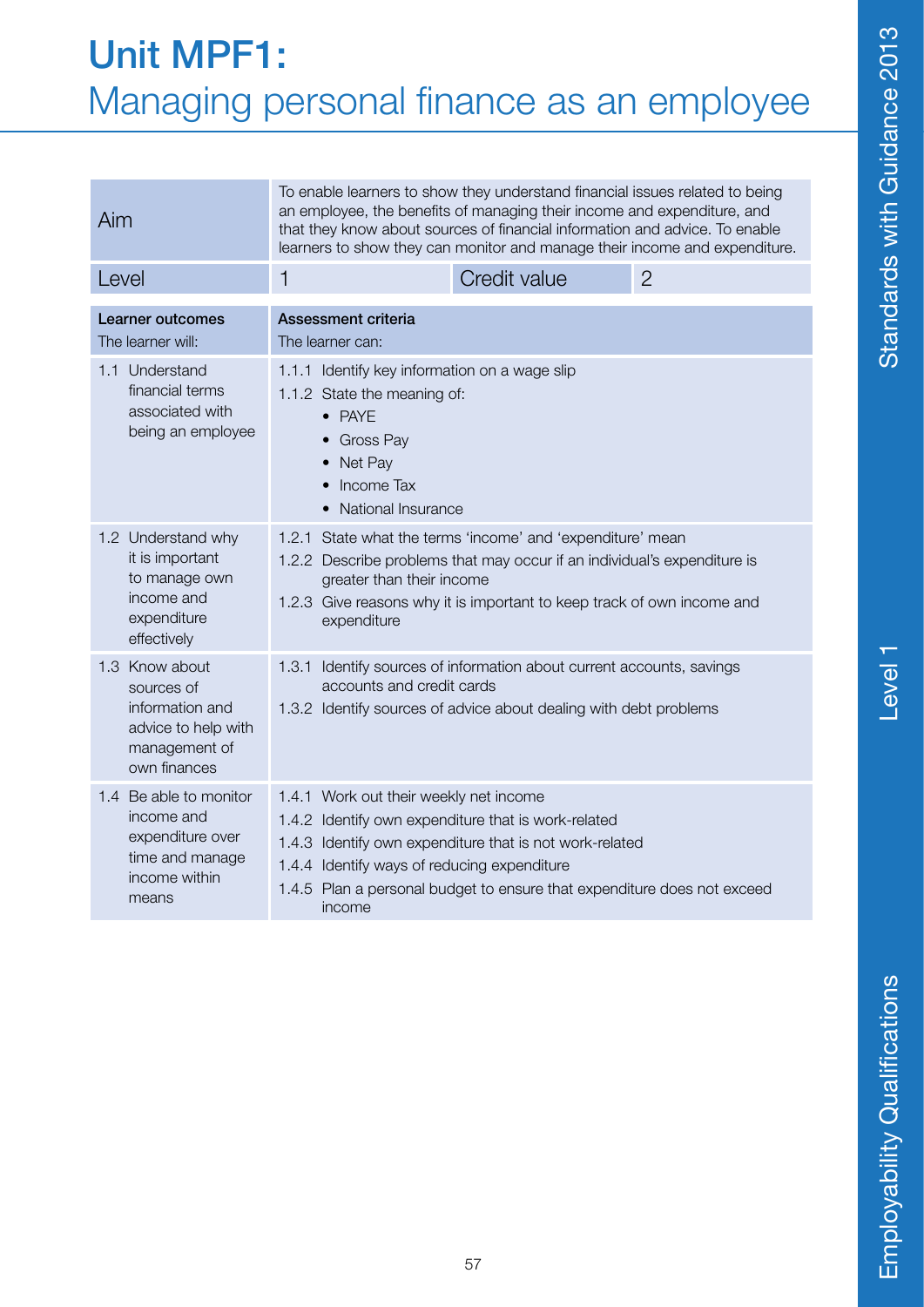#### Unit OLW1: Opportunities for learning and work

| Aim                                                                                                  | To enable learners to show they have an understanding of the range<br>of opportunities available for learning and work locally, and nationally/<br>internationally, and that they are able to make the most of opportunities<br>relevant to themselves                                                     |              |                |  |
|------------------------------------------------------------------------------------------------------|------------------------------------------------------------------------------------------------------------------------------------------------------------------------------------------------------------------------------------------------------------------------------------------------------------|--------------|----------------|--|
| Level                                                                                                | 1                                                                                                                                                                                                                                                                                                          | Credit value | $\overline{2}$ |  |
| <b>Learner outcomes</b><br>The learner will:                                                         | <b>Assessment criteria</b><br>The learner can:                                                                                                                                                                                                                                                             |              |                |  |
| 1.1 Understand the<br>value of life long<br>learning                                                 | 1.1.1 State what is meant by life long learning<br>1.1.2 Describe how life-long learning can help career success                                                                                                                                                                                           |              |                |  |
| 1.2 Understand that<br>there is a range of<br>opportunities for<br>learning                          | 1.2.1 Identify learning opportunities available locally that are relevant to own<br>interests<br>1.2.2 Identify learning opportunities available nationally that are relevant to<br>own interests<br>1.2.3 Identify a learning opportunity appropriate to own situation and state<br>why it is suitable    |              |                |  |
| 1.3 Understand that<br>there is a range of<br>opportunities for<br>working                           | 1.3.1 Identify the main differences between being an employee, being self<br>employed and working as a volunteer<br>1.3.2 Identify opportunities locally and nationally for working in a particular job<br>1.3.3 Identify opportunities in another country for working in a particular job                 |              |                |  |
| 1.4 Be able to explore<br>options for learning<br>and work                                           | 1.4.1 Describe the advantages and disadvantages of learning or working in<br>own area and in a different region<br>1.4.2 Describe the advantages and disadvantages of learning or working in<br>another country                                                                                            |              |                |  |
| 1.5 Be able to explore<br>learning and work<br>options for working<br>towards a particular<br>career | 1.5.1 List a range of options for working towards a career of interest to<br>themselves<br>1.5.2 Identify preferred option<br>1.5.3 Identify factors that may help or hinder progress including own interests,<br>abilities and attitudes<br>1.5.4 Identify areas for own development and agree next steps |              |                |  |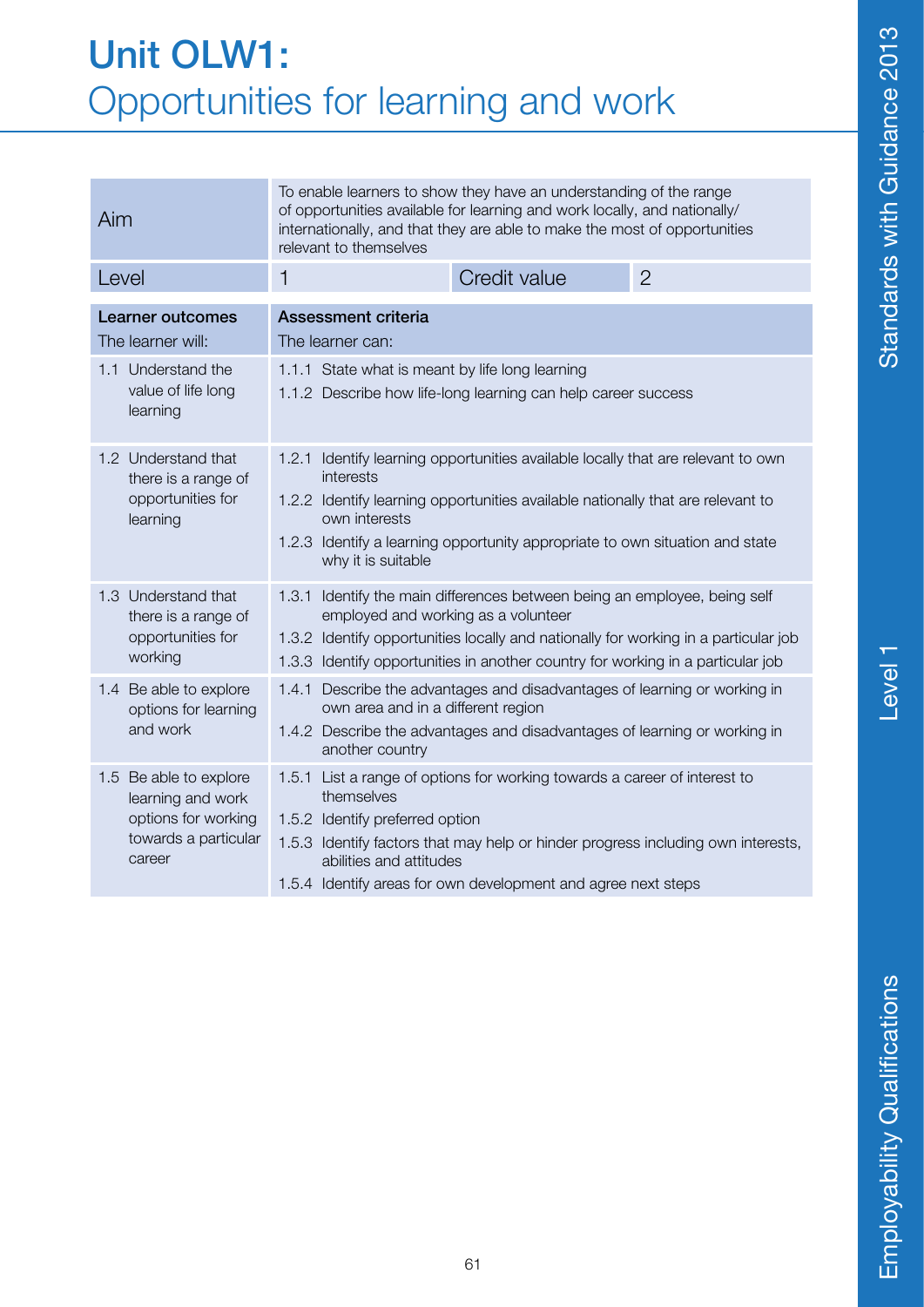#### Unit OBW1: Overcoming barriers to work

| Aim                                                                                                                      | To enable learners to show they have an understanding of potential barriers to<br>accessing and maintaining employment and to identify sources of support to<br>help overcome them.                                       |                                                                                                                                                       |   |
|--------------------------------------------------------------------------------------------------------------------------|---------------------------------------------------------------------------------------------------------------------------------------------------------------------------------------------------------------------------|-------------------------------------------------------------------------------------------------------------------------------------------------------|---|
| Level                                                                                                                    | 1                                                                                                                                                                                                                         | Credit value                                                                                                                                          | 1 |
| <b>Learner outcomes</b><br>The learner will:                                                                             | <b>Assessment criteria</b><br>The learner can:                                                                                                                                                                            |                                                                                                                                                       |   |
| Understand the<br>1.1<br>factors that enable<br>an individual to<br>be successful in<br>accessing and<br>staying in work | 1.1.1<br>opportunities available<br>and stay in work                                                                                                                                                                      | Identify external factors that may impact on the range of work<br>1.1.2 Identify personal qualities that may affect an individual's ability to access |   |
| 1.2 Be able to<br>identify barriers to<br>accessing work<br>and identify how to<br>get support to help<br>overcome them  | 1.2.1<br>Identify potential barriers to accessing work opportunities<br>Identify sources of information and support to help overcome barriers<br>1.2.2<br>1.2.3 Identify potential barriers relevant to own situation     |                                                                                                                                                       |   |
| 1.3 Be able to plan to<br>deal with money<br>issues associated<br>with becoming an<br>employee                           | Identify items of expenditure associated with being an employee<br>1.3.1<br>1.3.2 Identify benefits that are available to people in work<br>1.3.3 State the eligibility criteria for benefits for different circumstances |                                                                                                                                                       |   |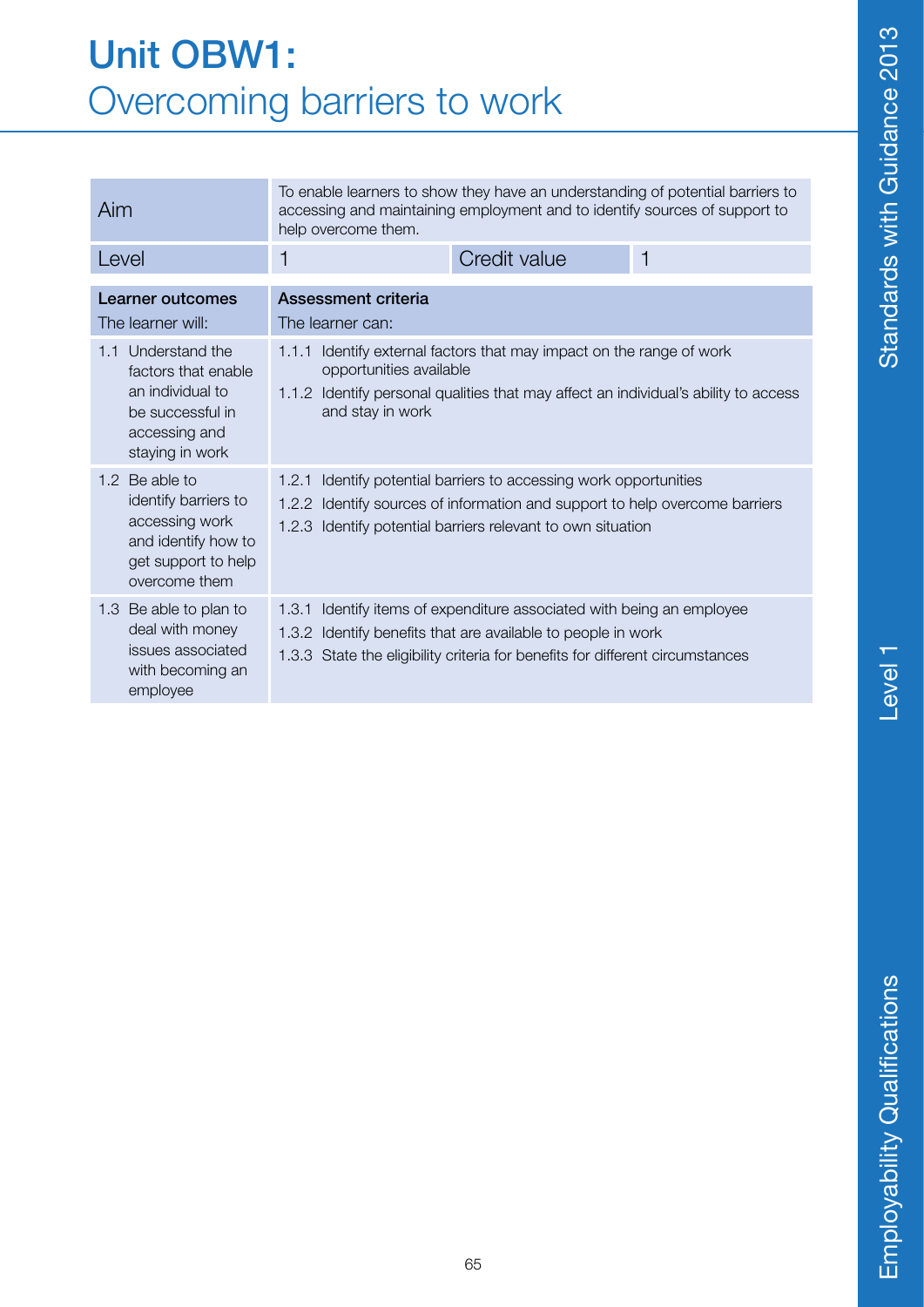#### Unit PEA1: Participating in an enterprise activity

| Aim                                                                          | To enable learners to demonstrate enterprise skills through their contribution to<br>planning, carrying out and reviewing an enterprise activity |                                                                                                                                                                                                                                 |  |  |
|------------------------------------------------------------------------------|--------------------------------------------------------------------------------------------------------------------------------------------------|---------------------------------------------------------------------------------------------------------------------------------------------------------------------------------------------------------------------------------|--|--|
| Level                                                                        | 1                                                                                                                                                | Credit value<br>3                                                                                                                                                                                                               |  |  |
| Learner outcomes<br>The learner will:                                        | <b>Assessment criteria</b><br>The learner can:                                                                                                   |                                                                                                                                                                                                                                 |  |  |
| 1.1 Be able to plan an<br>enterprise activity<br>with others                 | outcome/s<br>tasks<br>1.1.4 Agree arrangements for reviewing progress                                                                            | 1.1.1 Agree an enterprise activity to take part in and describe its intended<br>1.1.2 Describe what needs to be done and identify time scales for completing<br>1.1.3 Agree roles and responsibilities of team members          |  |  |
| 1.2 Be able to meet<br>own responsibilities<br>for an enterprise<br>activity | 1.2.3 Keep team members informed of progress<br>1.2.4 Respond to difficulties in an appropriate way                                              | 1.2.1 Identify resources needed to meet own responsibilities<br>1.2.2 Carry out own tasks to the standard required                                                                                                              |  |  |
| 1.3 Be able to review<br>an enterprise<br>activity                           | achieved<br>enterprise activity                                                                                                                  | 1.3.1 Share information on the extent to which the intended outcome was<br>1.3.2 Identify what the team did well and less well in carrying out the                                                                              |  |  |
| 1.4 Be able to review<br>own contribution<br>to an enterprise<br>activity    | 1.4.1<br>the enterprise activity<br>out the activity                                                                                             | Identify own contribution towards achieving the intended outcome of<br>1.4.2 Identify own enterprise skills, attitudes and qualities used in carrying<br>1.4.3 Agree next steps for continuing to improve own enterprise skills |  |  |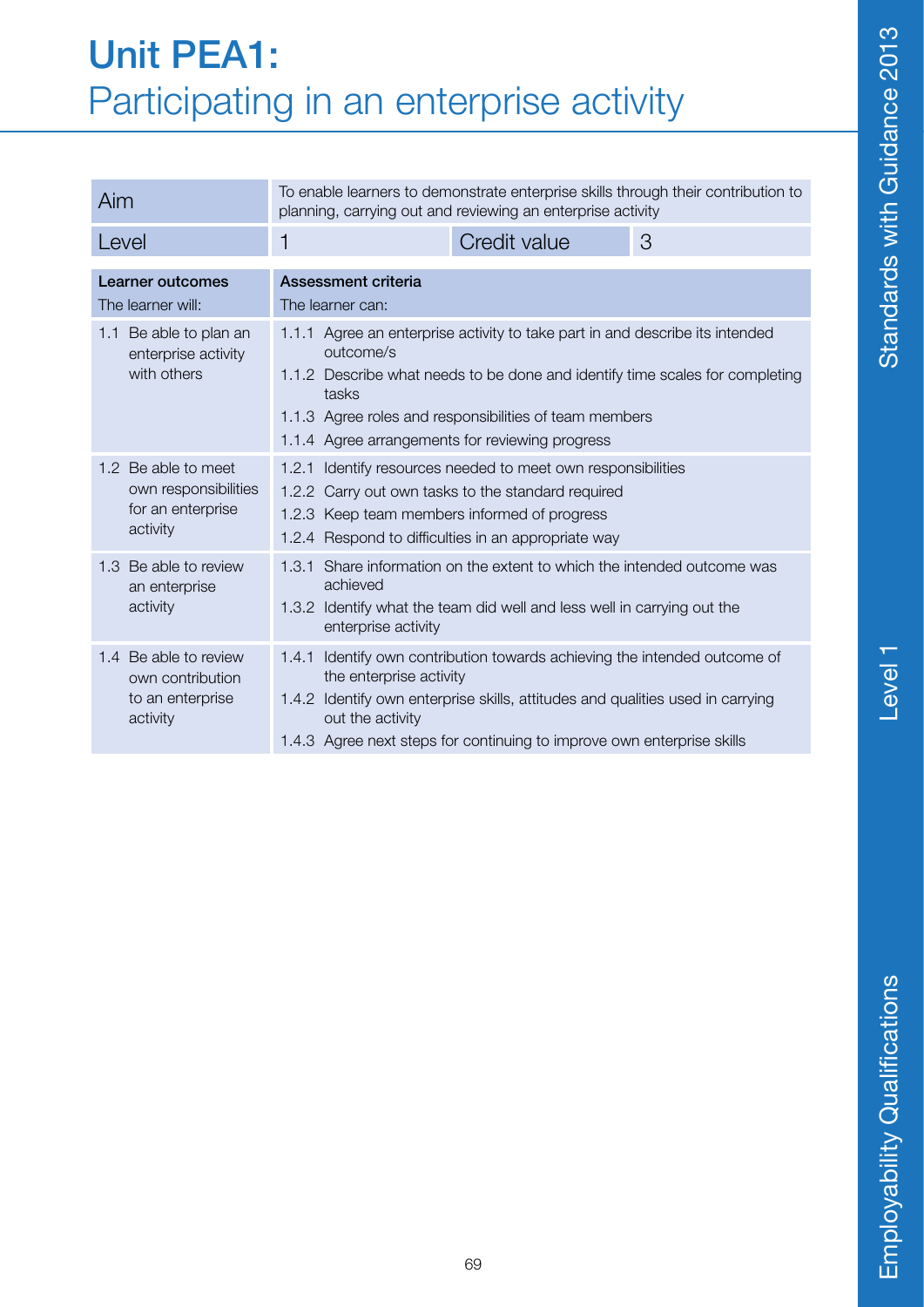#### Unit PRL1: Planning and reviewing learning

| Aim                                                                                               | To enable learners to improve how they learn, and improve their performance,<br>by actively engaging in the processes of planning their learning, working<br>towards targets, and reviewing their progress and achievements                                                                                                         |              |                |
|---------------------------------------------------------------------------------------------------|-------------------------------------------------------------------------------------------------------------------------------------------------------------------------------------------------------------------------------------------------------------------------------------------------------------------------------------|--------------|----------------|
| Level                                                                                             | 1                                                                                                                                                                                                                                                                                                                                   | Credit value | $\overline{2}$ |
| <b>Learner outcomes</b><br>The learner will:                                                      | Assessment criteria<br>The learner can:                                                                                                                                                                                                                                                                                             |              |                |
| Understand how<br>1.1<br>setting targets<br>can help improve<br>their learning and<br>performance | Describe how their learning and performance can be improved by<br>1.1.1<br>setting clear targets                                                                                                                                                                                                                                    |              |                |
| 1.2 Be able to develop<br>a plan to improve<br>their learning and<br>performance                  | 1.2.1 Agree realistic targets<br>1.2.2 Identify clear steps and deadlines for each target<br>1.2.3 Identify where to get the support they need<br>1.2.4 Identify arrangements for checking progress                                                                                                                                 |              |                |
| 1.3 Be able to carry out<br>their plan                                                            | 1.3.1 Work through the steps in their plan to complete work on time<br>1.3.2 Use different ways of learning suggested by their tutor/supervisor and<br>make changes when needed to improve performance<br>1.3.3 Reflect on their progress and use support given by others to help meet<br>their targets                             |              |                |
| 1.4 Be able to review<br>how they have<br>improved their<br>learning and<br>performance           | Identify targets they have met and describe how they have improved<br>1.4.1<br>their performance<br>1.4.2 Identify what they learned and the different ways they learned<br>1.4.3 Describe what went well and what went less well<br>1.4.4 Use feedback to help identify what they will do to continue to improve<br>how they learn |              |                |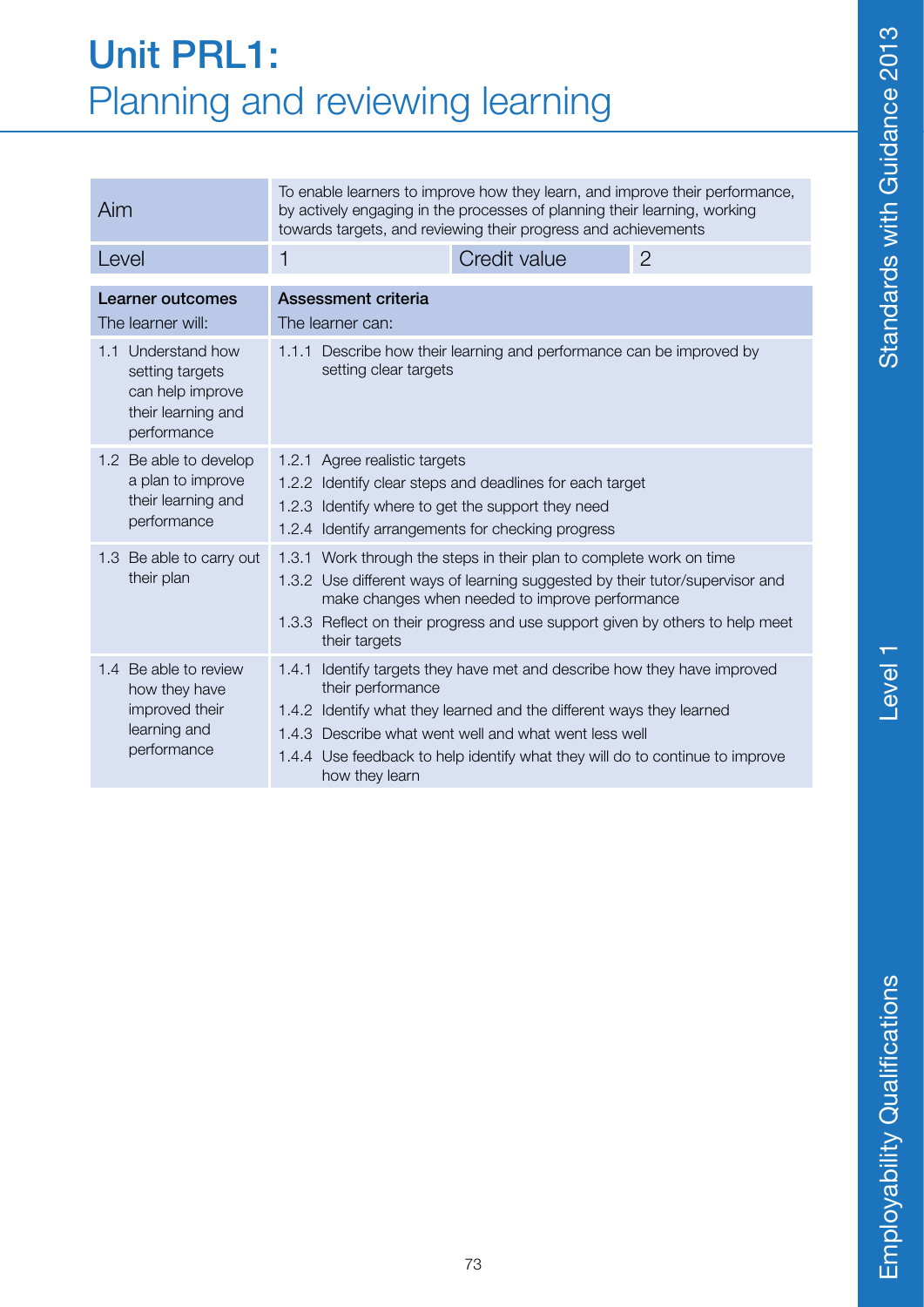#### Unit RRW1: Rights and responsibilities in the workplace

| Aim                                                                           | To enable learners to show they have an understanding of rights and<br>responsibilities in the workplace and of sources of information and support<br>relating to rights and responsibilities.                                                                                                                                                                                                                     |  |  |
|-------------------------------------------------------------------------------|--------------------------------------------------------------------------------------------------------------------------------------------------------------------------------------------------------------------------------------------------------------------------------------------------------------------------------------------------------------------------------------------------------------------|--|--|
| Level                                                                         | Credit value<br>1<br>1                                                                                                                                                                                                                                                                                                                                                                                             |  |  |
| <b>Learner outcomes</b><br>The learner will:                                  | Assessment criteria<br>The learner can:                                                                                                                                                                                                                                                                                                                                                                            |  |  |
| 1.1 Understand that<br>employees have<br>rights in the<br>workplace           | 1.1.1 Describe the main rights all employees have at work<br>1.1.2 Explain the rights of an employee working in a particular job/employment<br>sector<br>1.1.3 Give examples of laws that help to protect employees at work<br>1.1.4 Identify who could help with problems at work to do with employee<br>rights<br>1.1.5 State what steps should be taken by an employee if they had a<br>grievance issue at work |  |  |
| 1.2 Understand that<br>employees have<br>responsibilities in<br>the workplace | 1.2.1 Describe the main responsibilities an employee has at work<br>1.2.2 State how an employee gets information about their responsibilities in<br>the workplace<br>1.2.3 State what steps should be taken by an employee if they were faced<br>with disciplinary procedures at work                                                                                                                              |  |  |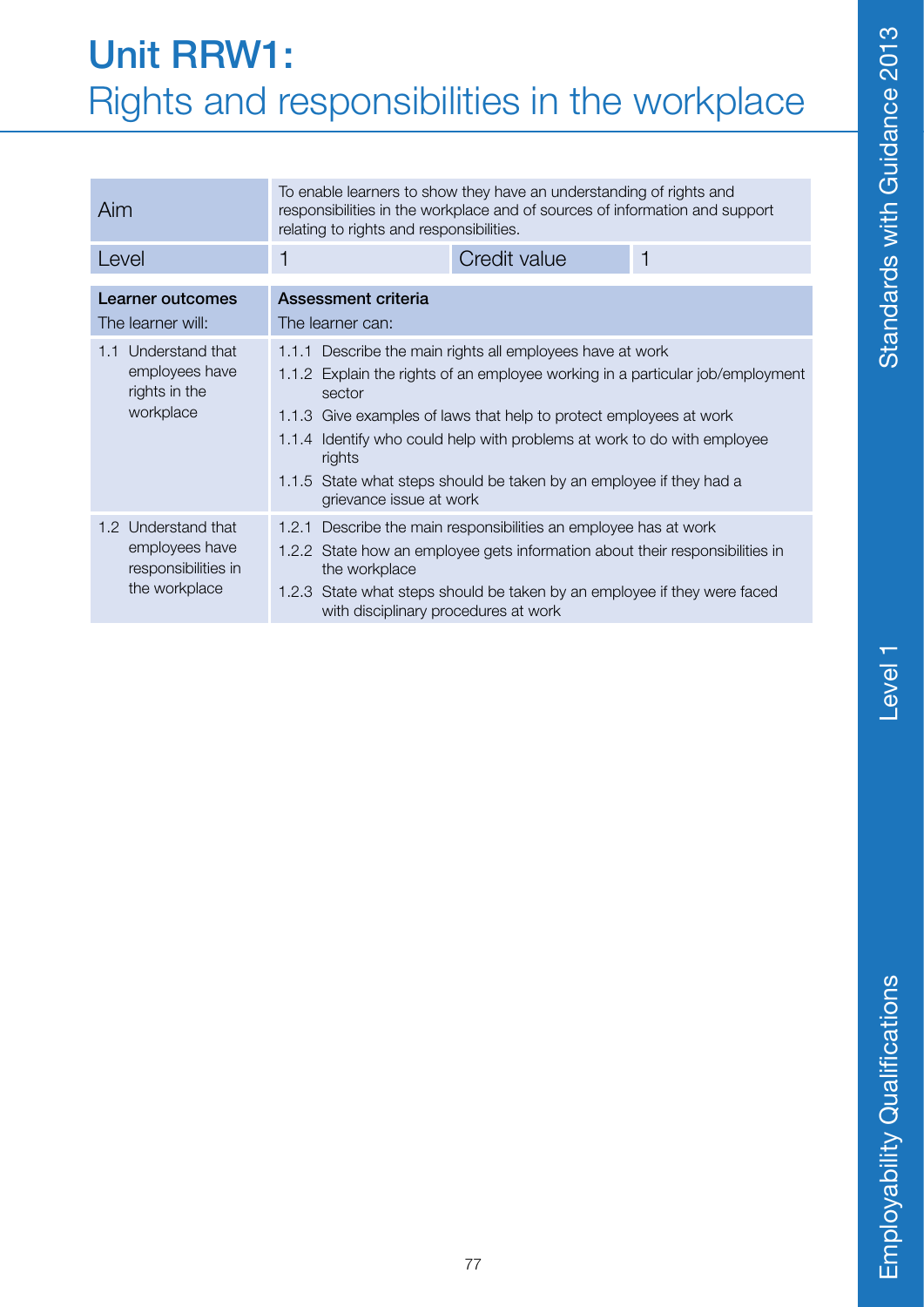# Level<sub>1</sub>

#### Unit TP1: Tackling problems

| Aim                                                                              | To enable learners to develop the skills and understanding to tackle problems<br>systematically by actively engaging in the processes of thinking about a<br>problem, planning how to tackle it and reviewing the effectiveness of their<br>problem-solving skills.                                                                                                                                                                                                                                                                                                                               |              |                |
|----------------------------------------------------------------------------------|---------------------------------------------------------------------------------------------------------------------------------------------------------------------------------------------------------------------------------------------------------------------------------------------------------------------------------------------------------------------------------------------------------------------------------------------------------------------------------------------------------------------------------------------------------------------------------------------------|--------------|----------------|
| Level                                                                            | 1                                                                                                                                                                                                                                                                                                                                                                                                                                                                                                                                                                                                 | Credit value | $\overline{2}$ |
| <b>Learner outcomes</b><br>The learner will:                                     | <b>Assessment criteria</b><br>The learner can:                                                                                                                                                                                                                                                                                                                                                                                                                                                                                                                                                    |              |                |
| Understand a<br>1.1<br>problem and<br>different ways of<br>tackling it           | 1.1.1 Describe the problem and state why it needs to be solved<br>1.1.2 Identify how they will know if the problem has been solved<br>1.1.3 Suggest some ideas for how they might tackle the problem                                                                                                                                                                                                                                                                                                                                                                                              |              |                |
| 1.2 Be able to develop<br>and follow a plan to<br>tackle the problem             | 1.2.1 Agree with an appropriate person how they will tackle the problem<br>1.2.2 Agree a plan for what they need to do identifying:<br>• how long the work should take<br>materials, tools and equipment needed<br>• methods, and steps for working through the problem<br>• any health and safety issues<br>1.2.3 Check they would know what to do if anything went wrong<br>1.2.4 Follow their plan, working safely and using support given by others to<br>help tackle the problem<br>1.2.5 Reflect on the progress of their work and use support to revise the plan<br>if anything goes wrong |              |                |
| 1.3 Be able to review<br>the effectiveness of<br>how they tackled<br>the problem | Check whether the problem has been solved by following agreed steps<br>1.3.1<br>1.3.2 Identify what went well and less well in tackling the problem<br>1.3.3 Describe what they did about any difficulties they had<br>1.3.4 Suggest and agree ways of improving their skills in tackling problems in<br>the future                                                                                                                                                                                                                                                                               |              |                |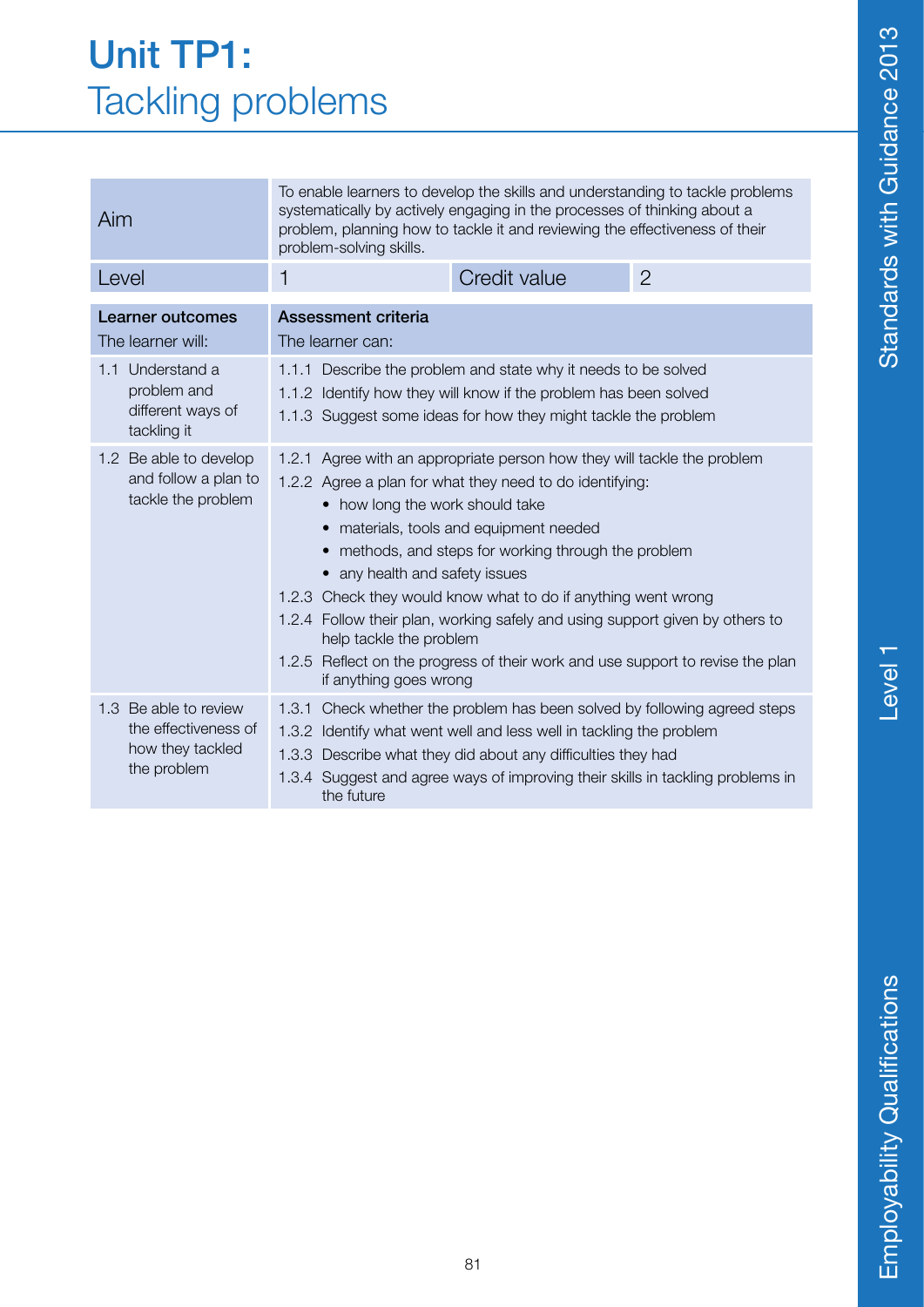| <b>Unit TW1:</b>    |
|---------------------|
| <b>Team working</b> |

| Aim                                                                                                                 | To enable learners to show they understand how they can contribute to<br>successful teamwork and to improve their team working skills by actively<br>engaging in the processes of planning the work of the team, working with<br>other team members towards agreed objectives, and reviewing the work of the<br>team and their own contributions.                                                                                                                             |                                                                                                                                                                                                                                                                                                                                                                                       |                |
|---------------------------------------------------------------------------------------------------------------------|-------------------------------------------------------------------------------------------------------------------------------------------------------------------------------------------------------------------------------------------------------------------------------------------------------------------------------------------------------------------------------------------------------------------------------------------------------------------------------|---------------------------------------------------------------------------------------------------------------------------------------------------------------------------------------------------------------------------------------------------------------------------------------------------------------------------------------------------------------------------------------|----------------|
| Level                                                                                                               | $\mathbf{1}$                                                                                                                                                                                                                                                                                                                                                                                                                                                                  | Credit value                                                                                                                                                                                                                                                                                                                                                                          | $\overline{2}$ |
| Learner outcomes<br>The learner will:                                                                               | Assessment criteria<br>The learner can:                                                                                                                                                                                                                                                                                                                                                                                                                                       |                                                                                                                                                                                                                                                                                                                                                                                       |                |
| 1.1 Understand how<br>they can play a<br>valuable part in a<br>team                                                 | 1.1.1 Describe the contribution they can make to help a team be successful                                                                                                                                                                                                                                                                                                                                                                                                    |                                                                                                                                                                                                                                                                                                                                                                                       |                |
| 1.2 Be able to plan to<br>work in a team                                                                            | Confirm the objectives their tutor/supervisor has given to the team<br>1.2.1<br>1.2.2 Describe the ground rules for working in the team<br>1.2.3 Confirm what tasks the team has to carry out and deadlines<br>1.2.4 Confirm own individual responsibilities for:<br>• tasks to be done<br>• health and safety<br>• following the ground rules<br>1.2.5 Agree the arrangements for working together as a team relating to:<br>• who they will be working with, where and when |                                                                                                                                                                                                                                                                                                                                                                                       |                |
| 1.3 Be able to work<br>with others to<br>achieve team<br>objectives                                                 | • who to ask for help when it is needed<br>1.3.1 Get what they need to carry out tasks and meet own responsibilities in<br>the team<br>1.3.2 Complete tasks without disrupting or offending others<br>1.3.3 Complete tasks safely following the methods they have been given<br>1.3.4 Reflect on progress of own work and that of the team<br>1.3.5 Ask for help when appropriate<br>1.3.6 Give support to others when appropriate                                            |                                                                                                                                                                                                                                                                                                                                                                                       |                |
| 1.4 Be able to review<br>the work of the<br>team and own<br>contribution, and<br>agree how to<br>improve own skills | objectives                                                                                                                                                                                                                                                                                                                                                                                                                                                                    | 1.4.1 Describe what went well and less well in the work of the team including;<br>ground rules, working relationships and whether the team achieved its<br>1.4.2 Describe how they personally helped the team to achieve its objectives<br>1.4.3 Agree ways of improving how they work as a member of a team in the<br>future, including how they get on with other members of a team |                |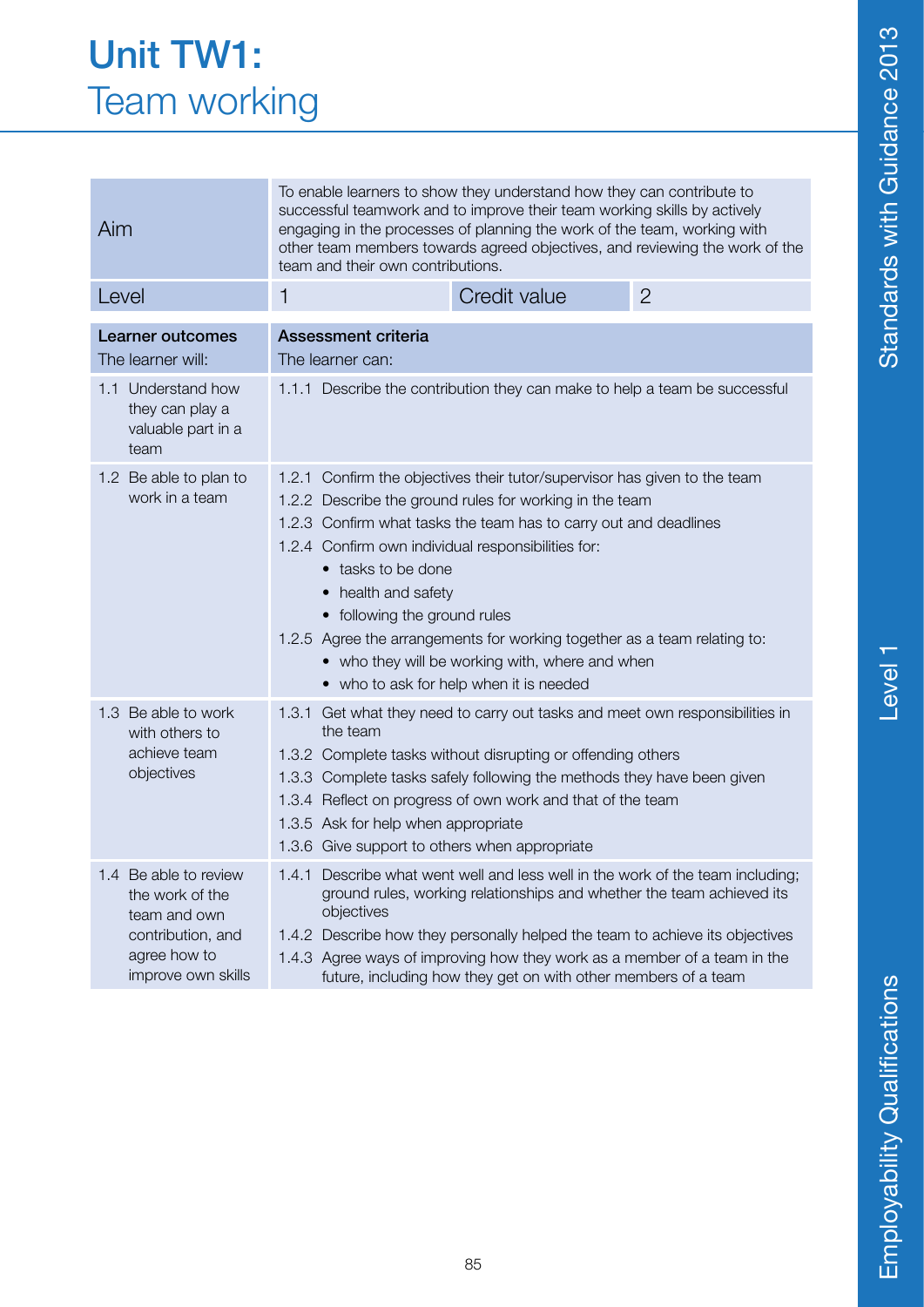#### Unit UAG1: Using advice and guidance

| Aim                                                                                                                                | To enable learners to show they understand the benefits of using advice and<br>guidance to help achieve learning and work-related goals and to be able to<br>use that advice and guidance effectively.                                                                                                                                                                                                           |              |   |
|------------------------------------------------------------------------------------------------------------------------------------|------------------------------------------------------------------------------------------------------------------------------------------------------------------------------------------------------------------------------------------------------------------------------------------------------------------------------------------------------------------------------------------------------------------|--------------|---|
| Level                                                                                                                              | 1                                                                                                                                                                                                                                                                                                                                                                                                                | Credit value | 1 |
| Learner outcomes<br>The learner will:                                                                                              | <b>Assessment criteria</b><br>The learner can:                                                                                                                                                                                                                                                                                                                                                                   |              |   |
| 1.1 Understand the<br>benefits of advice<br>and guidance in<br>achieving learning<br>and work related<br>goals                     | 1.1.1 State how advice and guidance can help achieve learning and work<br>related goals<br>1.1.2 Identify at what stages of learning and work it would be beneficial for an<br>individual to seek advice and guidance                                                                                                                                                                                            |              |   |
| 1.2 Understand how<br>to access relevant<br>advice and<br>guidance                                                                 | Identify a range of sources of advice and guidance related to achieving<br>1.2.1<br>learning and work related goals<br>1.2.2 State the advantages and disadvantages of using particular sources of<br>advice and guidance<br>1.2.3 Identify the information needed to help make decisions about achieving<br>own learning or work goals<br>1.2.4 Choose and agree source/s of advice and guidance which would be |              |   |
| 1.3 Be able to use<br>advice and<br>guidance to help<br>make decisions<br>about achieving<br>own learning or<br>work related goals | helpful in own situation<br>1.3.1 Agree when and how to access advice and guidance<br>1.3.2 Use the chosen source/s to get the information needed<br>1.3.3 Identify the next steps towards achieving a learning or work-related goal                                                                                                                                                                             |              |   |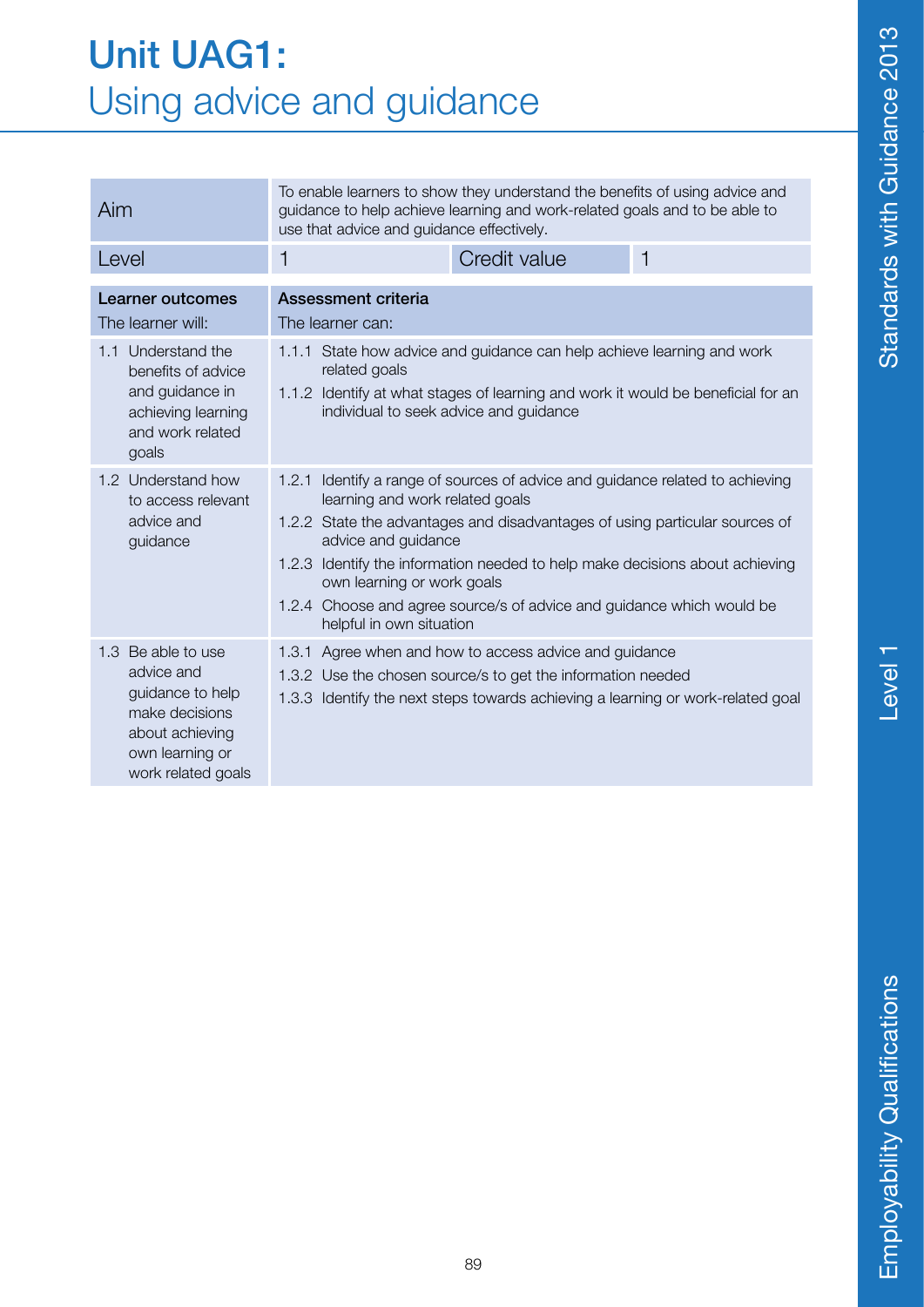#### Unit WWN1: Working with numbers

| Aim                                                                                    | To enable learners to show their understanding of the ways in which numbers<br>are used in the workplace and to show they can use mathematics to plan and<br>tackle workplace number problems.                                                            |                                                            |                |
|----------------------------------------------------------------------------------------|-----------------------------------------------------------------------------------------------------------------------------------------------------------------------------------------------------------------------------------------------------------|------------------------------------------------------------|----------------|
| Level                                                                                  | 1                                                                                                                                                                                                                                                         | Credit value                                               | $\overline{2}$ |
| Learner outcomes<br>The learner will:                                                  | Assessment criteria<br>The learner can:                                                                                                                                                                                                                   |                                                            |                |
| Understand ways<br>1.1<br>in which numbers<br>are used in the<br>workplace             | 1.1.1 Give examples, from a range of workplaces, of ways that numerical<br>information is used as part of the work of an organisation<br>1.1.2 Identify the types of practical number problems they might meet at work                                    |                                                            |                |
| 1.2 Be able to plan<br>to tackle practical<br>number problems                          | Describe a practical problem that involves a range of numerical data and<br>1.2.1<br>information<br>1.2.2 Agree with an appropriate person how they will tackle the problem<br>1.2.3 Obtain the information needed to tackle the practical number problem |                                                            |                |
| 1.3 Be able to tackle a<br>practical number<br>problem using<br>appropriate<br>methods | Tackle the number problem using appropriate methods<br>1.3.1<br>1.3.2 Check that the results make sense                                                                                                                                                   |                                                            |                |
| 1.4 Be able to interpret<br>results and present<br>findings                            | 1.4.2 Explain what the results mean                                                                                                                                                                                                                       | 1.4.1 Present the results clearly and in appropriate way/s |                |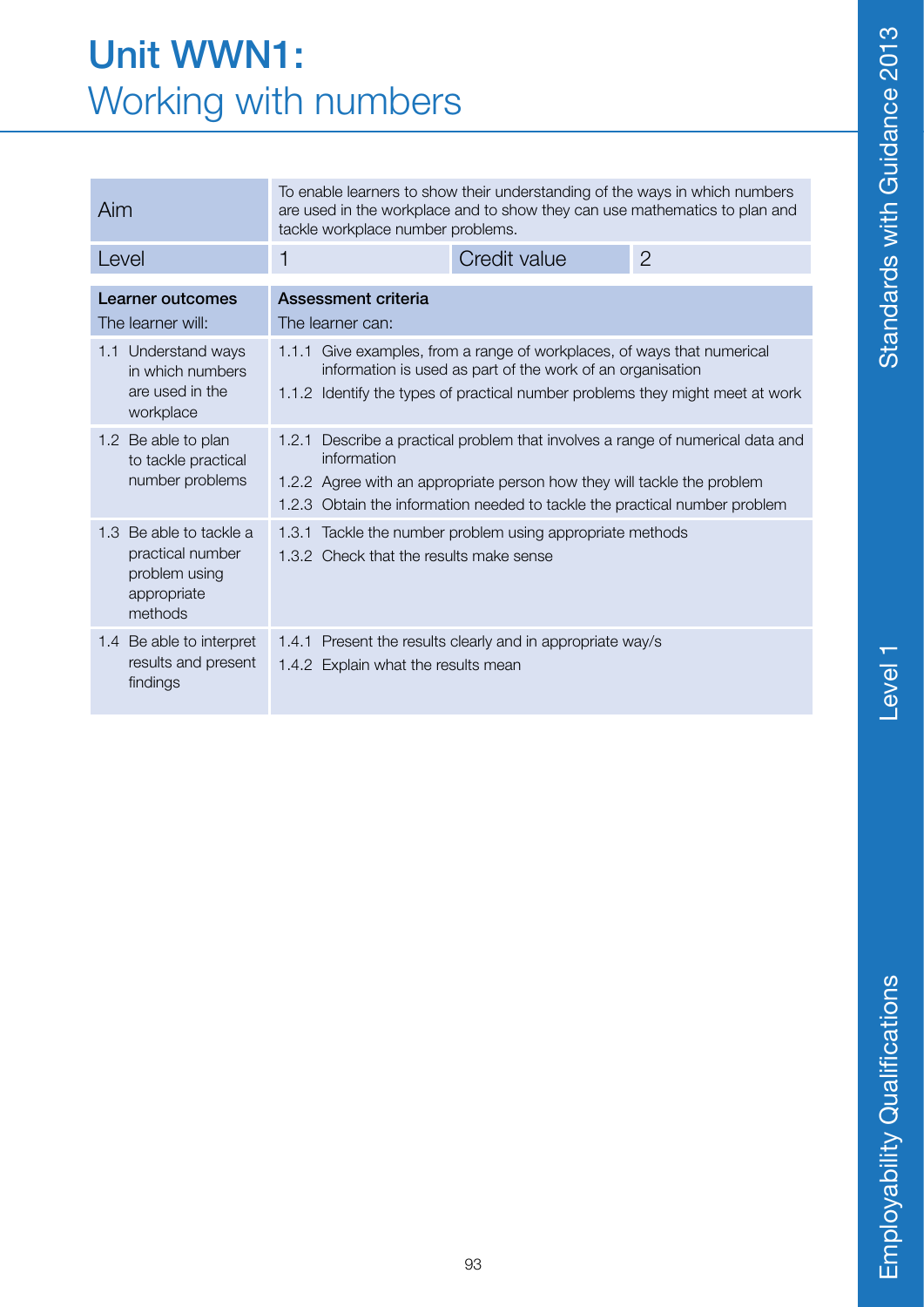#### Unit WGP2: Working to good practice standards

| Aim                                                                                                                                     | To enable learners to demonstrate an understanding of legislation that affects<br>employers and how the legislation impacts on workplace procedures. To<br>enable learners to show they can meet the good practice standards of their<br>own organisation when carrying out their responsibilities.                                                                                                                            |              |   |
|-----------------------------------------------------------------------------------------------------------------------------------------|--------------------------------------------------------------------------------------------------------------------------------------------------------------------------------------------------------------------------------------------------------------------------------------------------------------------------------------------------------------------------------------------------------------------------------|--------------|---|
| Level                                                                                                                                   | $\overline{2}$                                                                                                                                                                                                                                                                                                                                                                                                                 | Credit value | 3 |
| <b>Learner outcomes</b><br>The learner will:                                                                                            | Assessment criteria<br>The learner can:                                                                                                                                                                                                                                                                                                                                                                                        |              |   |
| Understand why<br>2.1<br>legislation is<br>needed to regulate<br>what happens in<br>the workplace                                       | 2.1.1 Explain why legislation is necessary in the workplace<br>2.1.2 Give examples of legislation that employers have to comply with                                                                                                                                                                                                                                                                                           |              |   |
| 2.2 Know about<br>policies/<br>procedures in<br>own organisation/<br>workplace and<br>understand how<br>they impact on own<br>situation | Identify policies that have been developed in own organisation/<br>2.2.1<br>workplace to meet legislative requirements<br>2.2.2 Describe how the policies affect self and/or others in the organisation/<br>workplace<br>2.2.3 Identify a procedure that has been developed to meet the needs of<br>own organisation/workplace<br>2.2.4 Describe how the procedure affects self and/or others in the<br>organisation/workplace |              |   |
| 2.3 Be able to apply<br>good practice<br>standards in own<br>organisation                                                               | 2.3.1 Contribute to discussions to agree priorities for own work<br>2.3.2 Meet the standards set by own organisation when carrying out a range<br>of routine tasks<br>2.3.3 Use appropriate communication methods to meet own responsibilities,<br>including informing others of progress<br>2.3.4 Reflect on the quality of own work and identify ways of working more<br>effectively                                         |              |   |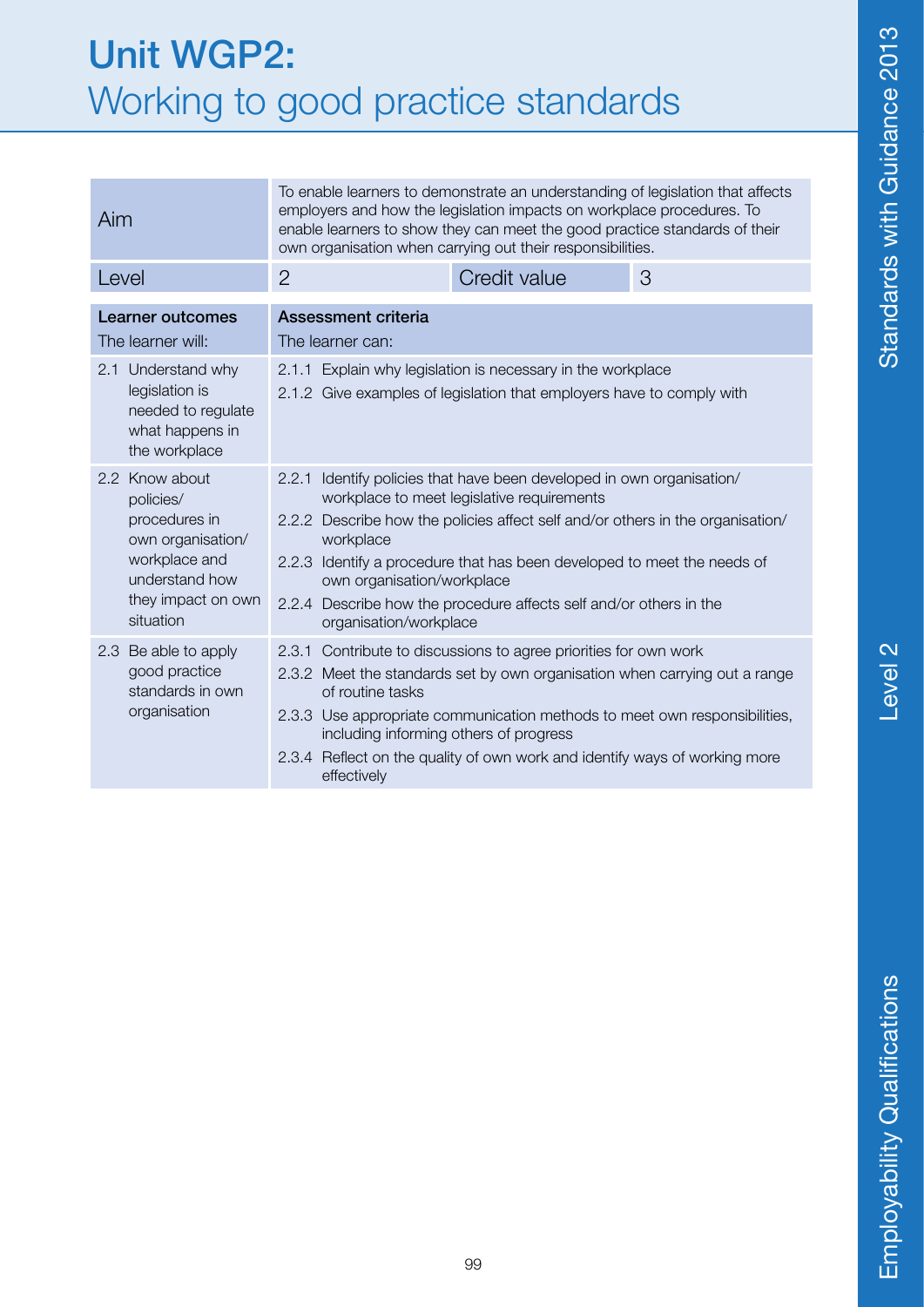#### Unit CE2: Career exploration

| Aim                                                                                                              | To enable learners to show they can explore career opportunities and that they<br>understand what is required to work towards the achievement of a career goal.                                                                                                                                                                                                                                                                                            |                                                                                                                                                                 |                |
|------------------------------------------------------------------------------------------------------------------|------------------------------------------------------------------------------------------------------------------------------------------------------------------------------------------------------------------------------------------------------------------------------------------------------------------------------------------------------------------------------------------------------------------------------------------------------------|-----------------------------------------------------------------------------------------------------------------------------------------------------------------|----------------|
| Level                                                                                                            | $\overline{2}$                                                                                                                                                                                                                                                                                                                                                                                                                                             | Credit value                                                                                                                                                    | $\overline{2}$ |
| Learner outcomes<br>The learner will:                                                                            | Assessment criteria<br>The learner can:                                                                                                                                                                                                                                                                                                                                                                                                                    |                                                                                                                                                                 |                |
| Be able to compare<br>2.1<br>career pathways<br>in a chosen<br>occupational sector                               | 2.1.1 Define the concept of career<br>pathways in a chosen sector<br>the chosen sector                                                                                                                                                                                                                                                                                                                                                                     | 2.1.2 Identify and retrieve information from a variety of sources about career<br>2.1.3 Describe the benefits and disadvantages of different career pathways in |                |
| 2.2 Understand the<br>skills and qualities<br>needed to be<br>successful in a<br>specific career                 | Identify a career goal appropriate to own situation<br>2.2.1<br>2.2.2 Describe the type of skills needed to function in a specific career<br>2.2.3 Identify own strengths and weaknesses related to these skills<br>2.2.4 Describe the personal qualities required to perform effectively in a<br>specific career<br>2.2.5 Identify own strengths and weaknesses in relation to these qualities<br>2.2.6 Explain the suitability of career option for self |                                                                                                                                                                 |                |
| 2.3 Be able to produce<br>a plan to improve<br>skills and qualities<br>needed to be<br>successful in a<br>career | 2.3.1 Produce a plan to acquire and/or improve the skills and qualities that<br>are needed to achieve own career goals including:<br>• targets<br>activities<br>timeline                                                                                                                                                                                                                                                                                   |                                                                                                                                                                 |                |

Level 2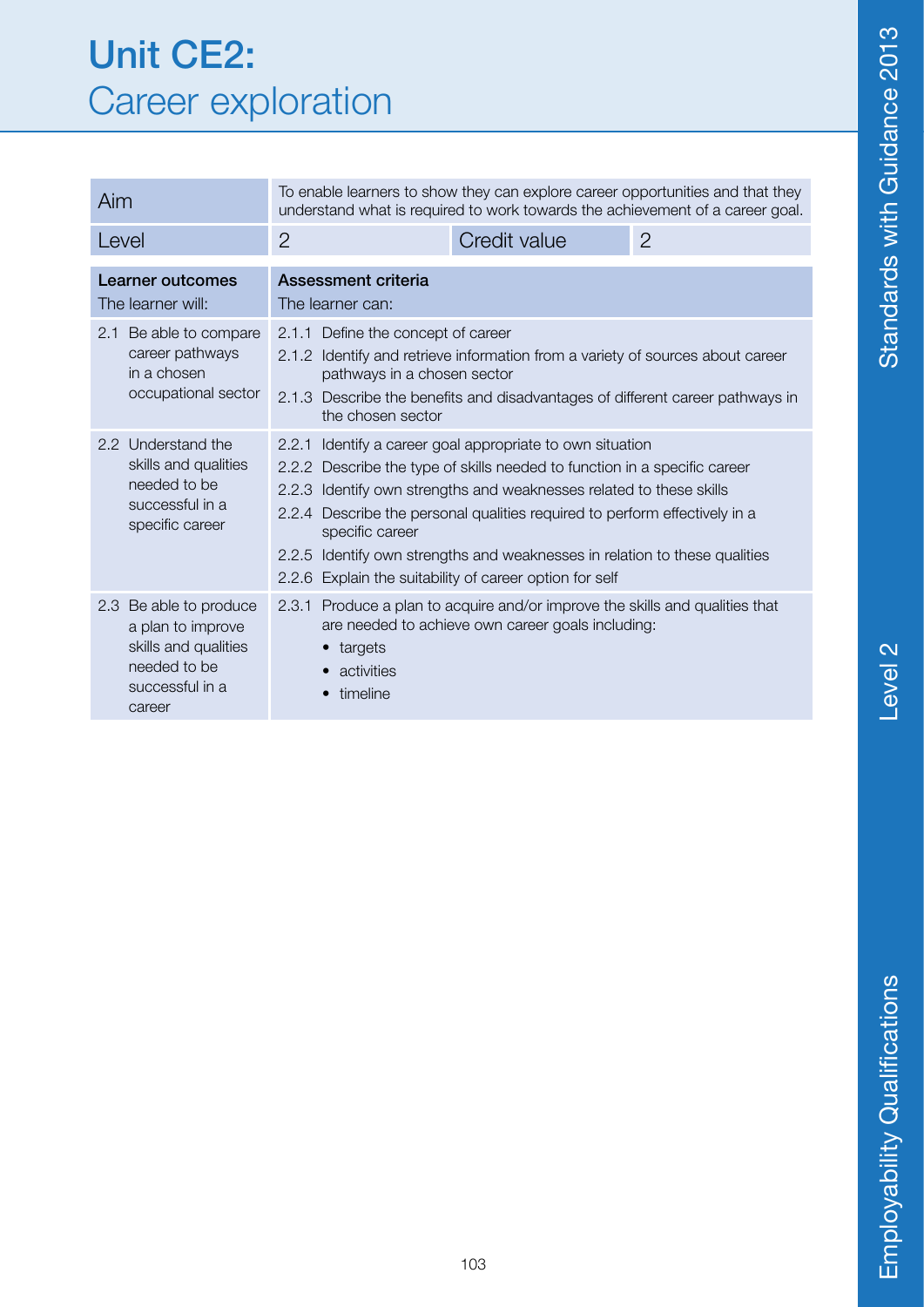#### Unit AJB2: Applying for a job

| Aim                                                                                                                                | To enable learners to show they understand what is involved in searching<br>for, and applying for a job, by working through the application process and<br>preparing for and attending an interview.                                                                                                                                                                                                                                                                                                                                                                                                                                                              |                                                                                                                                                                                                                                                                                             |  |  |
|------------------------------------------------------------------------------------------------------------------------------------|-------------------------------------------------------------------------------------------------------------------------------------------------------------------------------------------------------------------------------------------------------------------------------------------------------------------------------------------------------------------------------------------------------------------------------------------------------------------------------------------------------------------------------------------------------------------------------------------------------------------------------------------------------------------|---------------------------------------------------------------------------------------------------------------------------------------------------------------------------------------------------------------------------------------------------------------------------------------------|--|--|
| Level                                                                                                                              | $\overline{2}$<br>$\overline{2}$<br>Credit value                                                                                                                                                                                                                                                                                                                                                                                                                                                                                                                                                                                                                  |                                                                                                                                                                                                                                                                                             |  |  |
| Learner outcomes<br>The learner will:                                                                                              | <b>Assessment criteria</b><br>The learner can:                                                                                                                                                                                                                                                                                                                                                                                                                                                                                                                                                                                                                    |                                                                                                                                                                                                                                                                                             |  |  |
| 2.1 Know how<br>to locate job<br>opportunities<br>and why it is<br>important to tailor<br>applications to<br>particular situations | jobs                                                                                                                                                                                                                                                                                                                                                                                                                                                                                                                                                                                                                                                              | 2.1.1 Describe different ways of finding out about potential job opportunities<br>2.1.2 Identify documents that may need to be completed when applying for<br>2.1.3 Explain why it is important to tailor the content of documents used for<br>job applications to the particular situation |  |  |
| 2.2 Be able to carry out<br>activities to apply<br>for a job                                                                       | Identify a job that they would like to apply for and describe the key<br>2.2.1<br>requirements of the job that would need to be addressed in an<br>application<br>2.2.2 Plan steps towards making a successful job application including<br>identifying:<br>an appropriate format for the application<br>• relevant information to include in the application<br>2.2.3 Follow their plan and complete a job application<br>2.2.4 Check accuracy of completed documents and amend if needed                                                                                                                                                                        |                                                                                                                                                                                                                                                                                             |  |  |
| 2.3 Be able to prepare<br>for and take part<br>in an interview<br>and learn from the<br>experience                                 | 2.3.1 Prepare to attend an interview including identifying:<br>questions that the interviewer might ask and appropriate answers<br>• relevant experience, information and achievements that it would be<br>useful to communicate to the interviewer<br>• questions to ask the interviewer<br>2.3.2 Present information about themselves at an interview responding to<br>questions with relevant information and using appropriate language<br>2.3.3 Ask questions appropriately<br>2.3.4 Use feedback to review their performance<br>2.3.5 Describe what they would do differently in the future and explain how<br>this should improve their interview practice |                                                                                                                                                                                                                                                                                             |  |  |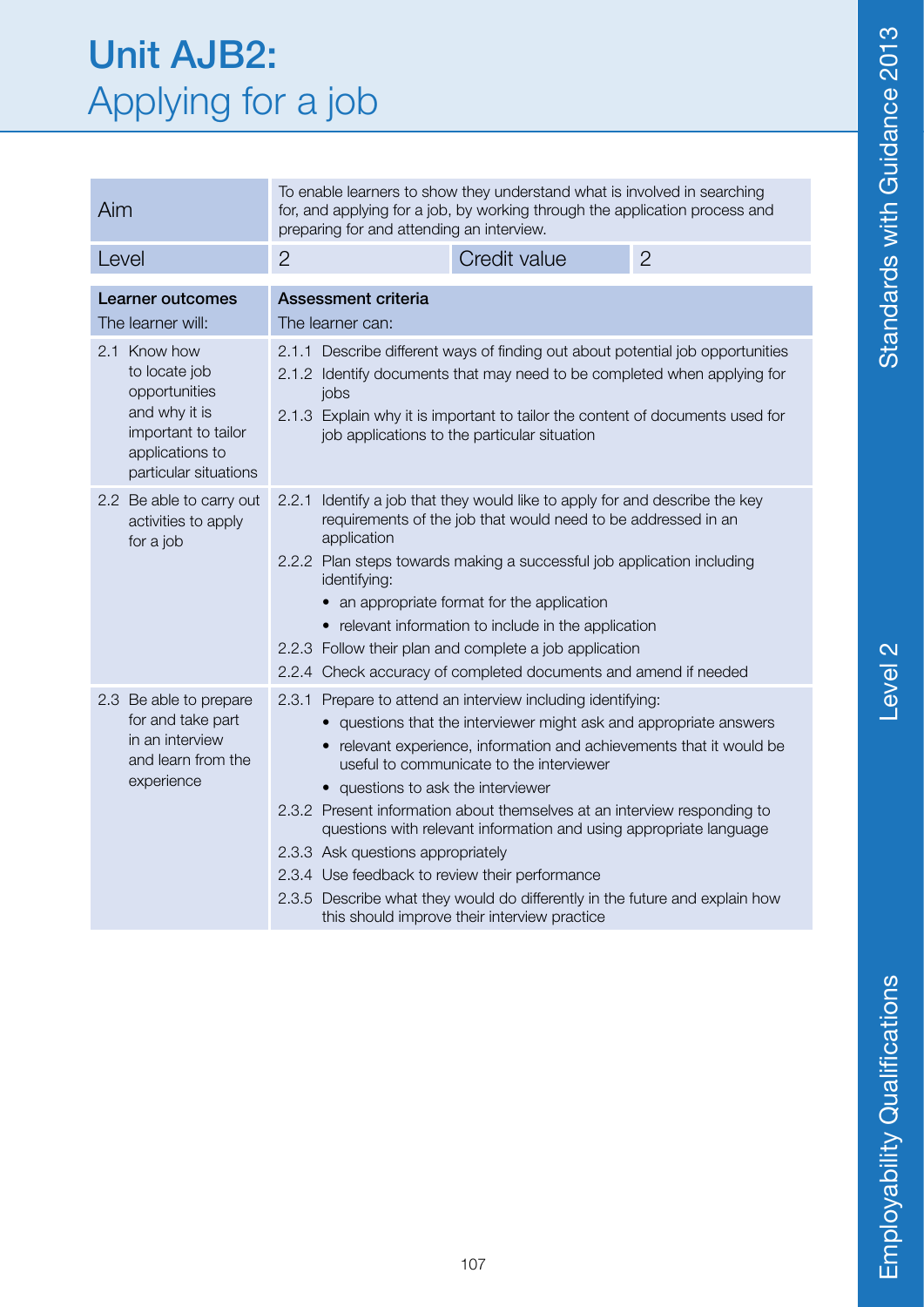#### Unit LWE2: Learning through work experience

| Aim                                                                                    | To enable learners to show they can prepare for, carry out and review their<br>workplace learning. To help learners make decisions about their future work/<br>career.                                                                                                                                                                                                                                                                                                                                                                                                                                                            |                                                                                                                                                                                                                                                                                  |   |
|----------------------------------------------------------------------------------------|-----------------------------------------------------------------------------------------------------------------------------------------------------------------------------------------------------------------------------------------------------------------------------------------------------------------------------------------------------------------------------------------------------------------------------------------------------------------------------------------------------------------------------------------------------------------------------------------------------------------------------------|----------------------------------------------------------------------------------------------------------------------------------------------------------------------------------------------------------------------------------------------------------------------------------|---|
| Level                                                                                  | $\overline{2}$                                                                                                                                                                                                                                                                                                                                                                                                                                                                                                                                                                                                                    | Credit value                                                                                                                                                                                                                                                                     | 3 |
| <b>Learner outcomes</b><br>The learner will:                                           | <b>Assessment criteria</b><br>The learner can:                                                                                                                                                                                                                                                                                                                                                                                                                                                                                                                                                                                    |                                                                                                                                                                                                                                                                                  |   |
| Be able to prepare<br>2.1<br>for learning in the<br>workplace                          | 2.1.1 Identify a range of possible settings for own workplace learning<br>2.1.2 Agree when and where their workplace learning will take place<br>2.1.3 Plan how to get to workplace on time<br>2.1.4 Describe the type of tasks/activities they will carry out in the workplace<br>2.1.5 Agree what learning will be gained from the workplace experience<br>including:<br>• knowledge of how organisations operate<br>an understanding about people's motivation to work<br>an understanding of employers' expectations of their workforce<br>$\bullet$<br>• a view on the suitability of the specific work environment for self |                                                                                                                                                                                                                                                                                  |   |
| 2.2 Be able to carry<br>out activities in the<br>workplace                             | Describe what they learnt from the workplace induction including<br>2.2.1<br>health and safety requirements<br>2.2.2 Describe the role of self and other workers and explain how own<br>responsibilities contribute to the work of the organisation<br>2.2.3 Carry out tasks and activities to the required standard<br>2.2.4 Ask for help and advice when necessary                                                                                                                                                                                                                                                              |                                                                                                                                                                                                                                                                                  |   |
| 2.3 Be able to identify<br>what has been<br>learnt from<br>the workplace<br>experience | • the value of transferable skills<br>and work preferences in the future                                                                                                                                                                                                                                                                                                                                                                                                                                                                                                                                                          | 2.3.1 Review the workplace experience with an appropriate person<br>2.3.2 Describe what has been learnt from the workplace experience including:<br>• the benefits and drawbacks of the work setting<br>2.3.3 Explain how the experience has influenced ideas about own learning |   |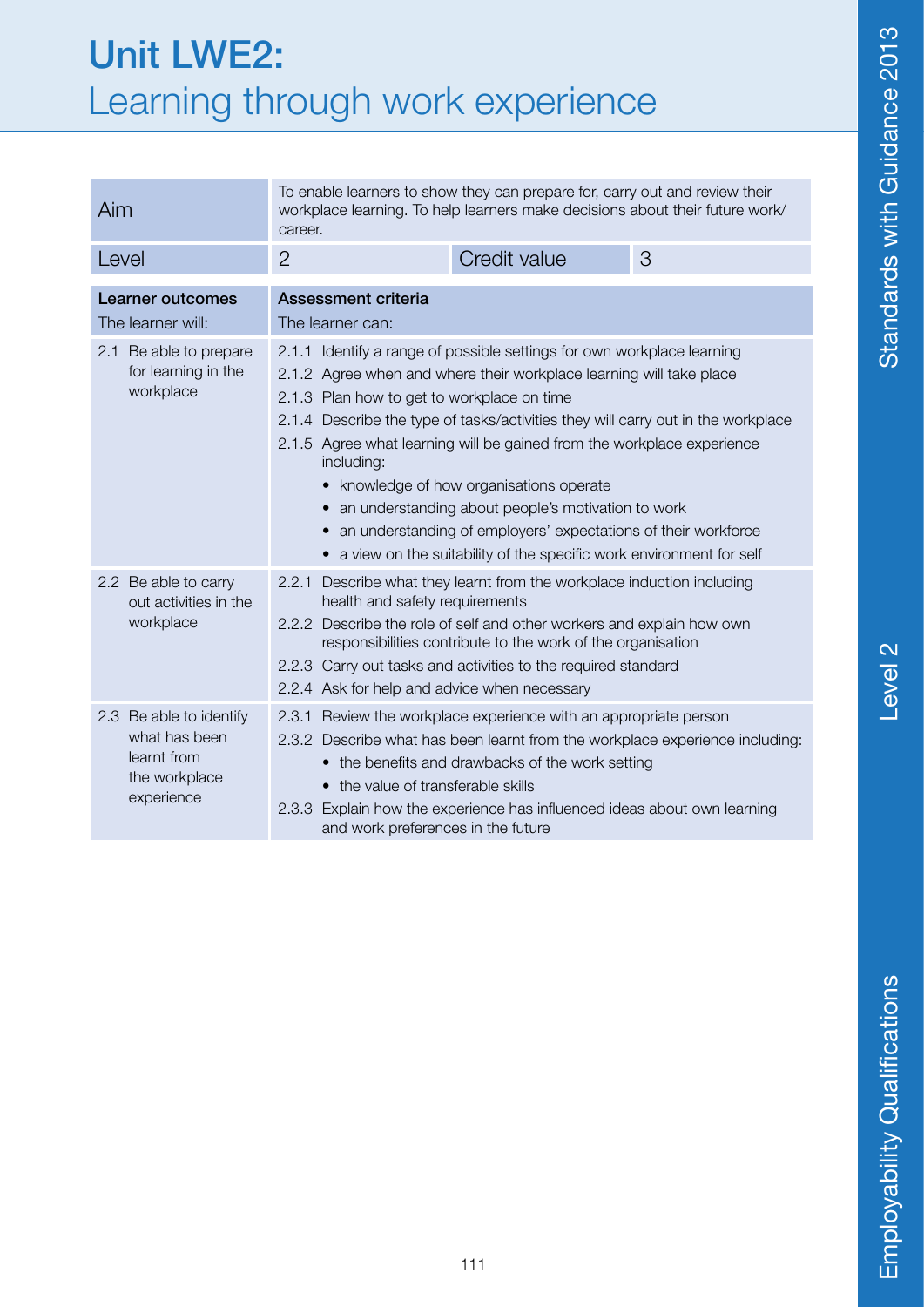| <b>Unit ES2:</b>         |  |
|--------------------------|--|
| <b>Enterprise skills</b> |  |

| Aim                                                                                                                                                                                                          | To enable learners to show they recognise the characteristics of successful<br>entrepreneurs and how these contribute to successful businesses. To enable<br>learners to show they can identify their strengths as an enterprising person<br>and that they know how to develop them further.                                                                                                            |                                                                                                                                                                                                                                                                                                                                                                               |              |
|--------------------------------------------------------------------------------------------------------------------------------------------------------------------------------------------------------------|---------------------------------------------------------------------------------------------------------------------------------------------------------------------------------------------------------------------------------------------------------------------------------------------------------------------------------------------------------------------------------------------------------|-------------------------------------------------------------------------------------------------------------------------------------------------------------------------------------------------------------------------------------------------------------------------------------------------------------------------------------------------------------------------------|--------------|
| Level                                                                                                                                                                                                        | $\overline{2}$                                                                                                                                                                                                                                                                                                                                                                                          | Credit value                                                                                                                                                                                                                                                                                                                                                                  | $\mathbf{1}$ |
| <b>Learner outcomes</b><br>The learner will:<br>2.1 Understand the<br>characteristics<br>of successful<br>entrepreneurs<br>and how these<br>characteristics<br>contribute to<br>the success of a<br>business | Assessment criteria<br>The learner can:<br>2.1.1 Describe what is meant by the term entrepreneur<br>2.1.2 Identify the skills that are needed to be a successful entrepreneur<br>2.1.3 Identify attitudes and qualities that are needed to be a successful<br>entrepreneur<br>2.1.4 Explain how entrepreneurial skills, attitudes and qualities can enable a<br>business/enterprise to maintain success |                                                                                                                                                                                                                                                                                                                                                                               |              |
| 2.2 Be able to identify<br>own strengths as<br>an enterprising<br>person and to<br>assess their<br>abilities in terms<br>of developing<br>and maintaining<br>a successful<br>business                        | 2.2.1<br>qualities<br>business environment                                                                                                                                                                                                                                                                                                                                                              | Describe how an enterprising person behaves<br>2.2.2 Describe own strengths in terms of enterprise skills, attitudes and<br>2.2.3 Assess self in terms of ability to set up a successful business/enterprise<br>2.2.4 Assess self in terms of ability to maintain and grow a business/enterprise<br>2.2.5 Assess self in terms of ability to adapt to external changes in the |              |
| Understand<br>2.3<br>ways to develop<br>own enterprising<br>characteristics                                                                                                                                  | knowledge<br>most of enterprise opportunities<br>most of enterprise opportunities                                                                                                                                                                                                                                                                                                                       | 2.3.1 Agree activities to develop or strengthen own enterprise skills and<br>2.3.2 Identify changes in own behaviour that would help them to make the<br>2.3.3 Agree ways to change own behaviour that would help them make the                                                                                                                                               |              |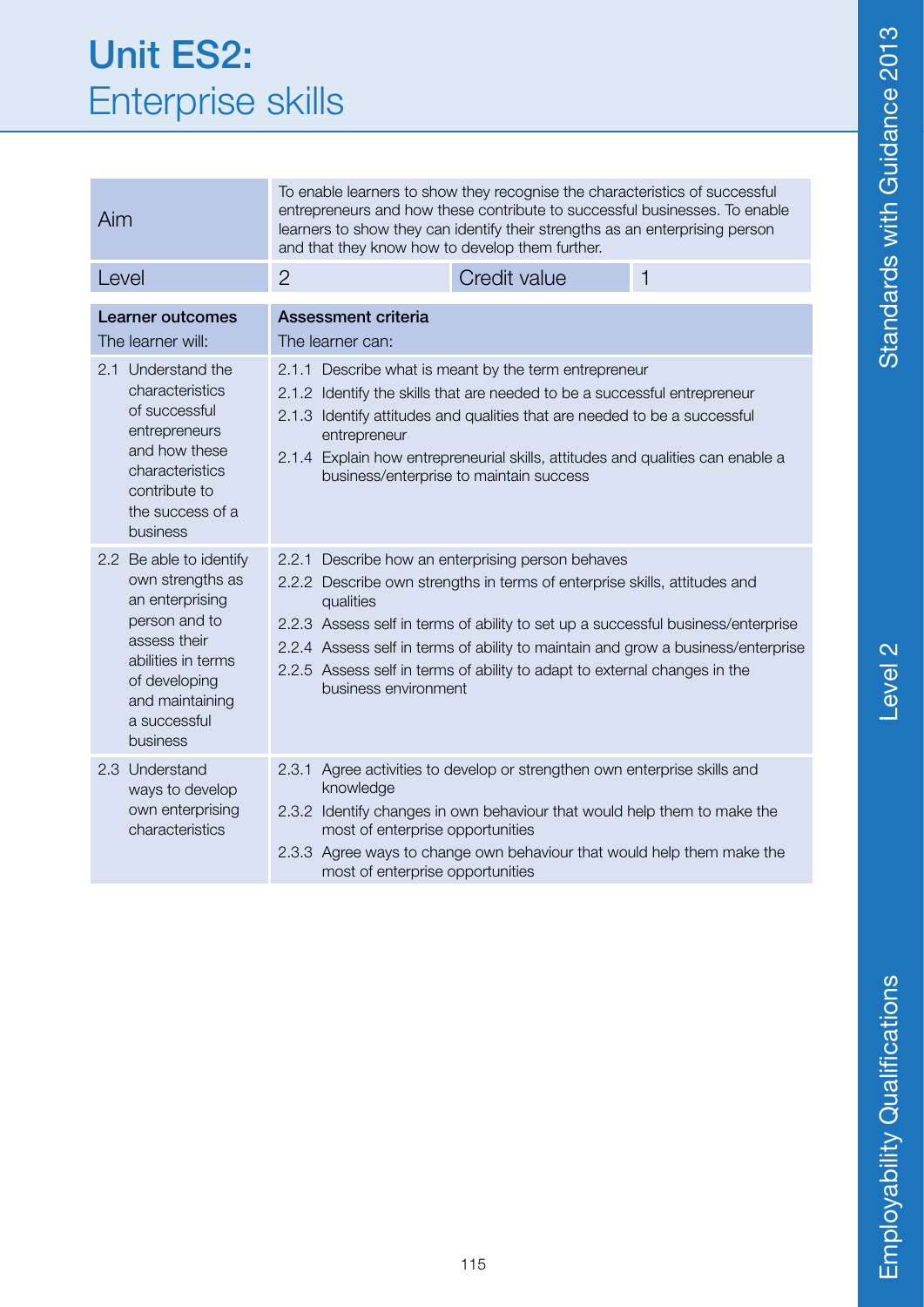#### Unit CS2: Customer service

| Aim                                                                                                            | To enable learners to show they understand the importance of good customer<br>service and how their organisation tries to maintain customer satisfaction. To<br>enable learners to show they can meet the customer service standards of their<br>own organisation when carrying out their role.                                                                                                                                                                                      |                                                                                                                                                                                                                                                  |   |
|----------------------------------------------------------------------------------------------------------------|--------------------------------------------------------------------------------------------------------------------------------------------------------------------------------------------------------------------------------------------------------------------------------------------------------------------------------------------------------------------------------------------------------------------------------------------------------------------------------------|--------------------------------------------------------------------------------------------------------------------------------------------------------------------------------------------------------------------------------------------------|---|
| Level                                                                                                          | $\overline{2}$                                                                                                                                                                                                                                                                                                                                                                                                                                                                       | Credit value                                                                                                                                                                                                                                     | 3 |
| <b>Learner outcomes</b><br>The learner will:                                                                   | <b>Assessment criteria</b><br>The learner can:                                                                                                                                                                                                                                                                                                                                                                                                                                       |                                                                                                                                                                                                                                                  |   |
| 2.1 Understand why<br>good customer<br>service is important<br>and how to<br>maintain customer<br>satisfaction | 2.1.1 Describe what customers have a right to expect from organisations in<br>terms of customer service<br>2.1.2 Explain how receiving poor customer service could influence customers<br>2.1.3 Explain how giving poor service to customers could affect:<br>organisations<br>$\bullet$<br>$\bullet$ staff<br>2.1.4 Describe what organisations can do to provide good customer service<br>2.1.5 Identify ways of monitoring and evaluating customer service in own<br>organisation |                                                                                                                                                                                                                                                  |   |
| 2.2 Understand<br>customer needs<br>and how own<br>organisation tries to<br>meet them                          | 2.2.1<br>Describe the customers who use the organisation<br>2.2.2 Describe the products and services provided to customers<br>2.2.3 Describe how the organisation provides products/services in ways that<br>meet customer needs                                                                                                                                                                                                                                                     |                                                                                                                                                                                                                                                  |   |
| 2.3 Understand own<br>organisation's<br>customer service<br>procedures and<br>good practice<br>standards       | 2.3.1<br>and responsibilities                                                                                                                                                                                                                                                                                                                                                                                                                                                        | Describe customer service policies and procedures relevant to own role<br>2.3.2 Explain why it is important to maintain customer confidentiality<br>2.3.3 Describe procedures for resolving customer dissatisfaction                             |   |
| 2.4 Be able to provide<br>good customer<br>service                                                             | 2.4.1<br>communication skills                                                                                                                                                                                                                                                                                                                                                                                                                                                        | Make a positive impression on customers<br>2.4.2 Interact with customers using appropriate verbal and non-verbal<br>2.4.3 Meet the customer care standards of the organisation<br>2.4.4 Follow procedures for resolving customer dissatisfaction |   |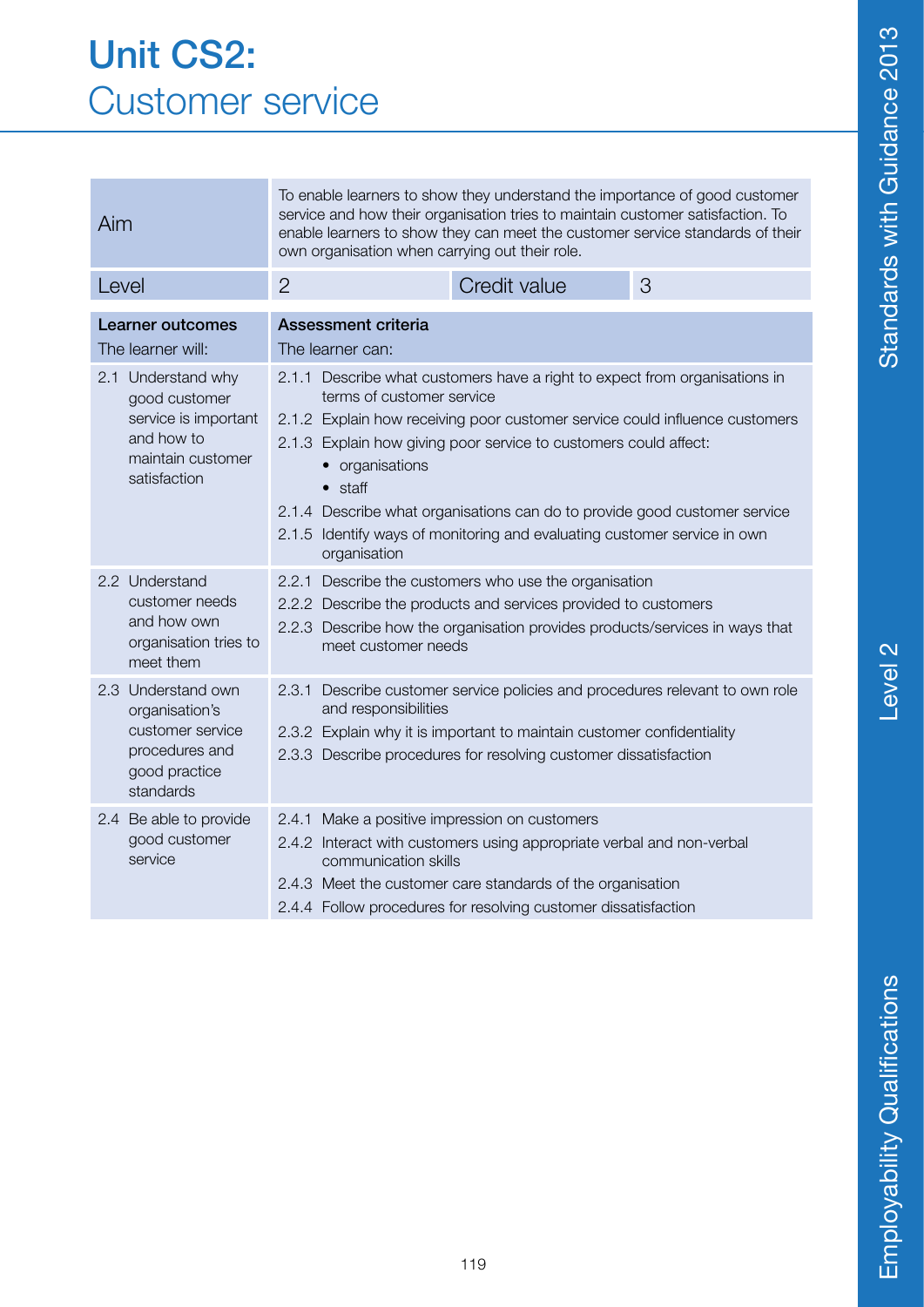### Level<sub>2</sub>

#### Unit EBE2: Exploring business and enterprise

| To enable learners to show their understanding of different types of<br>organisations that provide goods and/or services, the positive and negative<br>Aim<br>impact organisations can have on society what makes businesses/enterprises<br>successful. |                                                                                                                                                                                                                                                                                                                                                                                                                                                                                    |                                                                                                                                                                                                                                                                                                                                                                                                                                |                |
|---------------------------------------------------------------------------------------------------------------------------------------------------------------------------------------------------------------------------------------------------------|------------------------------------------------------------------------------------------------------------------------------------------------------------------------------------------------------------------------------------------------------------------------------------------------------------------------------------------------------------------------------------------------------------------------------------------------------------------------------------|--------------------------------------------------------------------------------------------------------------------------------------------------------------------------------------------------------------------------------------------------------------------------------------------------------------------------------------------------------------------------------------------------------------------------------|----------------|
| Level                                                                                                                                                                                                                                                   | $\overline{2}$                                                                                                                                                                                                                                                                                                                                                                                                                                                                     | Credit value                                                                                                                                                                                                                                                                                                                                                                                                                   | $\overline{2}$ |
| <b>Learner outcomes</b><br>The learner will:                                                                                                                                                                                                            | <b>Assessment criteria</b><br>The learner can:                                                                                                                                                                                                                                                                                                                                                                                                                                     |                                                                                                                                                                                                                                                                                                                                                                                                                                |                |
| 2.1 Understand how<br>organisations differ<br>in the way that they<br>provide goods and<br>services                                                                                                                                                     | 2.1.1 Define the terms:<br>• Market<br>Competition<br>$\bullet$ Profit<br>2.1.2 Describe the differences between a social enterprise and a commercial<br>enterprise<br>2.1.3 Identify differences between public, private and third sector<br>organisations in terms of:<br>• Their rationale<br>How they are financed<br>• Their customers<br>2.1.4 Describe the key differences between running a business/enterprise<br>as a:<br>• Sole trader<br>Partnership<br>• Co-operative |                                                                                                                                                                                                                                                                                                                                                                                                                                |                |
| 2.2 Understand how<br>businesses/<br>enterprises impact<br>on society                                                                                                                                                                                   | 2.2.1 Describe the ways that businesses/enterprises benefit individual<br>workers and their communities<br>2.2.2 Describe the economic benefits that businesses/enterprises bring to<br>society<br>2.2.3 Describe how businesses/enterprises can have a negative impact<br>including effects on:<br>• People's lives and values<br>The environment                                                                                                                                 |                                                                                                                                                                                                                                                                                                                                                                                                                                |                |
| 2.3 Be able to describe<br>the features of<br>a successful<br>business/enterprise                                                                                                                                                                       | 2.3.1<br>services it supplies<br>be successful<br>enterprise<br>business success                                                                                                                                                                                                                                                                                                                                                                                                   | Identify a successful business/enterprise and the products and/or<br>2.3.2 Explain how the process of business planning helps an enterprise to<br>2.3.3 Describe the range of skills needed to run all aspects of a business/<br>2.3.4 Describe how organisational structures contribute to maintaining<br>2.3.5 Describe the attributes that those with management responsibilities<br>need to help maintain business success |                |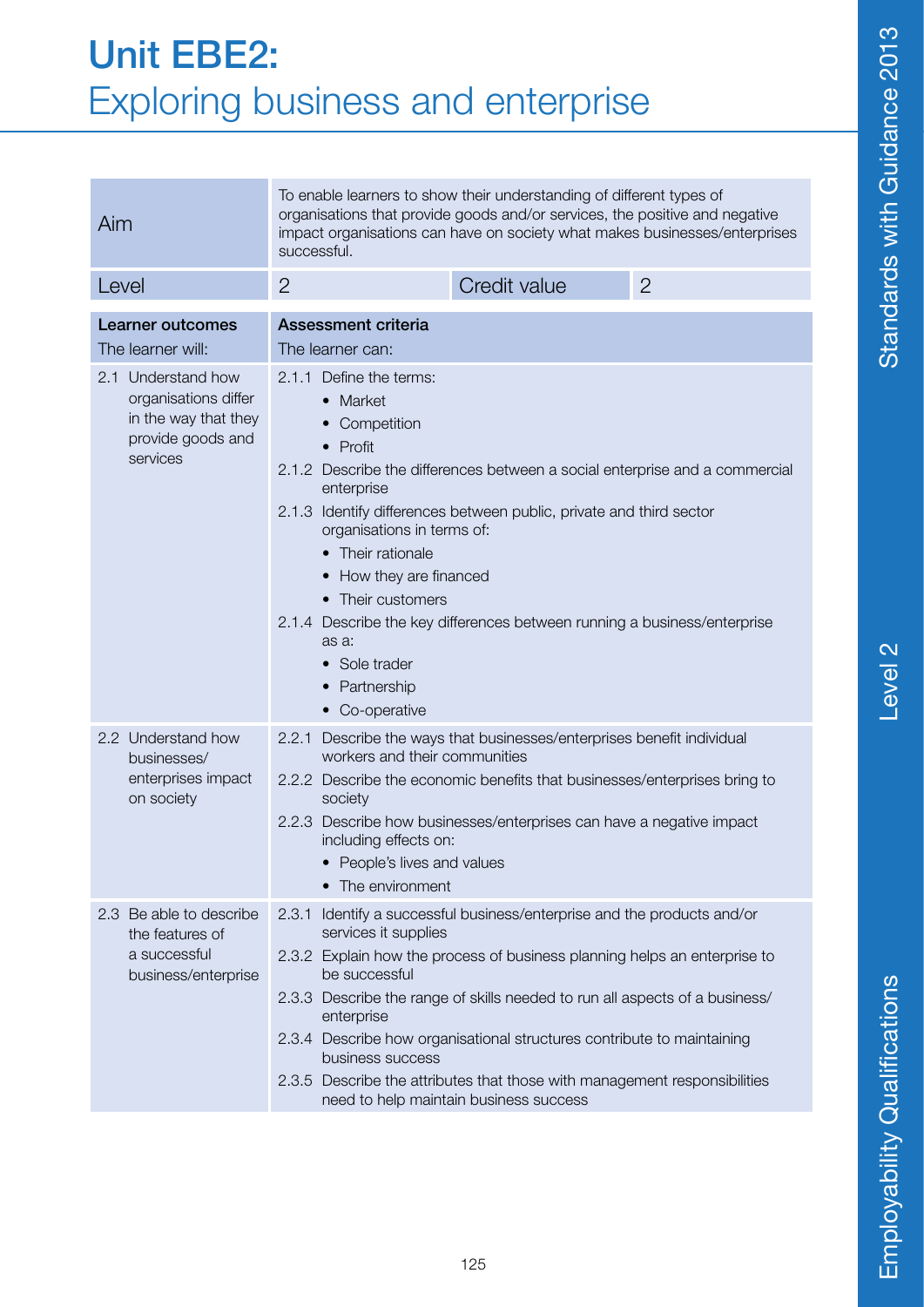#### Unit HSW2: Health and safety in the workplace

| Aim                                                                                                                             | To enable learners to show they understand workplace health and safety and<br>are able to work safely.                                                                                                                                                                                                                                                                                                                                                                                                                         |  |
|---------------------------------------------------------------------------------------------------------------------------------|--------------------------------------------------------------------------------------------------------------------------------------------------------------------------------------------------------------------------------------------------------------------------------------------------------------------------------------------------------------------------------------------------------------------------------------------------------------------------------------------------------------------------------|--|
| Level                                                                                                                           | Credit value<br>$\overline{2}$<br>$\overline{2}$                                                                                                                                                                                                                                                                                                                                                                                                                                                                               |  |
| Learner outcomes<br>The learner will:                                                                                           | <b>Assessment criteria</b><br>The learner can:                                                                                                                                                                                                                                                                                                                                                                                                                                                                                 |  |
| 2.1 Understand the<br>responsibilities<br>organisations have<br>for the health and<br>safety of the people<br>who work for them | 2.1.1 Describe how health and safety legislation impacts on the workplace<br>and working practices<br>2.1.2 Describe the health and safety responsibilities organisations have<br>towards the people who work for them<br>2.1.3 Identify the health and safety information that should be provided to<br>anyone working in an organisation                                                                                                                                                                                     |  |
| 2.2 Understand<br>individuals'<br>responsibilities for<br>health and safety<br>when working in an<br>organisation               | Describe the health and safety responsibilities of individuals who work<br>2.2.1<br>for organisations<br>2.2.2 Identify health and safety procedures in own organisation that are<br>relevant to their responsibilities<br>2.2.3 Describe how they, themselves, help to maintain a healthy and safe<br>workplace                                                                                                                                                                                                               |  |
| 2.3 Understand<br>health and safety<br>arrangements in<br>own workplace                                                         | Identify the personnel responsible for health and safety<br>2.3.1<br>2.3.2 Describe how individuals working for an organisation are given<br>information about health and safety<br>2.3.3 Explain the role that good housekeeping plays in maintaining a safe<br>working environment<br>2.3.4 Describe how to report a hazard in the workplace<br>2.3.5 Describe how an accident or near miss should be reported and<br>recorded<br>2.3.6 Describe the organisation's procedure for evacuating the premises<br>in an emergency |  |
| 2.4 Be able to perform<br>workplace tasks<br>safely                                                                             | 2.4.1 Undertake a simple risk assessment for own activities<br>2.4.2 Organise own work in ways that minimise risks to health and safety                                                                                                                                                                                                                                                                                                                                                                                        |  |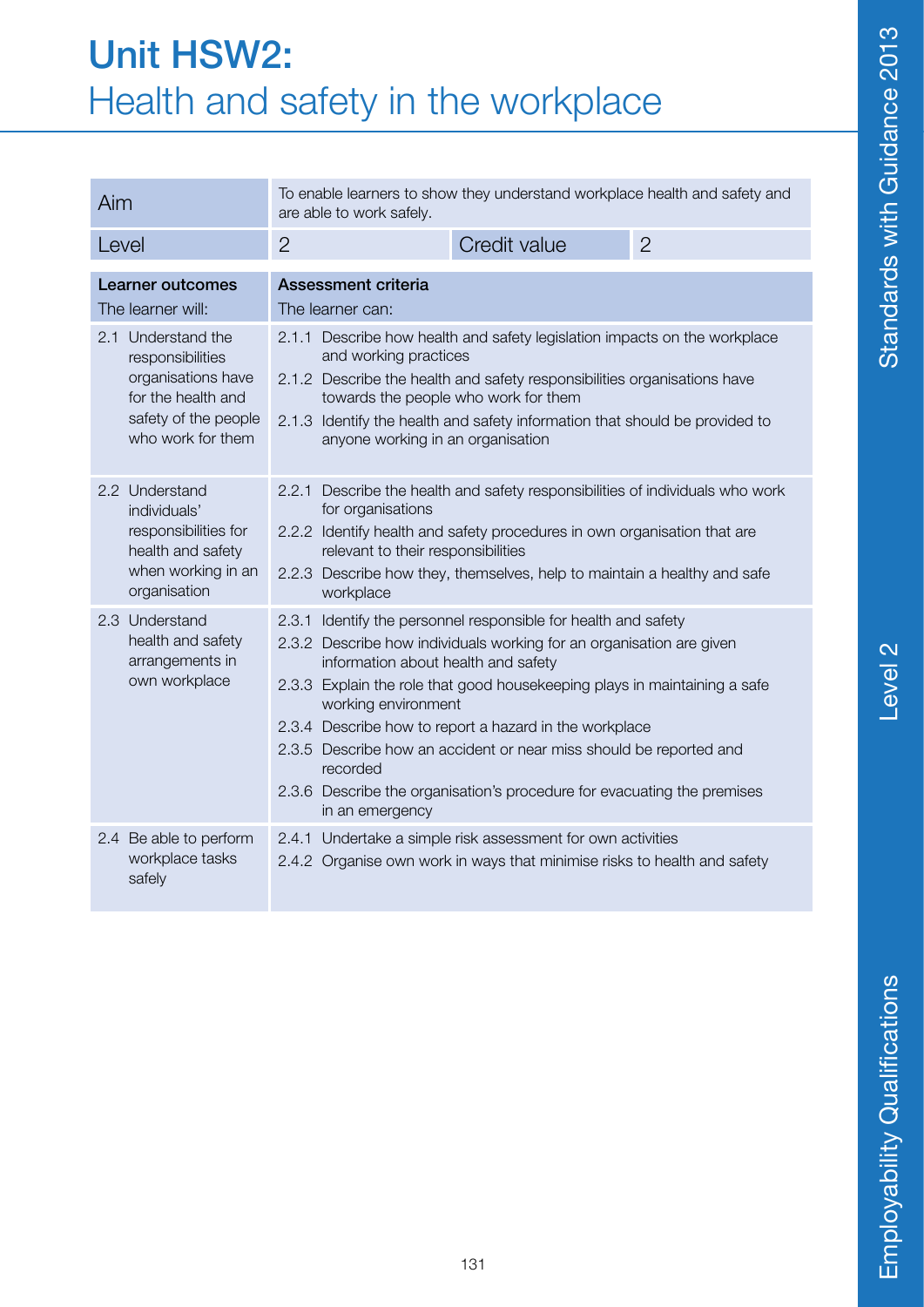### Level<sub>2</sub>

#### Unit MPF2: Managing personal finance as an employee

| Aim                                                                                                        | To enable learners to show they understand financial issues related to being<br>an employee, the benefits of managing their income and expenditure, and<br>that they know about sources of financial information and advice. To enable<br>learners to show they can monitor and manage their income and expenditure.                                            |              |                |
|------------------------------------------------------------------------------------------------------------|-----------------------------------------------------------------------------------------------------------------------------------------------------------------------------------------------------------------------------------------------------------------------------------------------------------------------------------------------------------------|--------------|----------------|
| Level                                                                                                      | $\overline{2}$                                                                                                                                                                                                                                                                                                                                                  | Credit value | $\overline{2}$ |
| <b>Learner outcomes</b><br>The learner will:                                                               | <b>Assessment criteria</b><br>The learner can:                                                                                                                                                                                                                                                                                                                  |              |                |
| 2.1 Understand<br>financial terms<br>associated with<br>being an employee                                  | 2.1.1 Describe the information found on a wage slip<br>2.1.2 Explain the meaning of:<br>• BACS<br><b>PAYE</b><br><b>Gross Pay</b><br>$\bullet$<br>• Net Pay<br>2.1.3 Explain how deductions are worked out for Income Tax, National<br>Insurance and Pension/AVC                                                                                                |              |                |
| 2.2 Understand<br>the benefits of<br>managing own<br>income and<br>expenditure<br>effectively              | 2.2.1 Explain the terms 'income', 'expenditure' and 'disposable income'<br>2.2.2 Give examples of problems that may occur if expenditure is greater<br>than income<br>2.2.3 Give examples of the benefits of the effective management of personal<br>finances                                                                                                   |              |                |
| Know about<br>2.3<br>sources of<br>information and<br>advice to help with<br>management of<br>own finances | Identify sources of information for comparing products and services<br>2.3.1<br>offered by banks and building societies including:<br>Current accounts<br>Savings accounts<br>Credit cards<br>$\bullet$<br>2.3.2 Identify sources of advice about:<br>Pensions<br>$\bullet$<br>Borrowing money<br><b>Debt</b><br>$\bullet$                                      |              |                |
| 2.4 Be able to monitor<br>income and<br>expenditure over<br>time and manage<br>income within<br>means      | 2.4.1 Work out their weekly net income<br>2.4.2 Identify items of work-related and non work-related expenditure<br>2.4.3 Keep an accurate record of their income and expenditure over an<br>agreed period of time<br>2.4.4 Describe ways of minimising regular expenditure<br>2.4.5 Plan a personal budget to ensure that expenditure does not exceed<br>income |              |                |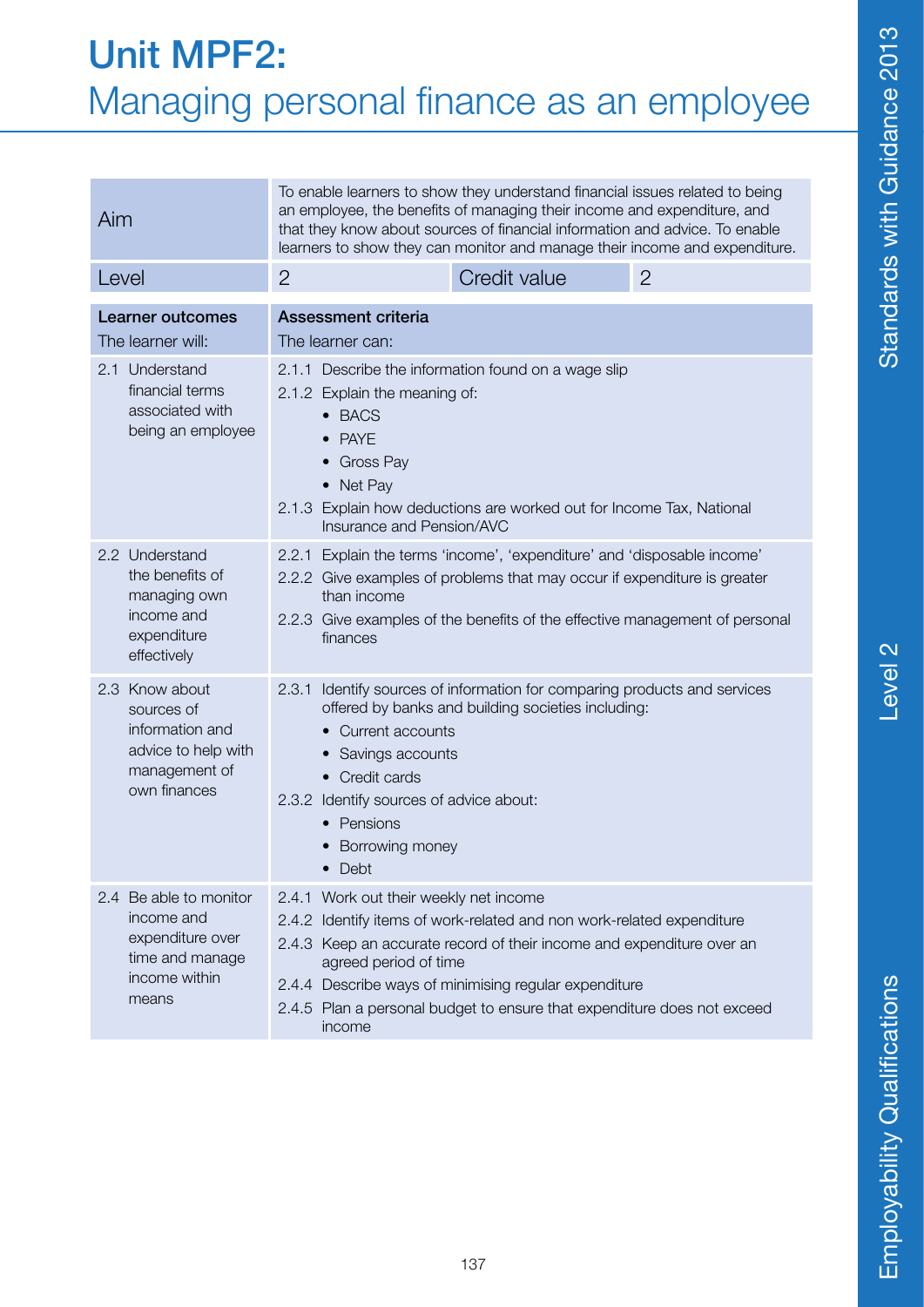#### Unit MW2: Meetings in the workplace

| Aim                                                                                       | To enable learners to show they understand how meetings are managed and<br>show they can prepare for and participate in meetings and fulfil commitments<br>agreed.                                                                                                                                                                                                       |                                                                                                                                         |   |
|-------------------------------------------------------------------------------------------|--------------------------------------------------------------------------------------------------------------------------------------------------------------------------------------------------------------------------------------------------------------------------------------------------------------------------------------------------------------------------|-----------------------------------------------------------------------------------------------------------------------------------------|---|
| Level                                                                                     | $\overline{2}$                                                                                                                                                                                                                                                                                                                                                           | Credit value                                                                                                                            | 3 |
| Learner outcomes<br>The learner will:                                                     | Assessment criteria<br>The learner can:                                                                                                                                                                                                                                                                                                                                  |                                                                                                                                         |   |
| 2.1 Understand the<br>way meetings<br>are planned and<br>managed in their<br>organisation | 2.1.1 Describe the function of formal meetings<br>2.1.2 Describe the types of meetings that are held in their organisation<br>2.1.3 Describe the purpose of an agenda and minutes<br>2.1.4 Describe the function of a chairperson and secretary (or note taker)<br>2.1.5 Explain the meaning of the terms:<br>• Present<br>Apologies<br>Matters arising<br>$\bullet$ AOB |                                                                                                                                         |   |
| 2.2 Be able to prepare<br>for meetings                                                    | 2.2.2 Plan own contribution to agenda items                                                                                                                                                                                                                                                                                                                              | 2.2.1 Check arrangements and agenda items for meetings they are attending                                                               |   |
| 2.3 Be able to<br>participate in<br>meetings                                              | 2.3.1 Make clear and relevant contributions at appropriate points in the<br>meeting<br>2.3.2 Listen to others' contributions and check understanding if necessary<br>2.3.3 Use a communication style appropriate to the situation                                                                                                                                        |                                                                                                                                         |   |
| 2.4 Be able to fulfil<br>commitments<br>agreed at meetings                                | own work                                                                                                                                                                                                                                                                                                                                                                 | 2.4.1 Check minutes or records of meetings and identify decisions that affect<br>2.4.2 Act on decisions and action points appropriately |   |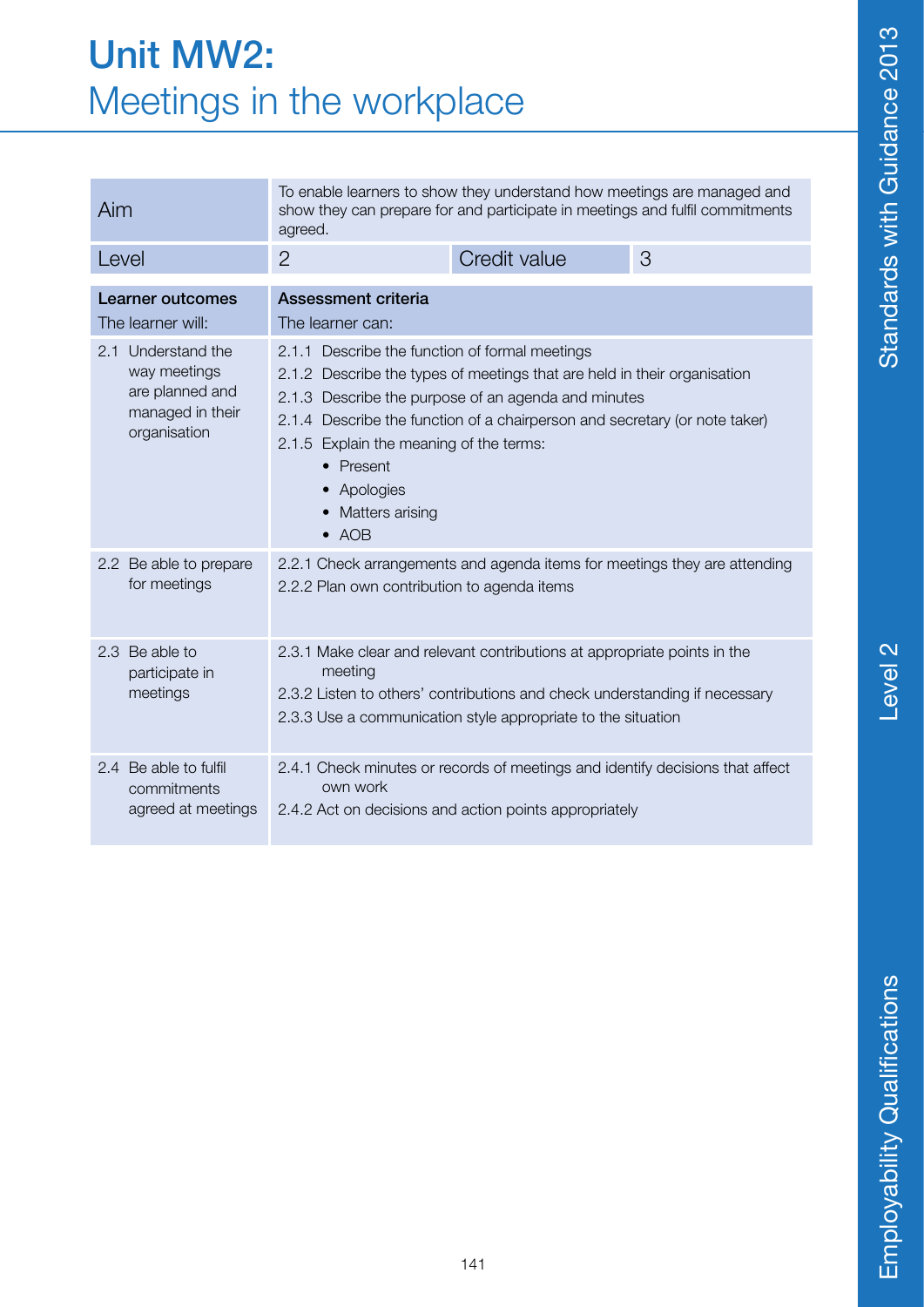| <b>Unit OLW2:</b>                   |  |  |
|-------------------------------------|--|--|
| Opportunities for learning and work |  |  |

| Aim                                                                                   | To enable learners to show they have an understanding of the range<br>of opportunities available for learning and work locally, and nationally/<br>internationally, and that they are able to make the most of opportunities<br>relevant to themselves                                                                                                                                                   |                |  |
|---------------------------------------------------------------------------------------|----------------------------------------------------------------------------------------------------------------------------------------------------------------------------------------------------------------------------------------------------------------------------------------------------------------------------------------------------------------------------------------------------------|----------------|--|
| Level                                                                                 | $\overline{2}$<br>Credit value                                                                                                                                                                                                                                                                                                                                                                           | $\overline{2}$ |  |
| <b>Learner outcomes</b><br>The learner will:                                          | Assessment criteria<br>The learner can:                                                                                                                                                                                                                                                                                                                                                                  |                |  |
| 2.1 Understand ways<br>to maximise life<br>long learning<br>opportunities             | 2.1.1 Describe what is meant by life long learning<br>2.1.2 Describe how a commitment to life long learning can contribute to<br>success in working life<br>2.1.3 Describe the characteristics of individuals who are proactive in seeking<br>out and using learning opportunities                                                                                                                       |                |  |
| 2.2 Understand a range<br>of opportunities for<br>learning                            | 2.2.1 Describe learning opportunities available locally that are relevant to<br>own interests<br>2.2.2 Identify learning opportunities available nationally that are relevant to<br>own interests<br>2.2.3 Confirm if there are any learning opportunities available internationally<br>that are relevant to own interests                                                                               |                |  |
| 2.3 Understand a range<br>of opportunities for<br>working                             | 2.3.1 Describe the main differences between being an employee, being<br>self-employed and working as a volunteer<br>2.3.2 Describe the kinds of changes that happen in the world of work that<br>could impact on career plans<br>2.3.3 Identify opportunities locally and nationally for working in a particular job<br>2.3.4 Identify European and global opportunities for working in a particular job |                |  |
| 2.4 Be able to explore<br>options for learning<br>and work                            | 2.4.1 Describe the advantages and disadvantages of taking up learning or<br>work opportunities in own area, in another area, in another country<br>2.4.2 State what would be the same and what would be different for a<br>particular job in the local area and away from the local area<br>2.4.3 Identify the risks and benefits of being flexible in own career<br>development                         |                |  |
| 2.5 Understand<br>the factors that<br>influence the<br>achievement of<br>career goals | 2.5.1 Identify knowledge, qualities and attributes that help individuals make<br>progress in a career<br>2.5.2 Identify factors that may hinder progress towards a preferred career<br>2.5.3 Describe the value of having a strategy for own career development                                                                                                                                          |                |  |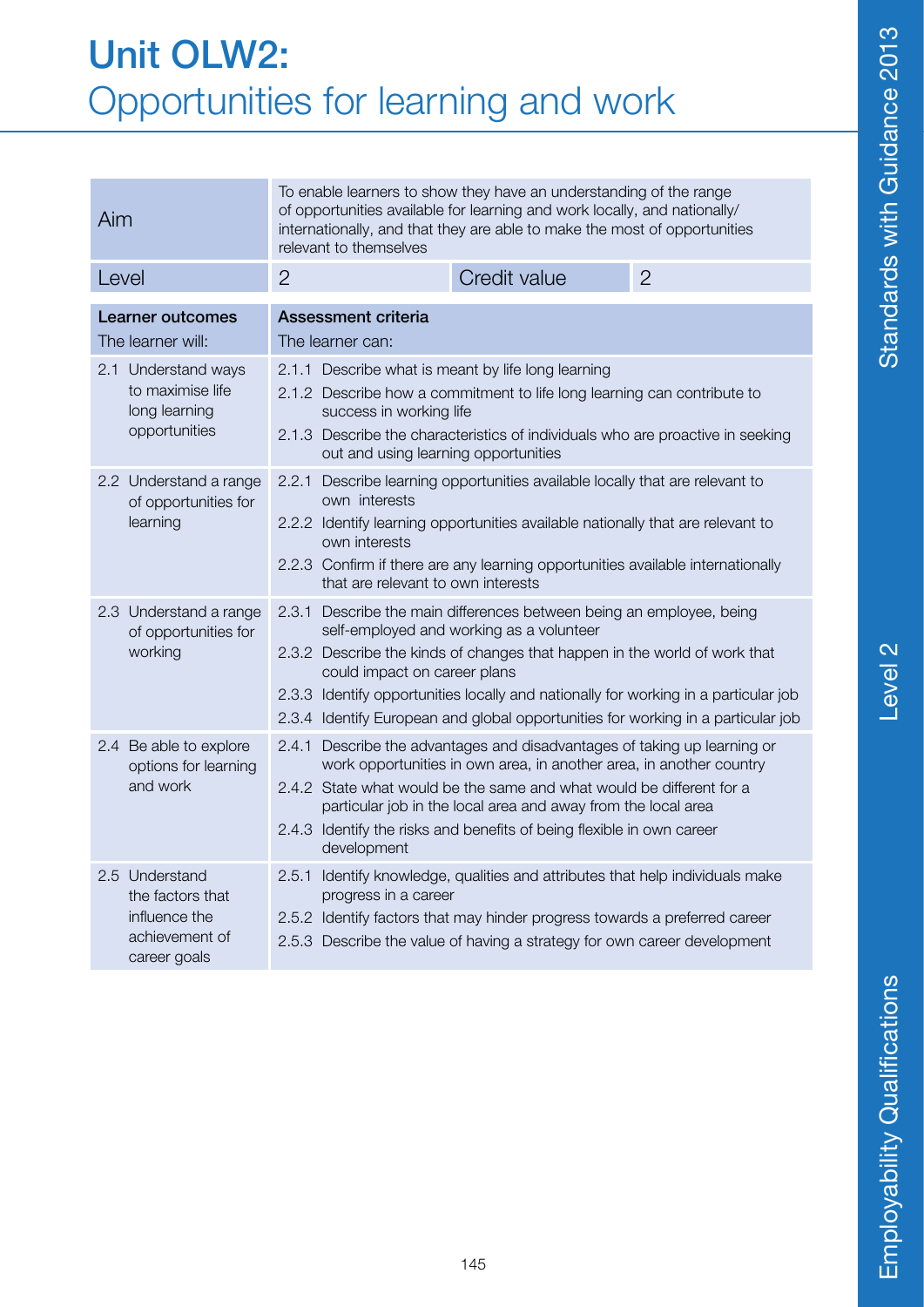#### Unit OBW2: Overcoming barriers to work

| Aim                                                                                                                                                                                                                                                                                                                                                                                                                                                                                    | To enable learners to show they have an understanding of potential barriers to<br>accessing and maintaining employment and to identify sources of support to<br>help overcome them.                                                                                                                                                                                                                                                                                                                                                          |                     |                |
|----------------------------------------------------------------------------------------------------------------------------------------------------------------------------------------------------------------------------------------------------------------------------------------------------------------------------------------------------------------------------------------------------------------------------------------------------------------------------------------|----------------------------------------------------------------------------------------------------------------------------------------------------------------------------------------------------------------------------------------------------------------------------------------------------------------------------------------------------------------------------------------------------------------------------------------------------------------------------------------------------------------------------------------------|---------------------|----------------|
| Level                                                                                                                                                                                                                                                                                                                                                                                                                                                                                  | $\overline{2}$                                                                                                                                                                                                                                                                                                                                                                                                                                                                                                                               | <b>Credit value</b> | $\overline{2}$ |
| <b>Learner outcomes</b><br>The learner will:                                                                                                                                                                                                                                                                                                                                                                                                                                           | <b>Assessment criteria</b><br>The learner can:                                                                                                                                                                                                                                                                                                                                                                                                                                                                                               |                     |                |
| 2.1 Understand the<br>factors that enable<br>an individual to<br>be successful in<br>accessing and<br>staying in work                                                                                                                                                                                                                                                                                                                                                                  | 2.1.1 Describe the key features that employers take into account when<br>recruiting and retaining workers<br>2.1.2 Describe external factors that may impact on the range of work<br>opportunities available<br>2.1.3 Explain how personal qualities may affect an individual's ability to<br>access and stay in work                                                                                                                                                                                                                        |                     |                |
| 2.2 Be able to<br>identify barriers to<br>accessing work<br>and identify how to<br>get support to help<br>overcome them                                                                                                                                                                                                                                                                                                                                                                | 2.2.1 Describe a range of barriers that could prevent individuals accessing<br>work opportunities<br>2.2.2 Identify potential barriers relevant to own situation<br>2.2.3 Identify where to access information and support to help overcome<br>specific barriers<br>2.2.4 Identify legislation that is designed to prevent discrimination in the<br>workplace based on:<br><b>Disability</b><br>Gender<br>$\bullet$ Race<br>2.2.5 Give an example of how an individual balances their commitment to<br>work with commitments outside of work |                     |                |
| 2.3 Be able to plan to<br>2.3.1<br>Identify items of expenditure associated with being an employee<br>deal with money<br>2.3.2 Prepare an estimate of monthly expenditure for own situation including<br>issues associated<br>costs for:<br>with becoming an<br>Accommodation<br>employee<br>Utilities<br>Food<br>Travel<br>Clothing<br>2.3.3 Identify benefits that are available to people in work<br>2.3.4 State the eligibility criteria for benefits for a range of circumstances |                                                                                                                                                                                                                                                                                                                                                                                                                                                                                                                                              |                     |                |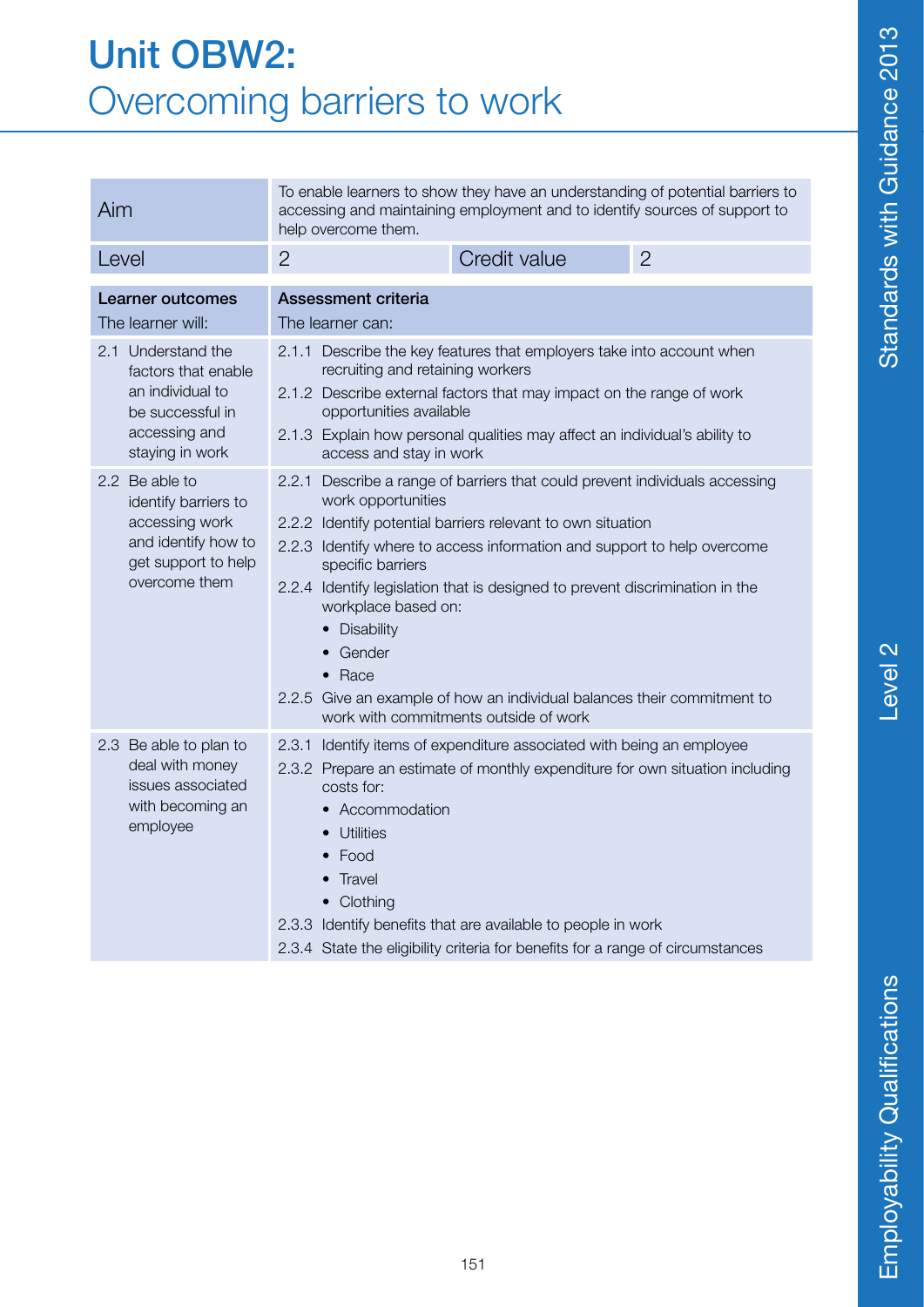| Aim                                                                          | To enable learners to demonstrate enterprise skills through their contribution to<br>planning, carrying out and reviewing an enterprise activity.                                                                                                                                                                                                                                                 |  |  |
|------------------------------------------------------------------------------|---------------------------------------------------------------------------------------------------------------------------------------------------------------------------------------------------------------------------------------------------------------------------------------------------------------------------------------------------------------------------------------------------|--|--|
| Level                                                                        | $\overline{2}$<br>Credit value<br>3                                                                                                                                                                                                                                                                                                                                                               |  |  |
| <b>Learner outcomes</b><br>The learner will:                                 | <b>Assessment criteria</b><br>The learner can:                                                                                                                                                                                                                                                                                                                                                    |  |  |
| 2.1 Be able to explore<br>options and ideas<br>for an enterprise<br>activity | 2.1.1 Identify a range of products or services that could be developed<br>2.1.2 Agree which products and/or services to explore further<br>2.1.3 Get feedback from potential customers on products/services<br>2.1.4 Agree which product/service will be the focus for an enterprise activity                                                                                                     |  |  |
| 2.2 Be able to plan an<br>enterprise activity<br>with others                 | 2.2.1 Agree an enterprise activity and describe its intended outcome/s<br>2.2.2 Contribute information and ideas when the enterprise activity is being<br>planned<br>2.2.3 Describe what needs to be done to achieve the intended outcomes<br>of the enterprise activity and identify timescales<br>2.2.4 Agree own roles and responsibilities<br>2.2.5 Agree arrangements for reviewing progress |  |  |
| 2.3 Be able to meet<br>own responsibilities<br>for an enterprise<br>activity | 2.3.1 Identify and organise resources needed to meet own responsibilities<br>2.3.2 Carry out own tasks to the standard required<br>2.3.3 Keep team members informed of progress<br>2.3.4 Respond to any difficulties in appropriate ways<br>2.3.5 Offer support to other team members                                                                                                             |  |  |
| 2.4 Be able to review<br>the enterprise<br>activity                          | 2.4.1 Share information on the extent to which the intended outcome<br>was achieved<br>2.4.2 Describe what the team did well and less well in carrying out the<br>enterprise activity<br>2.4.3 Agree changes that the team could make to improve future enterprise<br>activities                                                                                                                  |  |  |
| 2.5 Be able to review<br>own contribution<br>to the enterprise<br>activity   | 2.5.1 Describe own contribution towards achieving the intended outcome<br>of the enterprise activity<br>2.5.2 Describe the enterprise skills, attitudes and qualities they used in<br>carrying out their activities<br>2.5.3 Agree next steps for continuing to improve own enterprise skills                                                                                                     |  |  |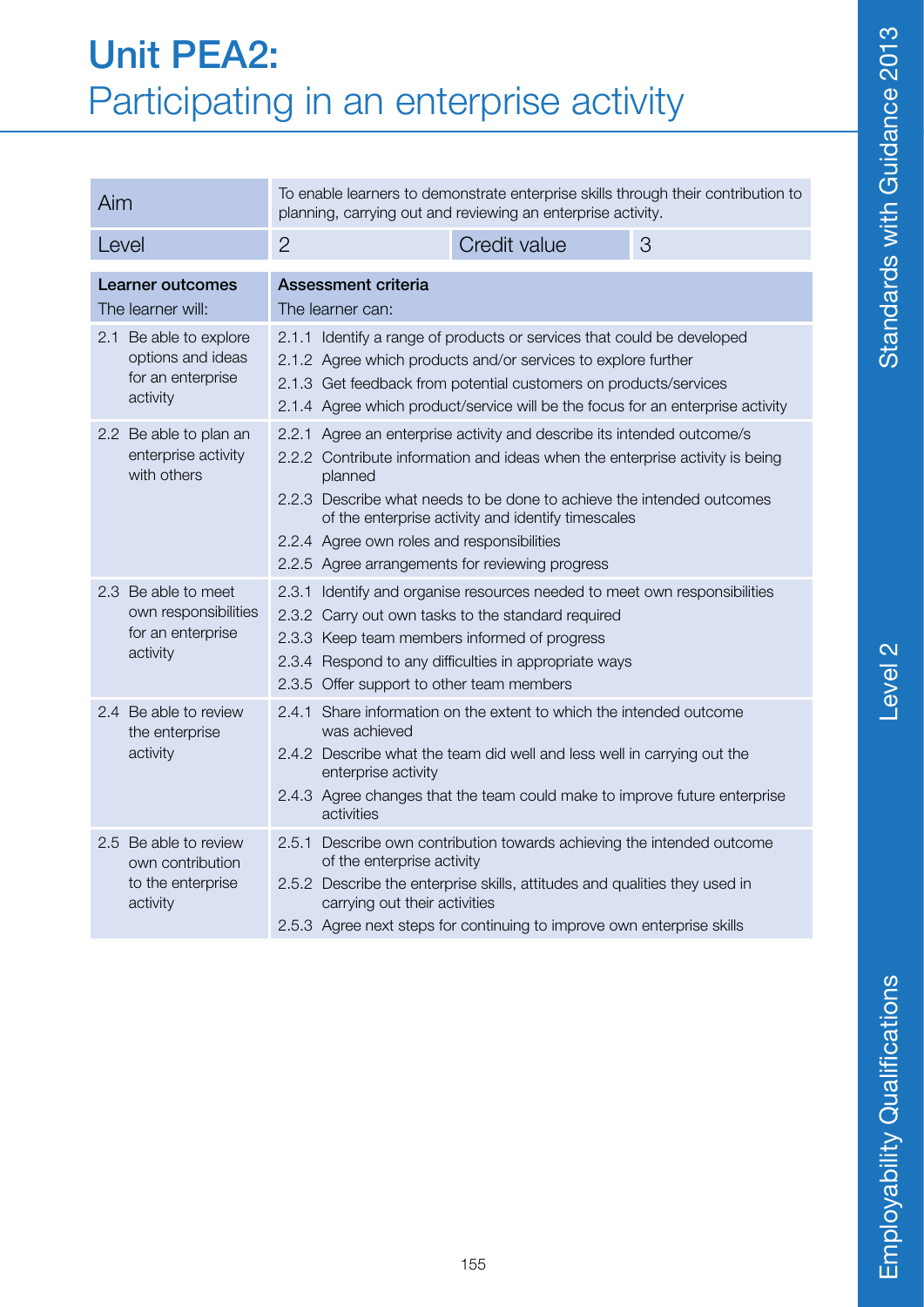|                                                                                  | Aim                                                                                     | TO enable learners to improve now they learn, and improve their penomiance,<br>by actively engaging in the processes of planning their learning, working<br>towards targets, and reviewing their progress and achievements.                                                                                                    |                                                                                                                                                                                                                                                                                                                                                                                              |   |  |
|----------------------------------------------------------------------------------|-----------------------------------------------------------------------------------------|--------------------------------------------------------------------------------------------------------------------------------------------------------------------------------------------------------------------------------------------------------------------------------------------------------------------------------|----------------------------------------------------------------------------------------------------------------------------------------------------------------------------------------------------------------------------------------------------------------------------------------------------------------------------------------------------------------------------------------------|---|--|
|                                                                                  | Level                                                                                   | $\overline{2}$                                                                                                                                                                                                                                                                                                                 | Credit value                                                                                                                                                                                                                                                                                                                                                                                 | 3 |  |
| <b>Learner outcomes</b><br>The learner will:                                     |                                                                                         | <b>Assessment criteria</b><br>The learner can:                                                                                                                                                                                                                                                                                 |                                                                                                                                                                                                                                                                                                                                                                                              |   |  |
|                                                                                  | 2.1 Understand ways<br>to improve how<br>they learn and<br>improve their<br>performance | 2.1.1 Explain how their learning and performance can be improved by:<br>setting clear targets<br>reflecting on how they learn<br>planning their learning<br>managing time effectively<br>improving the ways of learning they already use<br>trying unfamiliar ways of learning<br>• reflecting on and reviewing progress       |                                                                                                                                                                                                                                                                                                                                                                                              |   |  |
| 2.2 Be able to develop<br>a plan to improve<br>their learning and<br>performance |                                                                                         | 2.2.1 Describe the information needed to help decide on targets<br>2.2.2 Agree realistic targets<br>2.2.3 Identify clear steps for each target<br>2.2.4 Explain how they will manage their time<br>2.2.5 Agree how to get the support they need and the arrangements for<br>checking their progress                            |                                                                                                                                                                                                                                                                                                                                                                                              |   |  |
|                                                                                  | 2.3 Be able to carry out<br>their plan                                                  | 2.3.1 Work through the steps in their plan making effective use of time<br>management skills<br>2.3.2 Choose and use different ways of learning<br>2.3.3 Revise plan when necessary<br>2.3.4 Reflect on progress as they work through their plan<br>2.3.5 Identify when support is needed and use support to help meet targets |                                                                                                                                                                                                                                                                                                                                                                                              |   |  |
|                                                                                  | 2.4 Be able to review<br>how they have<br>improved their<br>learning and<br>performance | their performance                                                                                                                                                                                                                                                                                                              | 2.4.1 Identify targets they have met and describe how they have improved<br>2.4.2 Identify what they have learned and the different ways they learned<br>2.4.3 Describe ways that work best for them in different contexts<br>2.4.4 Describe how they might use these ways of learning in another context<br>2.4.5 Identify what action they will take to continue to improve how they learn |   |  |

To enable learners to improve how they learn, and improve their performance,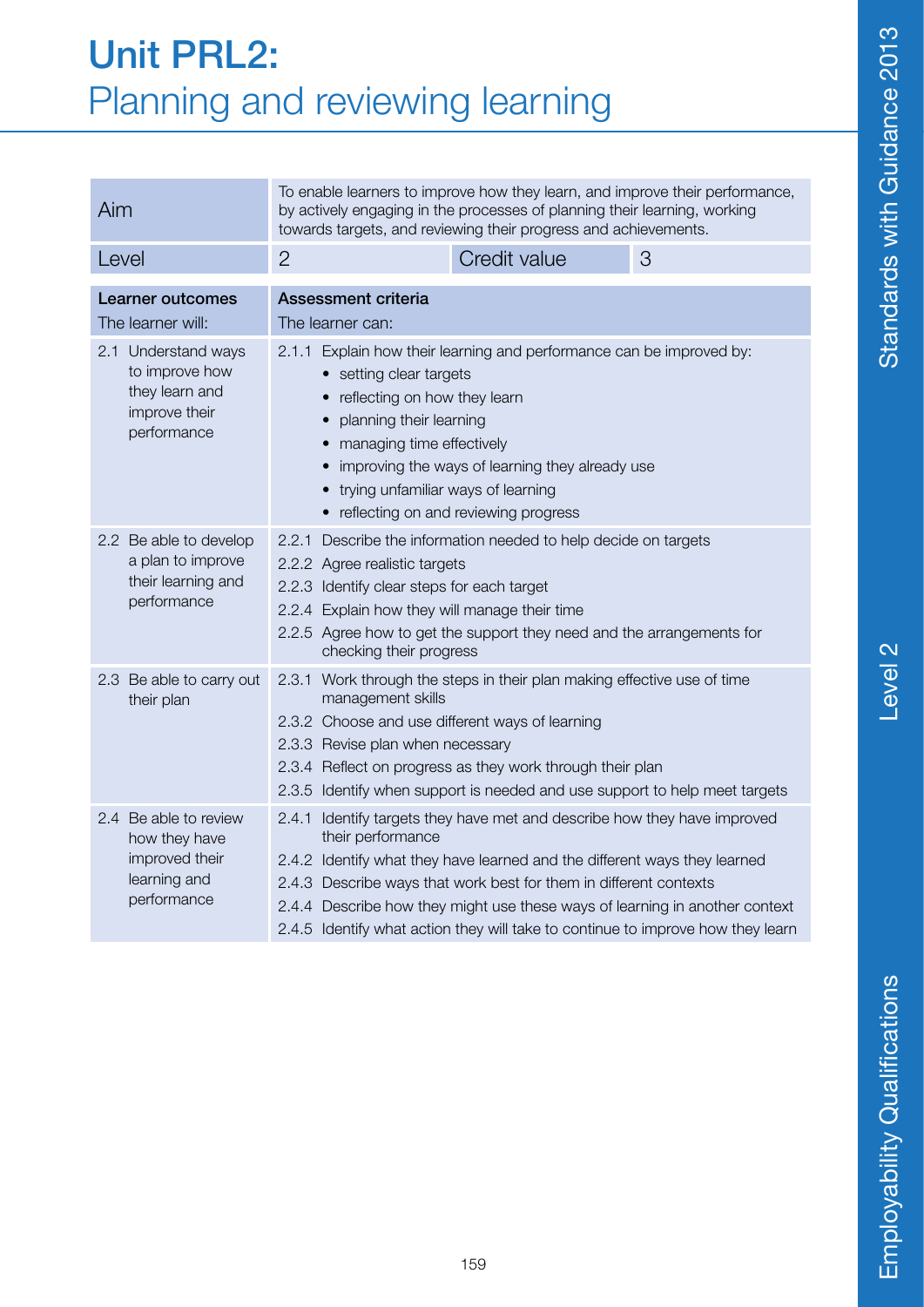#### Unit RS2: Research skills

| Aim                                                                                        | To enable learners to show they can use research skills including identifying<br>research questions, planning and carrying out research activities, presenting<br>findings and reviewing their own skills.                                                                                                                                 |              |                |  |
|--------------------------------------------------------------------------------------------|--------------------------------------------------------------------------------------------------------------------------------------------------------------------------------------------------------------------------------------------------------------------------------------------------------------------------------------------|--------------|----------------|--|
| Level                                                                                      | $\overline{2}$                                                                                                                                                                                                                                                                                                                             | Credit value | $\overline{2}$ |  |
| Learner outcomes<br>The learner will:<br>2.1 Be able to plan<br>research                   | Assessment criteria<br>The learner can:<br>2.1.1 Identify and agree an issue to investigate relevant to own situation<br>2.1.2 Identify and agree the question/s that the research activities will try to<br>address                                                                                                                       |              |                |  |
|                                                                                            | 2.1.3 Plan how to carry out research into the identified issue including sources<br>of information and/or ideas, and research methods<br>2.1.4 Produce their research plan in a suitable format                                                                                                                                            |              |                |  |
| 2.2 Be able to carry out<br>research                                                       | Gather information from more than one source and using more than one<br>2.2.1<br>method<br>2.2.2 Select relevant information/data and work with it to answer their<br>research question/s<br>2.2.3 Identify the outcomes of the research and explain conclusions<br>2.2.4 Record how information and/or data was used to arrive at results |              |                |  |
| 2.3 Be able to present<br>the findings of<br>the research and<br>review research<br>skills | 2.3.1 Present findings clearly and in an appropriate format<br>2.3.2 Acknowledge sources in an appropriate manner<br>2.3.3 Seek feedback and agree ways to improve own research skills                                                                                                                                                     |              |                |  |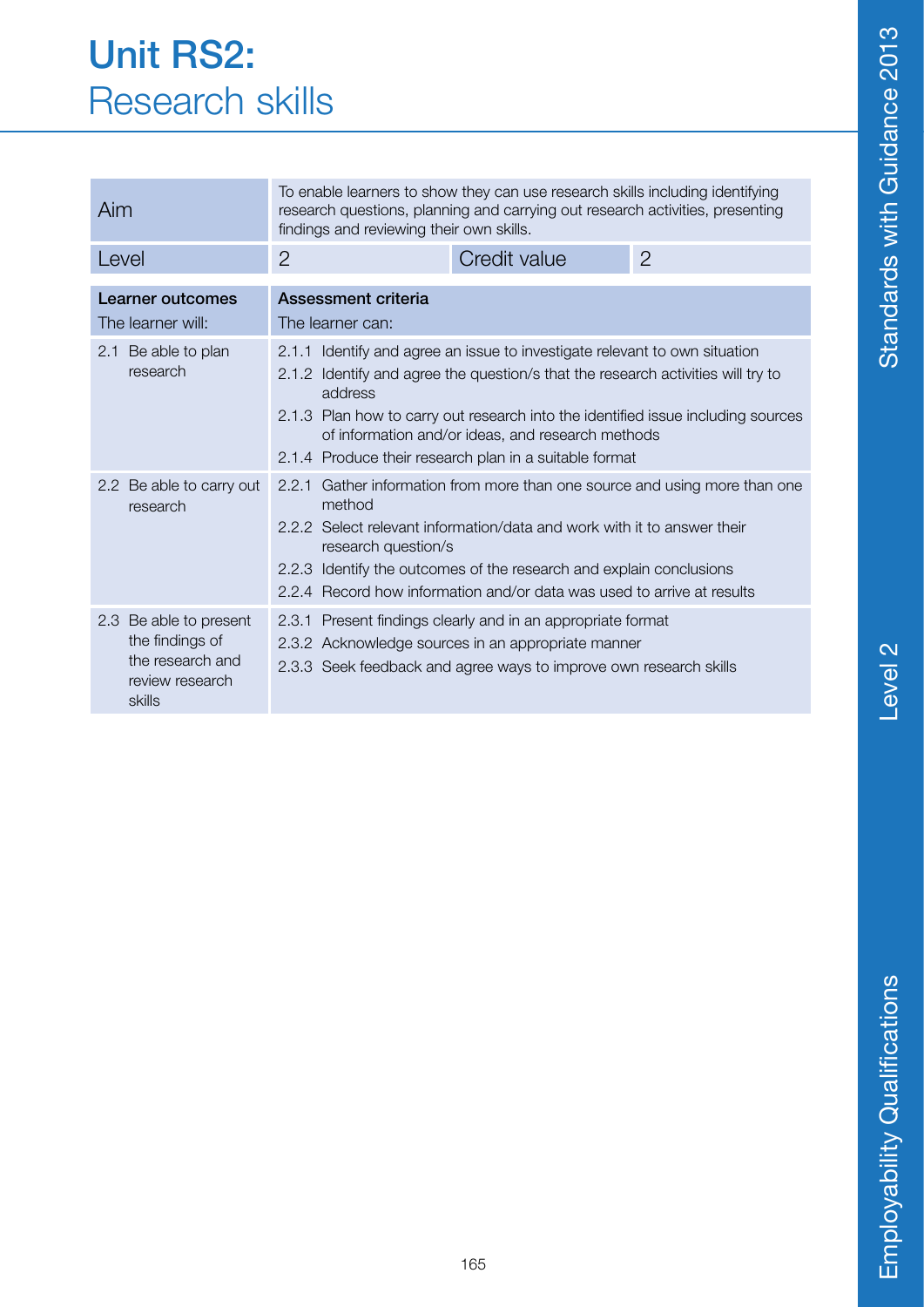| Aim                                                                              | To enable learners to develop the skills and understanding to tackle<br>problems systematically by actively engaging in the processes of exploring<br>a problem, planning how to tackle it and reviewing the effectiveness of their<br>problem-solving skills.                                                                                                                                                                                                                                                                                                                                                      |  |  |
|----------------------------------------------------------------------------------|---------------------------------------------------------------------------------------------------------------------------------------------------------------------------------------------------------------------------------------------------------------------------------------------------------------------------------------------------------------------------------------------------------------------------------------------------------------------------------------------------------------------------------------------------------------------------------------------------------------------|--|--|
| Level                                                                            | Credit value<br>3<br>$\overline{2}$                                                                                                                                                                                                                                                                                                                                                                                                                                                                                                                                                                                 |  |  |
| <b>Learner outcomes</b><br>The learner will:                                     | <b>Assessment criteria</b><br>The learner can:                                                                                                                                                                                                                                                                                                                                                                                                                                                                                                                                                                      |  |  |
| 2.1 Be able to explore<br>a problem and its<br>main features                     | 2.1.1 Describe the main features of a problem and the reasons for tackling it<br>2.1.2 Identify how they will know if the problem has been solved<br>2.1.3 Compare different ways of tackling the problem by exploring:<br>• how similar problems have been addressed<br>• risks and other factors that may have an effect on how the problem<br>might be tackled<br>others' views on how the problem might be tackled<br>• the strengths and weaknesses of different approaches                                                                                                                                    |  |  |
| 2.2 Be able to develop<br>and follow a plan to<br>tackle the problem             | 2.2.1 Agree with an appropriate person which approach they will choose to<br>tackle the problem<br>2.2.2 Develop a plan for what they need to do identifying:<br>• any resources needed<br>• methods, steps and time-line for working through the problem<br>health and safety procedures<br>• the points at which something might go wrong and how they will<br>respond<br>2.2.3 Carry out their plan taking responsibility for :<br>• health and safety<br>getting support when it is needed<br>• revising the plan to deal with unexpected events or difficulties<br>2.2.4 Reflect on the progress of their work |  |  |
| 2.3 Be able to review<br>the effectiveness of<br>how they tackled<br>the problem | 2.3.1 Check whether the problem has been solved and assess to what extent<br>the action taken addressed the problem<br>2.3.2 Describe the strengths and weaknesses of each stage of their work in<br>tackling the problem including how they responded to difficulties<br>2.3.3 Identify and agree ways of improving their skills in tackling problems in<br>the future                                                                                                                                                                                                                                             |  |  |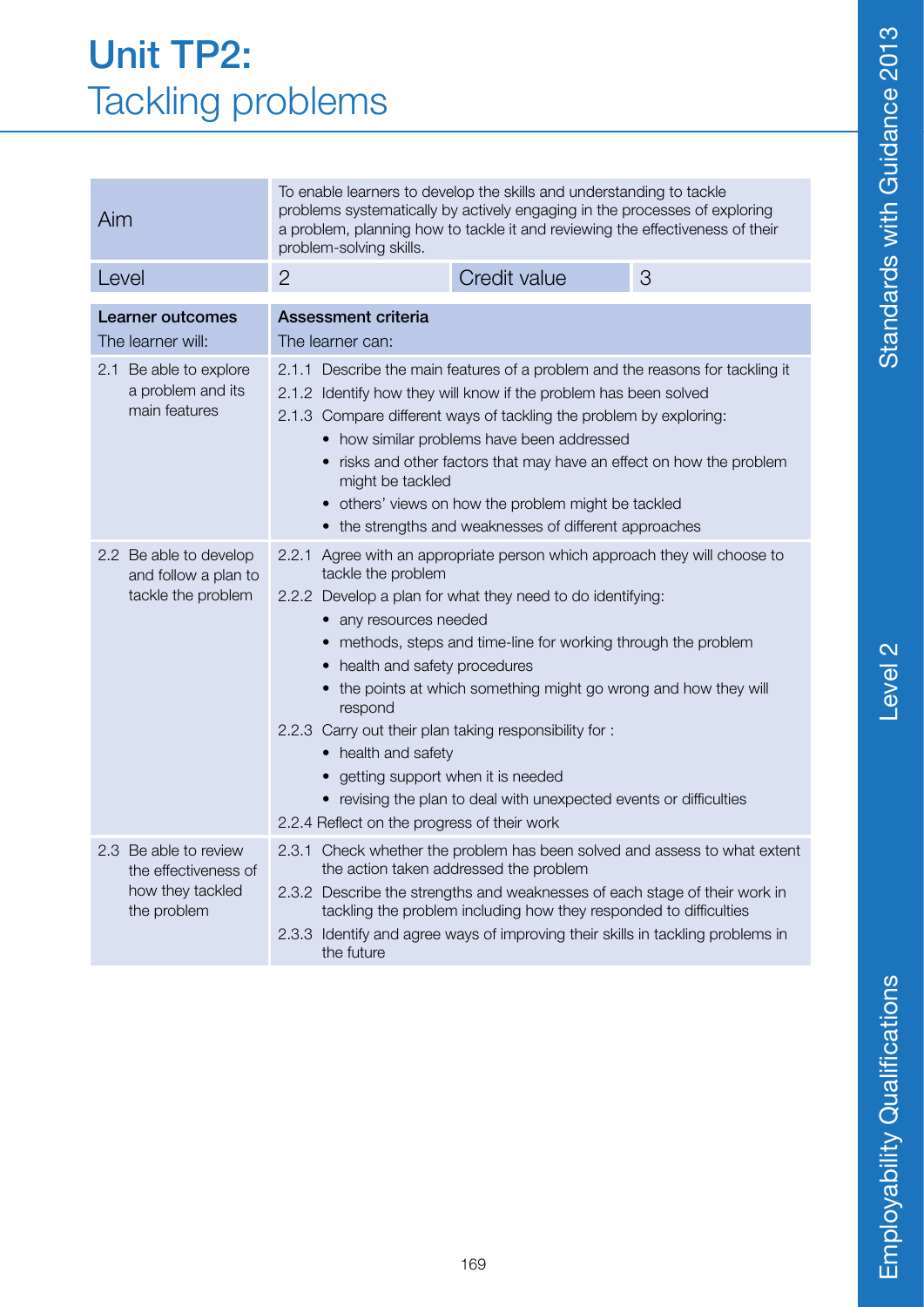| <b>Unit TW2:</b>    |
|---------------------|
| <b>Team working</b> |

| Aim                                                                                                                 | successful teamwork and to improve their team working skills by actively<br>engaging in the processes of planning the work of the team, working with<br>other team members towards agreed objectives, and reviewing the work of the<br>team and their own contributions.                                                                                                                                                                                                                                                                                                                                                                                                     |              |   |  |
|---------------------------------------------------------------------------------------------------------------------|------------------------------------------------------------------------------------------------------------------------------------------------------------------------------------------------------------------------------------------------------------------------------------------------------------------------------------------------------------------------------------------------------------------------------------------------------------------------------------------------------------------------------------------------------------------------------------------------------------------------------------------------------------------------------|--------------|---|--|
| Level                                                                                                               | $\overline{2}$                                                                                                                                                                                                                                                                                                                                                                                                                                                                                                                                                                                                                                                               | Credit value | 3 |  |
| Learner outcomes<br>The learner will:                                                                               | <b>Assessment criteria</b><br>The learner can:                                                                                                                                                                                                                                                                                                                                                                                                                                                                                                                                                                                                                               |              |   |  |
| 2.1 Understand what<br>helps teams to<br>work effectively                                                           | 2.1.1 Describe what makes groups or teams effective<br>2.1.2 Give an example from own experience of how individual behaviour has;<br>• had a positive effect on a team achieving its objectives<br>• had a negative effect on a team achieving its objectives                                                                                                                                                                                                                                                                                                                                                                                                                |              |   |  |
| 2.2 Be able to plan to<br>work in a team                                                                            | 2.2.1 Agree the objectives the team is planning to work towards<br>2.2.2 Agree the ground rules for working in the team<br>2.2.3 Share relevant information to agree what needs to be done including:<br>• the tasks the team has to carry out<br>• the resources needed<br>• timescales and deadlines<br>2.2.4 Suggest ways they could contribute to the work of the team and agree<br>each individual's responsibilities<br>2.2.5 Agree the arrangements for working together as a team relating to:<br>• who they will be working with, where and when<br>• health and safety procedures<br>• the appropriate people to go to for advice and support when it is<br>needed |              |   |  |
| 2.3 Be able to work<br>co-operatively with<br>others to achieve<br>team objectives                                  | 2.3.1 Organise and carry out tasks safely to meet own responsibilities<br>2.3.2 Make effective use of resources including support<br>2.3.3 Pace work to meet deadlines<br>2.3.4 Use appropriate methods to produce the quality of work required<br>2.3.5 Help to resolve disagreements or other problems with the work<br>2.3.6 Reflect on progress of own work and that of the team<br>2.3.7 Seek advice, and support others, when needed                                                                                                                                                                                                                                   |              |   |  |
| 2.4 Be able to review<br>the work of the<br>team and own<br>contribution, and<br>agree how to<br>improve own skills | Exchange information on what went well and less well in the work of<br>2.4.1<br>the team including; ground rules, working relationships and whether<br>the team achieved its objectives<br>2.4.2 Explain how they personally helped the team to achieve its objectives<br>2.4.3 Suggest and agree ways of improving how they work as a member of<br>a team in the future, including their interpersonal skills                                                                                                                                                                                                                                                               |              |   |  |

To enable learners to show they understand how they can contribute to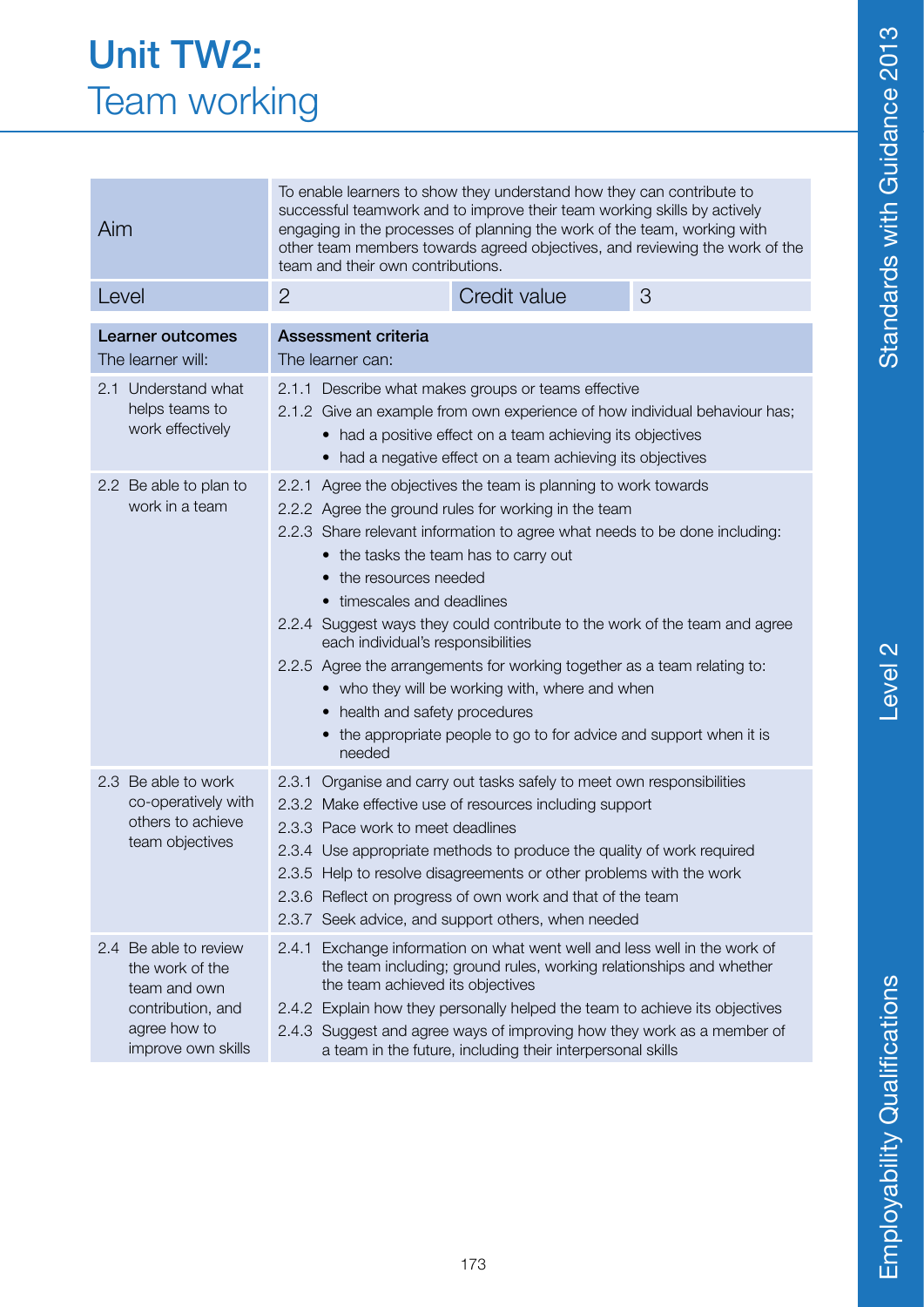#### Unit UAG2: Using advice and guidance

| Aim                                                                                                                                | To enable learners to show they understand the benefits of using advice and<br>guidance to help achieve learning and work related goals and to be able to use<br>that advice and guidance effectively.                                                                                                                                                                                                                                                                                                                                   |                                                                                                                                                                                                                                                                                                                                                                                          |             |
|------------------------------------------------------------------------------------------------------------------------------------|------------------------------------------------------------------------------------------------------------------------------------------------------------------------------------------------------------------------------------------------------------------------------------------------------------------------------------------------------------------------------------------------------------------------------------------------------------------------------------------------------------------------------------------|------------------------------------------------------------------------------------------------------------------------------------------------------------------------------------------------------------------------------------------------------------------------------------------------------------------------------------------------------------------------------------------|-------------|
| Level                                                                                                                              | $\overline{2}$                                                                                                                                                                                                                                                                                                                                                                                                                                                                                                                           | Credit value                                                                                                                                                                                                                                                                                                                                                                             | $\mathbf 1$ |
| <b>Learner outcomes</b><br>The learner will:                                                                                       | Assessment criteria<br>The learner can:                                                                                                                                                                                                                                                                                                                                                                                                                                                                                                  |                                                                                                                                                                                                                                                                                                                                                                                          |             |
| Understand the<br>2.1<br>benefits of advice<br>and guidance in<br>achieving learning<br>and work related<br>goals                  | 2.1.1 Give examples of how advice and guidance can help achieve learning<br>and work-related goals<br>2.1.2 Explain at what stages of learning and work it would be beneficial for<br>an individual to seek advice and guidance                                                                                                                                                                                                                                                                                                          |                                                                                                                                                                                                                                                                                                                                                                                          |             |
| 2.2 Understand how to<br>access advice and<br>guidance relevant<br>to learning and<br>work related goals                           | Describe the range of sources of advice and guidance relevant to<br>2.2.1<br>achieving different learning and work related goals<br>2.2.2 Describe the advantages and disadvantages of using particular sources<br>of advice and guidance<br>2.2.3 Identify the information needed to help make decisions about achieving<br>own learning or work goals including:<br>options for education/training<br>location<br>$\bullet$ costs<br>2.2.4 Choose and agree source/s of advice and guidance which would be<br>helpful in own situation |                                                                                                                                                                                                                                                                                                                                                                                          |             |
| 2.3 Be able to use<br>advice and<br>guidance to help<br>make decisions<br>about achieving<br>own learning or<br>work related goals |                                                                                                                                                                                                                                                                                                                                                                                                                                                                                                                                          | 2.3.1 Agree when and how to access advice and guidance<br>2.3.2 Use the chosen source/s to find relevant information<br>2.3.3 Describe why specific information was selected<br>2.3.4 Explain how the information selected will help make decisions about<br>achieving learning or work related goals<br>2.3.5 Identify the next steps towards achieving a learning or work-related goal |             |